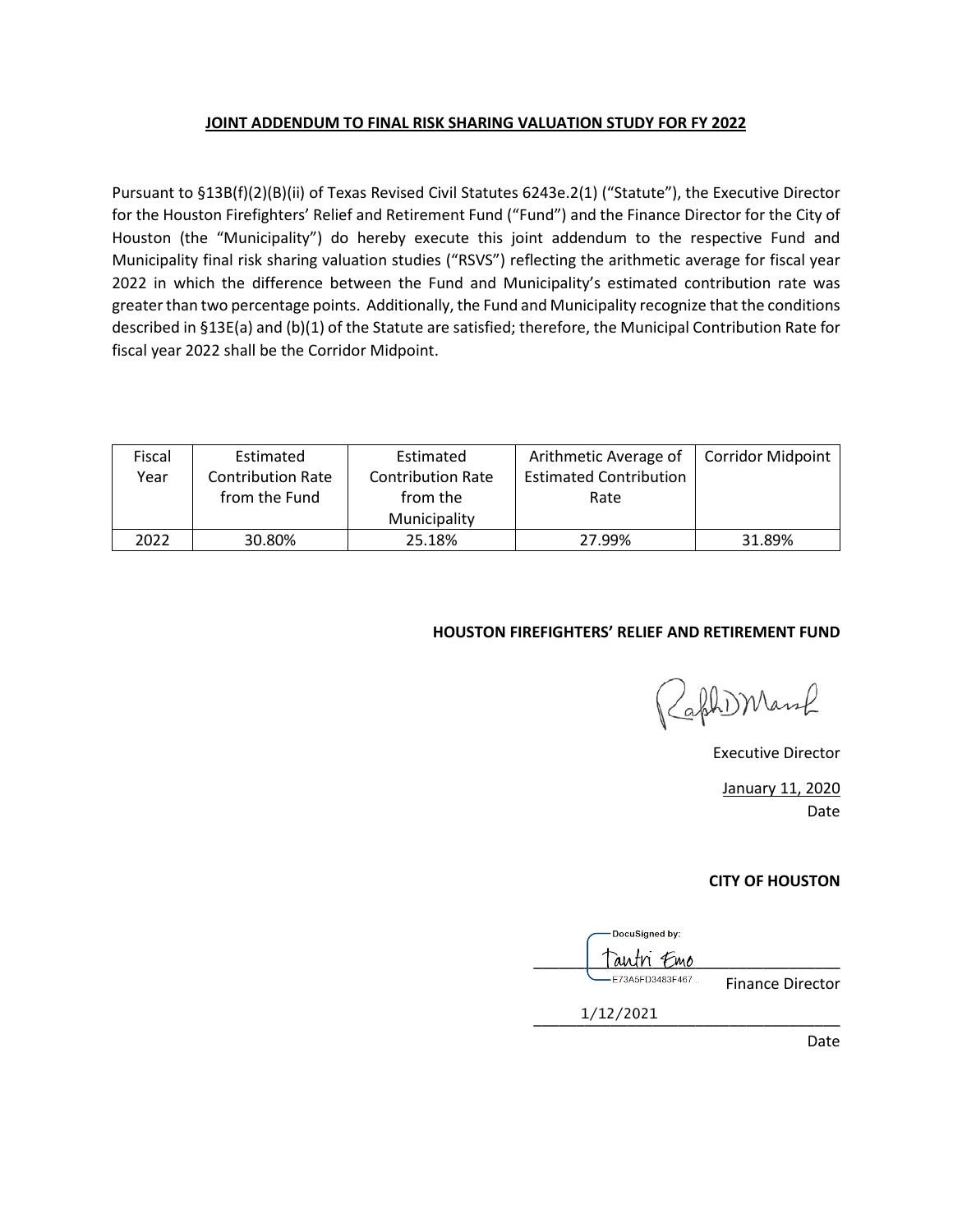

500 Plaza Drive Secaucus, NJ 07096

December 28, 2020

Mr. Ralph D. Marsh Executive Director Houston Firefighters' Relief and Retirement Fund 4225 Interwood North Parkway Houston, Texas 77032

#### **Re: Final Risk Sharing Valuation Study**

Dear Ralph:

Pursuant to our engagement to provide actuarial services to the Houston Firefighters' Relief and Retirement Fund (Fund), we have prepared this Risk Sharing Valuation Study, as required under Senate Bill 2190<sup>1</sup>, for the Fund as of July 1, 2020. This reflects the benefit provisions of the Fund as amended by, as well as funding policies mandated by, Senate Bill 2190.

| (\$000)                                               | 2020 Risk Sharing<br><b>Valuation Results</b> | 2019 Risk Sharing<br><b>Valuation Results</b> |
|-------------------------------------------------------|-----------------------------------------------|-----------------------------------------------|
| <b>Present Value of Future Benefits</b>               | \$<br>5,626,313                               | \$<br>5,843,854                               |
| <b>Actuarial Accrued Liability</b>                    | \$<br>4,932,307                               | \$<br>5,057,759                               |
| Actuarial Value of Assets                             | \$<br>4,251,851                               | \$<br>4,190,934                               |
| Unfunded Accrued Liability                            | \$<br>680,456                                 | \$<br>866,825                                 |
| <b>Funded Ratio</b>                                   | 86.2%                                         | 82.9%                                         |
| City Normal Cost Rate <sup>2</sup>                    | 14.89%                                        | 17.15%                                        |
| <b>City Accrued Liability Rate</b>                    | 15.91%                                        | 19.10%                                        |
| Total City Contribution Rate <sup>3</sup>             | 30.80%                                        | 36.25%                                        |
| Estimated City Contribution for following Fiscal Year | \$<br>80,253                                  | \$<br>99,496                                  |
| <b>Employee Contribution Rate</b>                     | 10.50%                                        | 10.50%                                        |

#### **Risk Sharing Valuation Results1**

 $1$  This Risk Sharing Valuation Study has been provided without waiving the Fund's right to litigate the constitutionality of SB2190.

<sup>2</sup> Contains an allowance for administrative expenses equal to 1.25% of payroll.

 $3$  As a percentage of pensionable compensation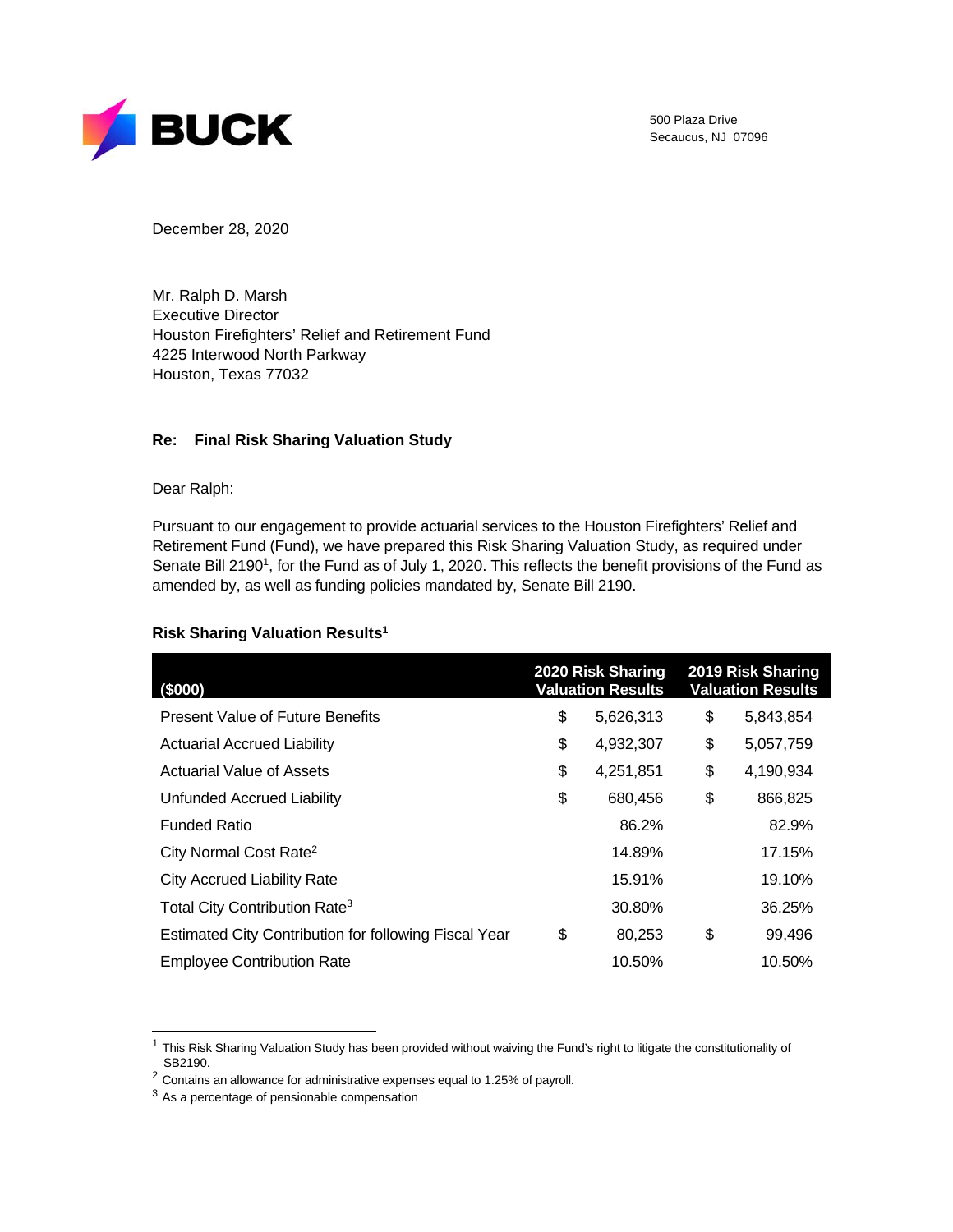### **Development of the Actuarial Value of Assets (\$000)**

### **Actuarial Investment Gain (Loss)**

|                                                | <b>Fiscal Year End</b><br>June 30, 2020 |
|------------------------------------------------|-----------------------------------------|
| Market Value of Assets at beginning of year    | \$<br>4,237,692                         |
| Net Cash Flow                                  |                                         |
| Contributions                                  | \$<br>117,278                           |
| <b>Disbursements</b>                           | 336,153                                 |
| Net Cash Flow                                  | \$<br>(218, 875)                        |
| <b>Expected Investment Return</b>              | \$<br>289,107                           |
| Expected Market Value of Assets at end of year | \$<br>4,307,924                         |
| Market Value of Assets at end of year          | \$<br>4,102,932                         |
| Investment Gain / (Loss)                       | \$<br>(204, 992)                        |

#### **Schedule of Actuarial Investment Gains (Losses)**

| <b>Plan Year Ending</b> | Initial Actuarial<br>Gain (Loss) | <b>Current Year</b><br><b>Recognized Gain</b><br>(Loss) | <b>Unrecognized Gain</b><br>(Loss)<br>As of July 1, 2020 |
|-------------------------|----------------------------------|---------------------------------------------------------|----------------------------------------------------------|
| June 30, 2017           | \$<br>176.604                    | \$<br>35.321                                            | \$<br>35,321                                             |
| June 30, 2018           | 46.641                           | 9,328                                                   | 18,656                                                   |
| June 30, 2019           | (64, 836)                        | (12, 967)                                               | (38,902)                                                 |
| June 30, 2020           | (204, 992)                       | (40, 998)                                               | (163, 994)                                               |
|                         |                                  |                                                         | \$<br>(148,919)                                          |

### **Actuarial Value of Assets**

| Market Value as of July 1, 2020                | 4.102.932 |
|------------------------------------------------|-----------|
| (Gain) / Loss to be Recognized in Future Years | 148,919   |
| Actuarial Value as of July 1, 2020             | 4.251.851 |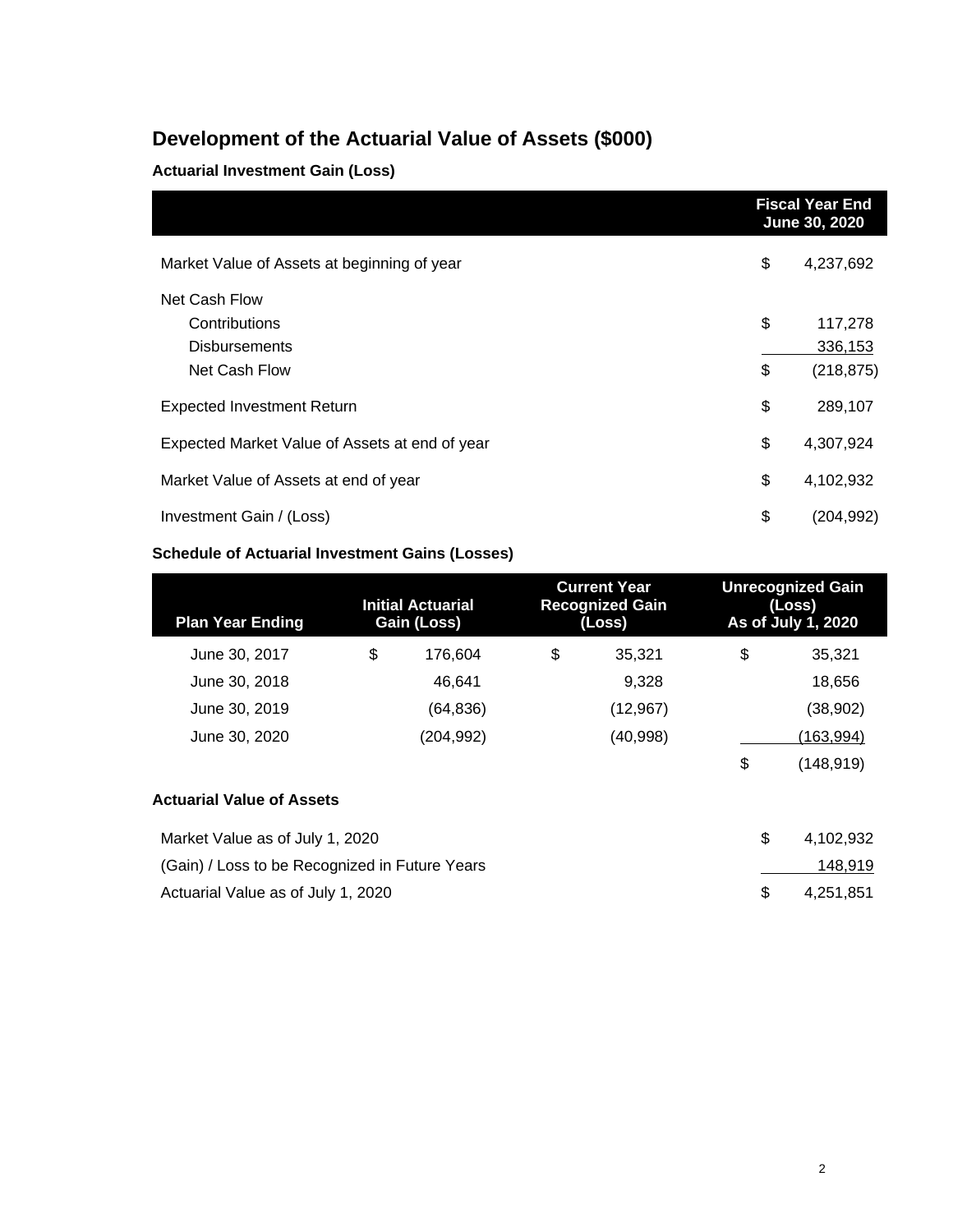| Analysis of Change in Unfunded Liability                            | 2019/2020        |
|---------------------------------------------------------------------|------------------|
| Unfunded at Beginning of Period                                     | \$<br>866,825    |
| <b>Estimated Change Due to Normal Operation</b>                     |                  |
| <b>Normal Cost</b>                                                  | \$<br>70,345     |
| Contributions                                                       | (117, 278)       |
| <b>Administrative Expenses</b>                                      | 5,830            |
| Interest                                                            | 59,264           |
| Net Change                                                          | \$<br>18,161     |
| Estimated Change due to Actuarial Experience                        |                  |
| Actuarial (gain) loss from asset sources                            | \$<br>6,042      |
| Actuarial (gain) loss from liability sources                        | <u>(89,454)</u>  |
| Net change                                                          | \$<br>(83, 412)  |
| Preliminary Unfunded Actuarial Accrued Liability at End of Period   | \$<br>801,574    |
| Change in Unfunded Actuarial Accrued Liability - Assumption Changes | \$<br>(121, 118) |
| Unfunded Actuarial Accrued Liability at End of Period               | \$<br>680,456    |

#### **Change in Key Results since the Prior Risk Sharing Valuation (\$000)**

#### **Development of Liability Layer for Plan Year Ending June 30, 2020**

| <b>Source</b>                                | <b>Amount (\$000)</b> |
|----------------------------------------------|-----------------------|
| Actuarial Value of Assets (Gain)/Loss        | 6.042<br>S            |
| Actuarial Accrued Liability (Gain)/Loss      | (89, 454)             |
| Impact of Assumption Changes                 | (121, 118)            |
| <b>Contributions Different than Expected</b> | 14,109                |
| Total                                        | (190, 421)            |

#### **Amortization Schedule as of July 1, 2020 (\$000)**

| <b>Plan Year</b><br><b>Ending</b> | <b>Initial</b><br>Liability<br>Layer | <b>Liability Layer as</b><br>of July 1, 2020 | <b>Remaining</b><br><b>Amortization</b><br>Payments as of<br><b>July 1, 2020</b> | <b>Payment for</b><br><b>Fiscal Year</b><br>2022 | As a % of<br><b>Fiscal Year</b><br>2022 Payroll |
|-----------------------------------|--------------------------------------|----------------------------------------------|----------------------------------------------------------------------------------|--------------------------------------------------|-------------------------------------------------|
| June 30, 2016                     | \$<br>900,223                        | \$<br>992,892                                | 26                                                                               | \$<br>61.548                                     | 23.62%                                          |
| June 30, 2017                     | (19, 325)                            | (21, 076)                                    | 26 <sup>1</sup>                                                                  | (1,306)                                          | $(0.50)$ %                                      |
| June 30, 2018                     | (32, 368)                            | (34, 946)                                    | 26 <sup>1</sup>                                                                  | (2, 166)                                         | $(0.83)$ %                                      |
| June 30, 2019                     | (61, 676)                            | (65, 993)                                    | 26 <sup>1</sup>                                                                  | (4,091)                                          | (1.57)%                                         |
| June 30, 2020                     | (190,421)                            | (190, 421)                                   | 26 <sup>1</sup>                                                                  | (12, 533)                                        | $(4.81)\%$                                      |
| Total                             |                                      | \$<br>680.456                                |                                                                                  | \$<br>41,452                                     | 15.91%                                          |

 $1$  Per SB 2190, the amortization period for a new liability gain layer is equal to the remaining amortization period on the largest remaining liability loss layer.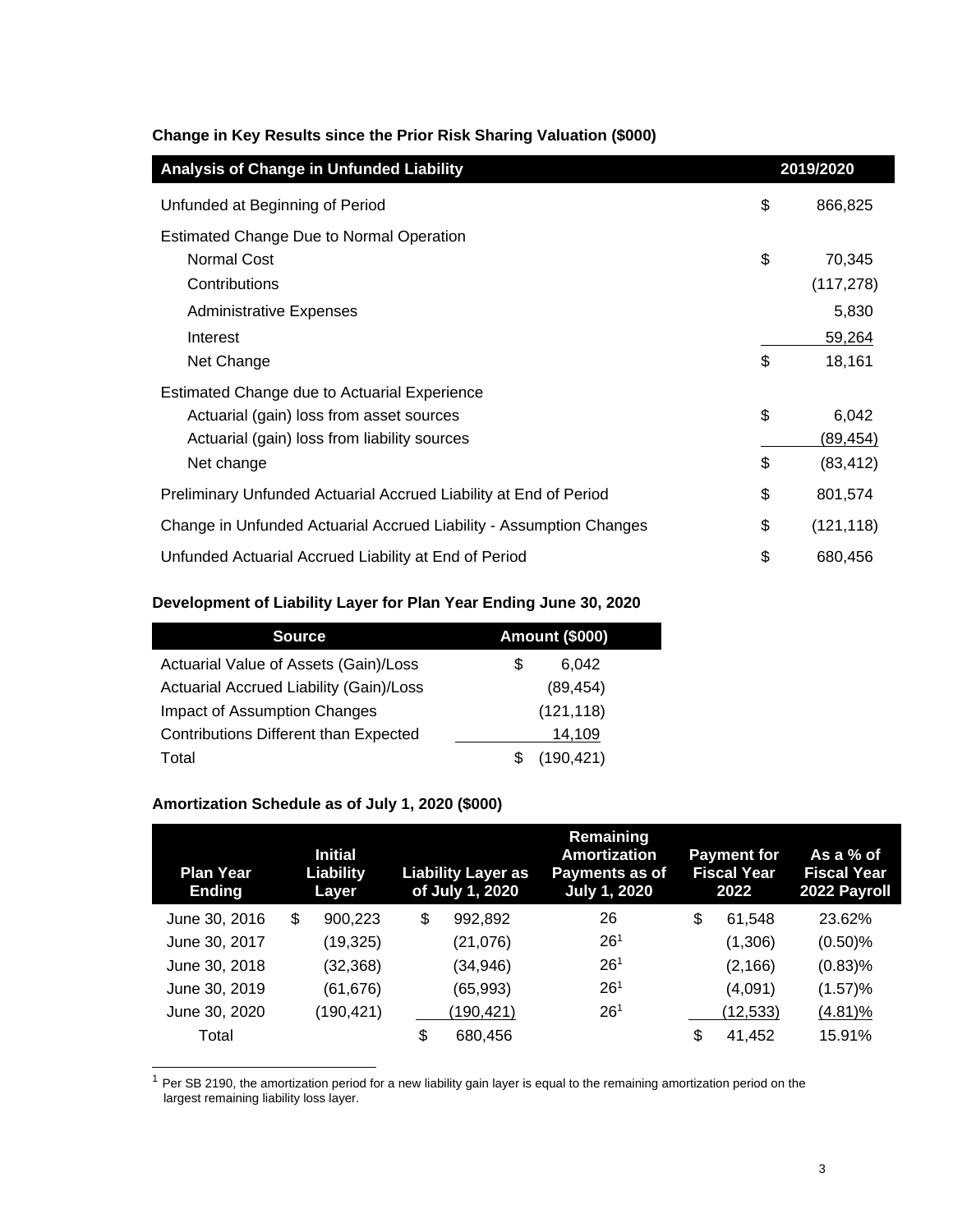#### **Actuarial Certification**

We certify that the information contained in this Risk Sharing Valuation Study has been prepared in accordance with the appropriate Actuarial Standards of Practice. To the best of our knowledge, the information fairly presents the actuarial position of the Houston Firefighters' Relief & Retirement Fund as of July 1, 2020 on the basis of the actuarial assumptions, methods and Fund provisions set forth herein.

The Board of Trustees of the Fund may use this report for discussing and reaching consensus with the City of Houston on the City Contribution Rate. Use of this report for any other purpose or by anyone other than the Board or the City of Houston may not be appropriate and may result in mistaken conclusions because of failure to understand applicable assumptions, methods, or inapplicability of the report for that purpose. Because of the risk of misinterpretation of actuarial results, Buck recommends requesting an advance review of any statement, document, or filing to be based on information contained in this report. Buck will accept no liability for any such statement, document or filing made without prior review by Buck.

Future actuarial measurements may differ significantly from current measurements due to Fund experience differing from that anticipated by the economic and demographic assumptions, increases or decreases expected as part of the natural operation of the methodology used for these measurements, and changes in Fund provisions or applicable law. An analysis of the potential range of such future differences is beyond the scope of this Risk Sharing Valuation Study.

Where presented, references to "funded ratio" and "unfunded accrued liability" typically are measured on an actuarial value of assets basis. It should be noted that the same measurements using market value of assets could result in different funded ratios and unfunded accrued liabilities. Moreover, the funded ratio presented is appropriate for evaluating the need and level of future contributions but makes no assessment regarding the funded status of the Fund if the Fund were to settle a portion or all of its liabilities.

In preparing the actuarial results, we have relied upon information provided by the Board of Trustees as of July 1, 2020 regarding Fund provisions, Fund participants, Fund assets, contribution rates and other matters used in the Risk Sharing Valuation Study. Specifically, a market value of assets equal to \$4,102,931,779 has been provided by the Fund representatives. Although we did not audit the data, we reviewed the data for reasonableness and consistency with the prior year's information. The accuracy of the results of this Risk Sharing Valuation Study is dependent on the accuracy of the data.

Actuarial Standard of Practice No. 56 ("ASOP 56") provides guidance to actuaries when performing actuarial services with respect to designing, developing, selecting, modifying, using, reviewing, or evaluating models. Buck uses third-party software in the performance of annual actuarial valuations and projections. The model is intended to calculate the liabilities associated with the provisions of the plan using data and assumptions as of the measurement date under the funding methods specified in this report. The output from the third-party vendor software is used as input to an internally developed model that applies applicable funding methods and policies to the liabilities derived and other inputs, such as plan assets and contributions, to generate many of the exhibits found in this report. Buck has an extensive review process whereby the results of the liability calculations are checked using detailed sample output, changes from year to year are summarized by source, and significant deviations from expectations are investigated. Other funding outputs and the internal model are similarly reviewed in detail and at a high level for accuracy, reasonability and consistency with prior results. Buck also reviews the third-party model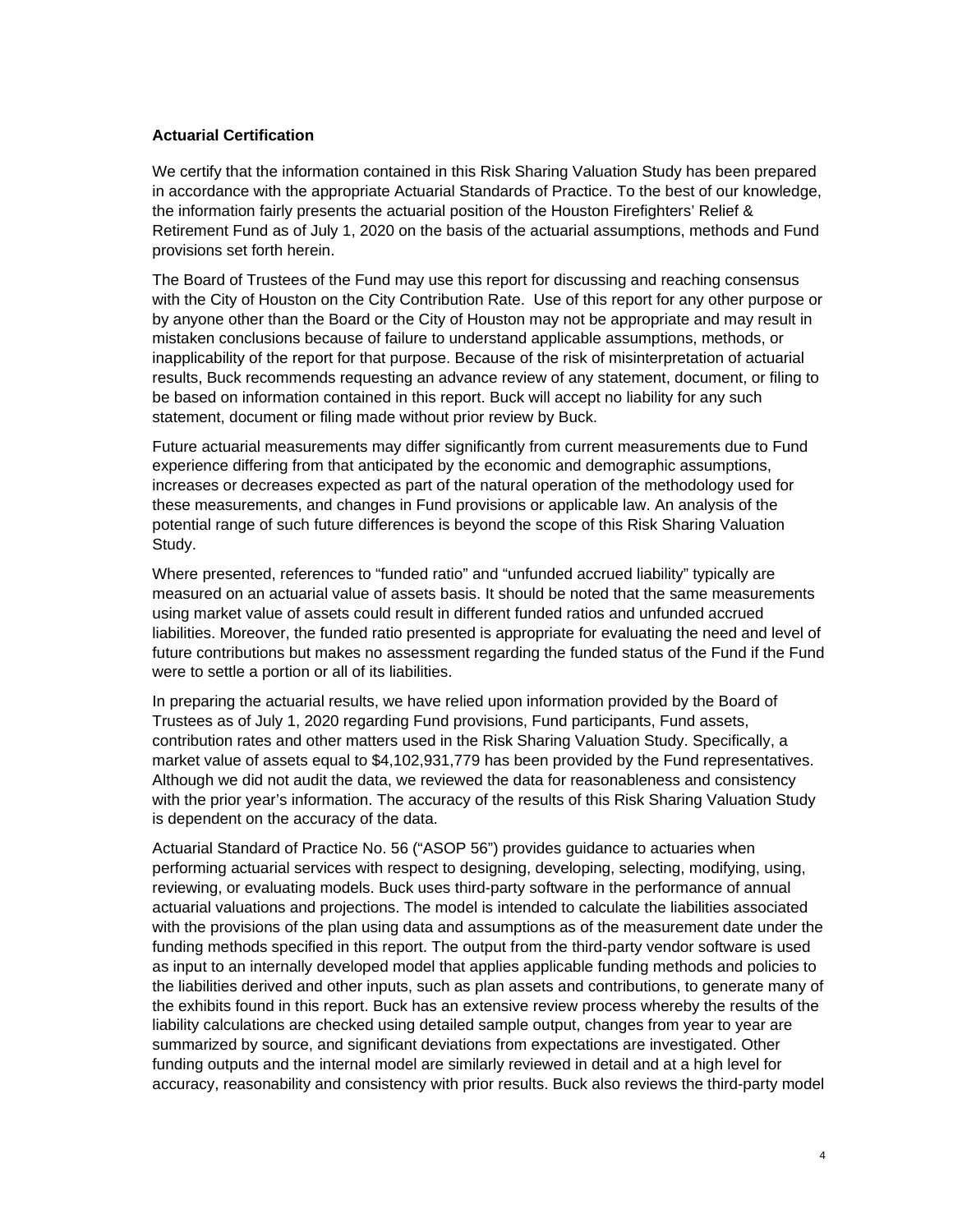when significant changes are made to the software. The review is performed by experts within the company who are familiar with applicable funding methods as well as the manner in which the model generates its output. If significant changes are made to the internal model, extra checking and review are completed. Significant changes to the internal model that are applicable to multiple clients are generally developed, checked and reviewed by multiple experts within the company who are familiar with the details of the required changes.

As required under Senate Bill 2190, experience studies are performed once in every four-year period. This Risk Sharing Valuation Study was prepared on the basis of the demographic and economic assumptions that were selected on the basis of the Fiscal Year Ending June 30, 2015 through Fiscal Year Ending June 30, 2019 Experience Review and adopted by the Board of Trustees at their October 20, 2020 meeting. This experience study is conducted to determine the assumptions that will serve as the basis for the Risk Sharing Valuation Studies from July 1, 2020 – July 1, 2023.

Except as prescribed in Senate Bill 2190 (as noted in Appendix A), the Board of Trustees has sole authority to determine the actuarial assumptions and has selected the actuarial methods and assumptions used in this Risk Sharing Valuation Study. In our opinion, those actuarial assumptions selected by the Board are reasonably related to the experience of the Fund and to reasonable long-term expectations. The actuarial assumptions prescribed by Senate Bill 2190 have been reflected in this Risk Sharing Valuation Study.

A summary of the actuarial assumptions, major Fund provisions, and Fund participant data used to calculate the results of this study can be found in the appendices.

Based on the statutory requirements of Senate Bill 2190 it is our understanding that the actual City contribution rate may be established as an average of the contribution rates shown in this report and those shown in the Risk Sharing Valuation Study prepared by the City's actuary. If future contributions are established in this manner at levels below those presented in this report, the Fund may not be expected to achieve a fully funded position over the 30-year time horizon as contemplated in the statute based on the data, assumptions and methods set forth on the attached pages.

I am a Fellow of the Society of Actuaries and Member of the American Academy of Actuaries. I meet the Academy's Qualification Standards to issue this Statement of Actuarial Opinion. This report has been prepared in accordance with all applicable Actuarial Standards of Practice, and I am available to answer questions about it.

If you have any questions concerning this information, please let me know.

Respectfully submitted,

Buck Global, LLC

Michael a. Rillle

Michael A. Ribble, FSA, EA, MAAA, FCA Principal, Consulting Actuary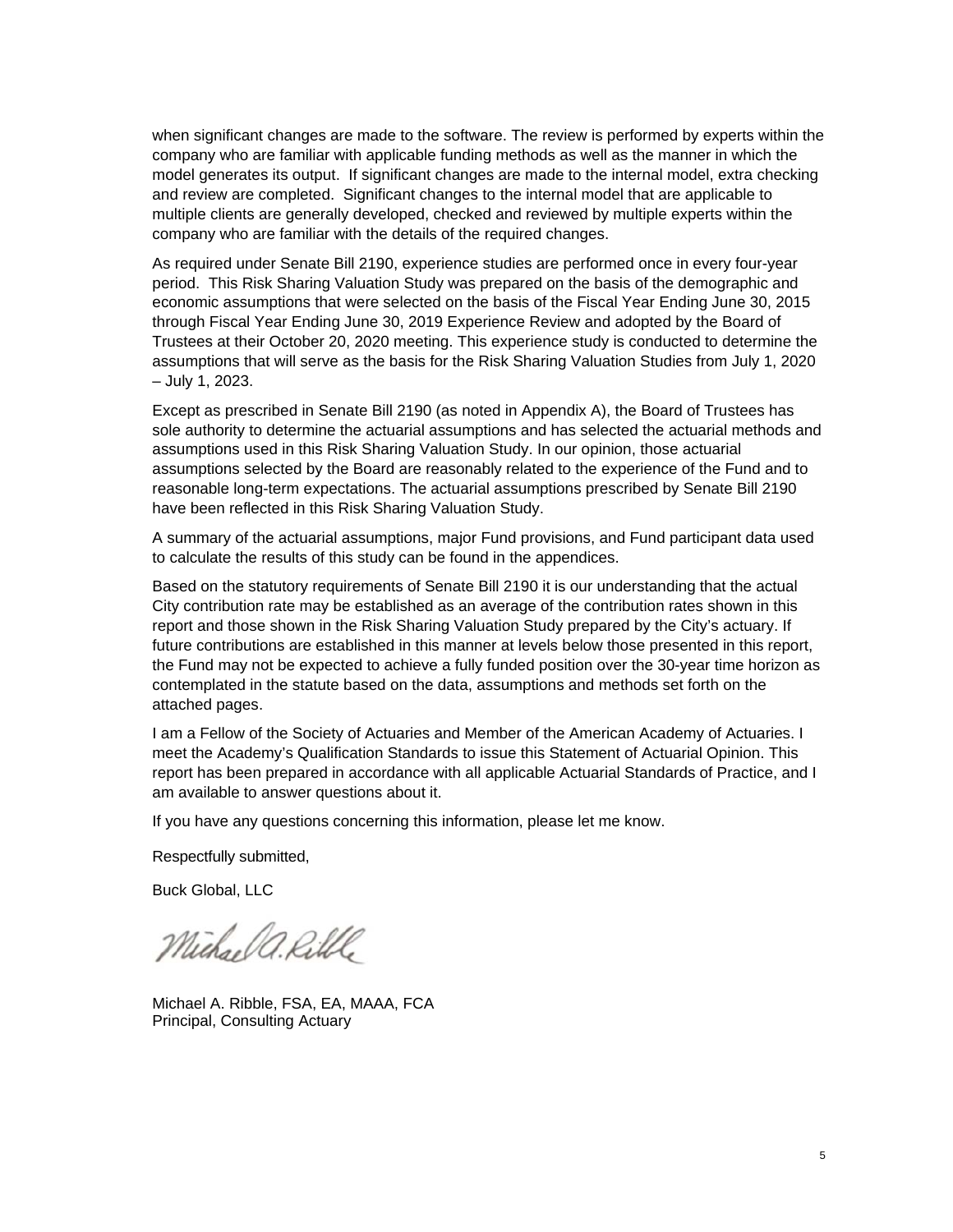### **Basis for Assumptions**

The economic and demographic assumptions used in the study (except for the investment return assumption) were adopted by the Board in consultation with Buck. Senate Bill 2190 requires that an actuarial experience study be performed in order to review the experience of the Fund at least once every four years to determine if any changes to the Risk Sharing Valuation Study assumptions are warranted. In general, the assumptions used in the Risk Sharing Valuation Study are based on recommendations made and approved by the Board as part of an Experience Study covering Fiscal Year Ending June 30, 2015 through Fiscal Year Ending June 30, 2019. Senate Bill 2190 requires the use of an investment return assumption of not more than 7.00%.

### **Actuarial Methods**

#### **Actuarial Value of Assets**

Senate Bill 2190 requires the use of an asset valuation method that recognizes gains and losses on the market value of assets (based on the difference between the actual rate of return and the assumed rate of return) over five years. Past gains and losses were fully recognized in the Actuarial Value of Assets at July 1, 2016. New gains and losses will be recognized over five years beginning July 1, 2017.

#### **Actuarial Cost Method**

Senate Bill 2190 requires the use of the Ultimate Entry Age Method with liabilities allocated from date of entry to expected payment of benefit. Under the Ultimate Entry Age Method, future normal cost for active employees is calculated based on the Fund provisions in effect for the most recently hired employees.

Senate Bill 2190 also requires the use of a 30-year, closed, level percent of payroll amortization period, in which new gain/loss amortization bases are established each year. The Unfunded Actuarial Accrued Liability at July 1, 2016 was amortized as a level percentage of payroll over a closed amortization period of 30 years with payments effective for fiscal year beginning July 1, 2017. Additional actuarial experience losses will be amortized over a closed amortization period of 30 years in future Risk Sharing Valuation Studies. If, in any given year, the Fund experiences an actuarial gain, any such gain will be used to offset the largest outstanding loss amortization base, if applicable.

### **Key Economic Assumptions**

#### **Investment Return**

| Real Rate of Return       | 4.50% |
|---------------------------|-------|
| <b>Price Inflation</b>    | 2.50% |
| <b>Total Nominal Rate</b> | 7.00% |

Expected future investment returns are assumed to be net of investment expenses.

#### **Wage Inflation**

3.00%

#### **Payroll Growth Rate**

3.00%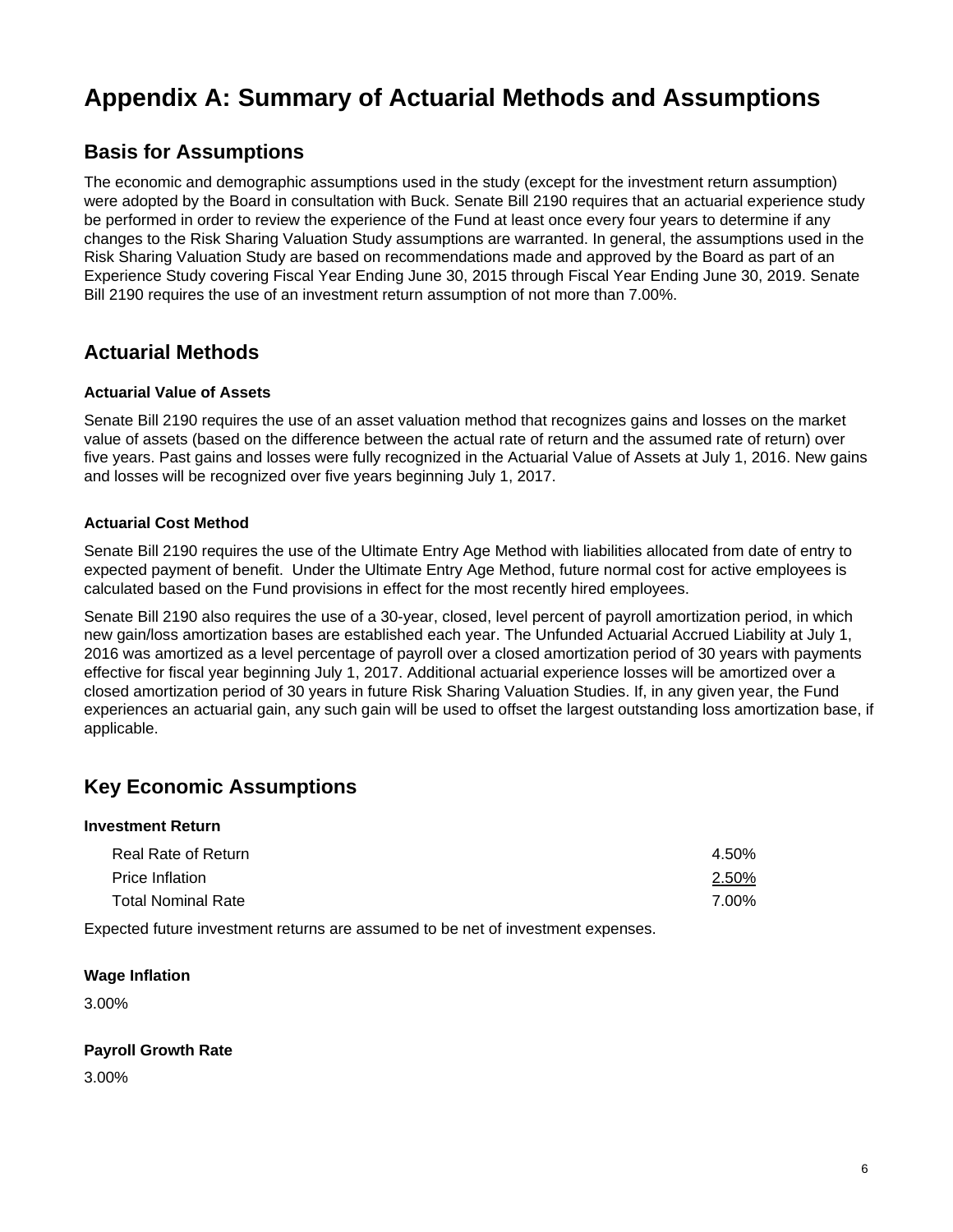#### **Normal Cost Load for Administrative Expenses**

1.25% of pensionable payroll1

#### **Individual Pay Increase Rate**

|     | (Nominal =<br>Merit + Wage Inflation) |              |  |
|-----|---------------------------------------|--------------|--|
| Age | <b>Nominal</b>                        | <b>Merit</b> |  |
| 20  | 7.00%                                 | 4.00%        |  |
| 25  | 6.25%                                 | 3.25%        |  |
| 30  | 5.50%                                 | 2.50%        |  |
| 35  | 5.00%                                 | $2.00\%$     |  |
| 40  | 4.00%                                 | 1.00%        |  |
| 45  | 3.70%                                 | 0.70%        |  |
| 50  | 3.40%                                 | 0.40%        |  |
| 55  | $3.00\%$                              | 0.00%        |  |

### **Key Demographic Assumptions**

#### **Retirement Rates**

| of Service   | <b>Number of Years Probability of Retiring</b><br><b>Within One Year</b> |
|--------------|--------------------------------------------------------------------------|
| Less than 25 | $2.0\%$ <sup>2</sup>                                                     |
| 25           | 2.0%                                                                     |
| 26           | 5.5%                                                                     |
| 27           | 5.5%                                                                     |
| 28           | 5.5%                                                                     |
| 29           | 5.5%                                                                     |
| 30           | 13.0%                                                                    |
| 31           | 15.0%                                                                    |
| 32           | 20.0%                                                                    |
| 33           | 20.0%                                                                    |
| 34           | 20.0%                                                                    |
| 35           | 30.0%                                                                    |
| 36           | 30.0%                                                                    |
| 37           | 40.0%                                                                    |
| 38           | 40.0%                                                                    |
| 39           | 40.0%                                                                    |
| 40+          | 100.0%                                                                   |

 $<sup>1</sup>$  required by Senate Bill 2190</sup>

<sup>2</sup> participants eligible to enter the DROP in the future are not assumed to retire with less than 25 years of service before age 55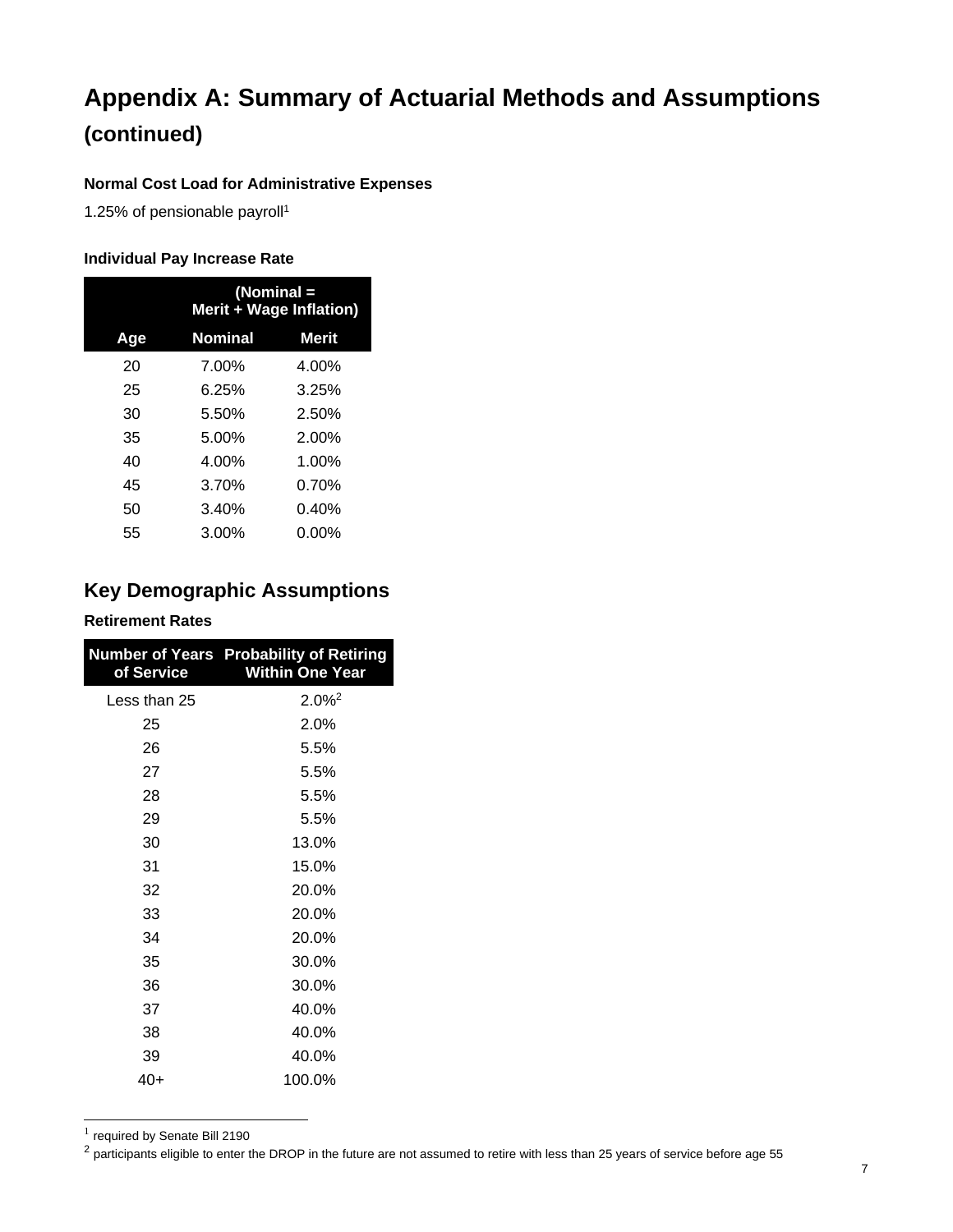#### **DROP Duration**

| <b>Duration of DROP</b><br>at Retirement | <b>Percentage of Participants Electing</b><br><b>Retirement at the Specified Duration</b> |
|------------------------------------------|-------------------------------------------------------------------------------------------|
|                                          | 0%                                                                                        |
| 3                                        |                                                                                           |
| 5                                        | 10                                                                                        |
| 8                                        | 20                                                                                        |
| 10                                       | 45                                                                                        |
| 13                                       | 25                                                                                        |

#### **Sample Rates**

| <b>Number of Years of Service at</b> | <b>Percentage of Participants Retiring</b><br>with Specific Drop Durations |         |         |                |         |  |  |  |  |
|--------------------------------------|----------------------------------------------------------------------------|---------|---------|----------------|---------|--|--|--|--|
| <b>Actual Retirement</b>             | 3 yrs.                                                                     | 5 yrs.  | 8 yrs.  | <b>10 yrs.</b> | 13 yrs. |  |  |  |  |
| $20 - 24$                            | $0.0\%$                                                                    | $0.0\%$ | $0.0\%$ | $0.0\%$        | $0.0\%$ |  |  |  |  |
| 25-27                                | $0.0\%$                                                                    | 100.0%  | $0.0\%$ | $0.0\%$        | $0.0\%$ |  |  |  |  |
| 28-29                                | $0.0\%$                                                                    | 33.3%   | 66.7%   | $0.0\%$        | $0.0\%$ |  |  |  |  |
| $30 - 32$                            | $0.0\%$                                                                    | 13.3%   | 26.7%   | 60.0%          | $0.0\%$ |  |  |  |  |
| $33-40$                              | $0.0\%$                                                                    | 10.0%   | 20.0%   | 45.0%          | 25.0%   |  |  |  |  |

DROP balances for active members are assumed to be paid out over 15 years upon exiting the DROP. DROP balances of members who have left active service are assumed to be paid out over 7.5 years. Future DROP payments are discounted based on the difference between the assumed investment rate of return and the assumed DROP interest crediting rate.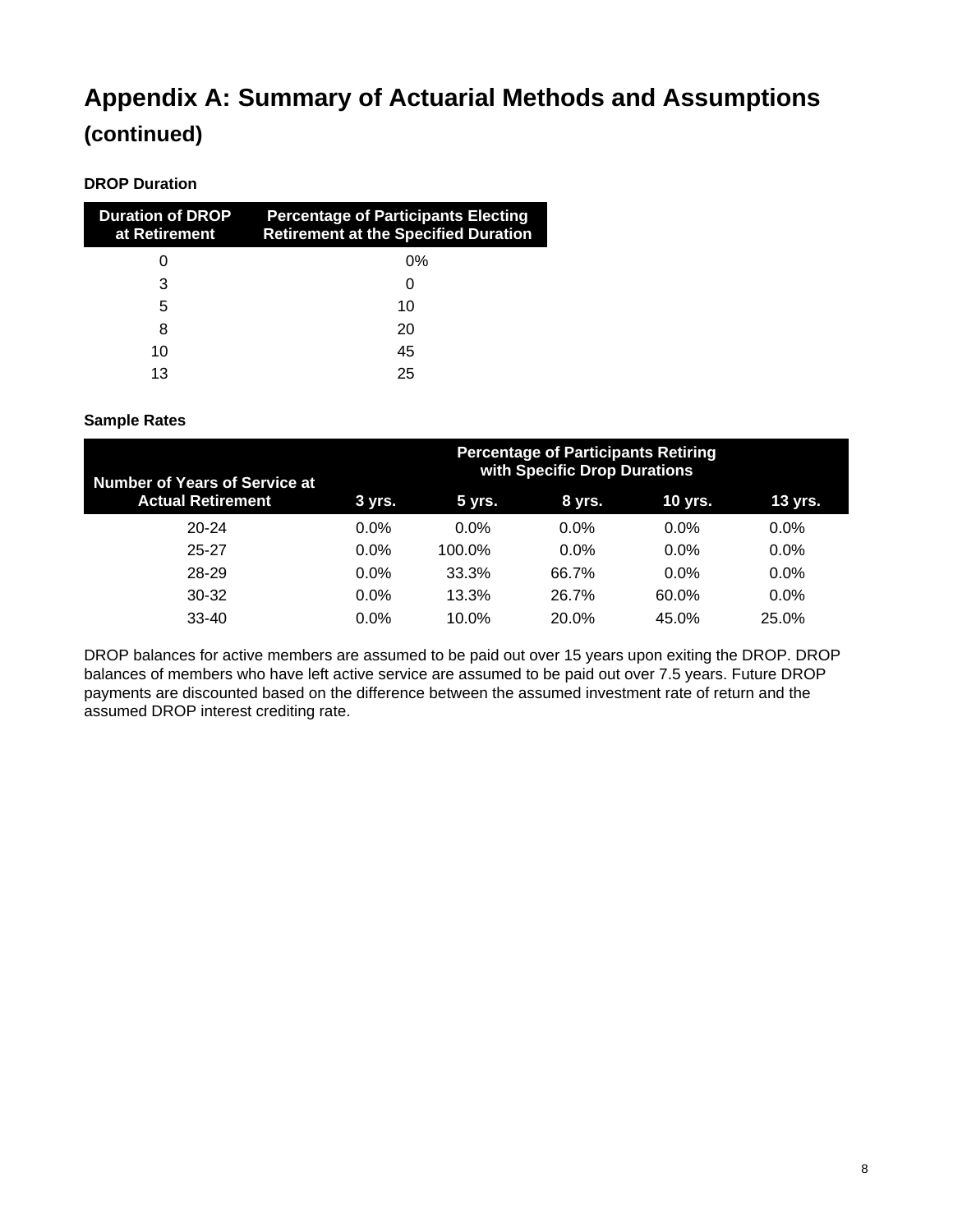#### **Mortality Rates**

Service Retirees and Contingent Annuities

SOA Public Safety (Below-Median, base year 2010) amount weighted tables generationally projected with Mortality Improvement Scale MP-2019. The base table for males is adjusted by 97.2% to reflect credible plan experience.

#### Survivor Beneficiaries

SOA Public Contingent Survivor (Below-Median, base year 2010) amount weighted tables generationally projected with Mortality Improvement Scale MP-2019. The base table for females is adjusted by 106.0% to reflect credible plan experience.

#### Disabled Retirees

SOA Public Safety Disabled Retiree (base year 2010) amount weighted tables generationally projected with Mortality Improvement Scale MP-2019.

All others, including active and vested terminated participants

SOA Public Safety (Below-Median, base year 2010) amount weighted tables generationally projected with Mortality Improvement Scale MP-2019.

#### **Disability Rates**

Graduated rates.

|     | <b>Sample Rates per 100 Participants</b> |
|-----|------------------------------------------|
| Age | <b>Disability</b>                        |
| 20  | 0.45                                     |
| 25  | 0.45                                     |
| 30  | 0.45                                     |
| 35  | 1.00                                     |
| 40  | 1.00                                     |
| 45  | 1.00                                     |
| 50  | 1.00                                     |
| 55  | 1.00                                     |
| 60  | 1.00                                     |
|     |                                          |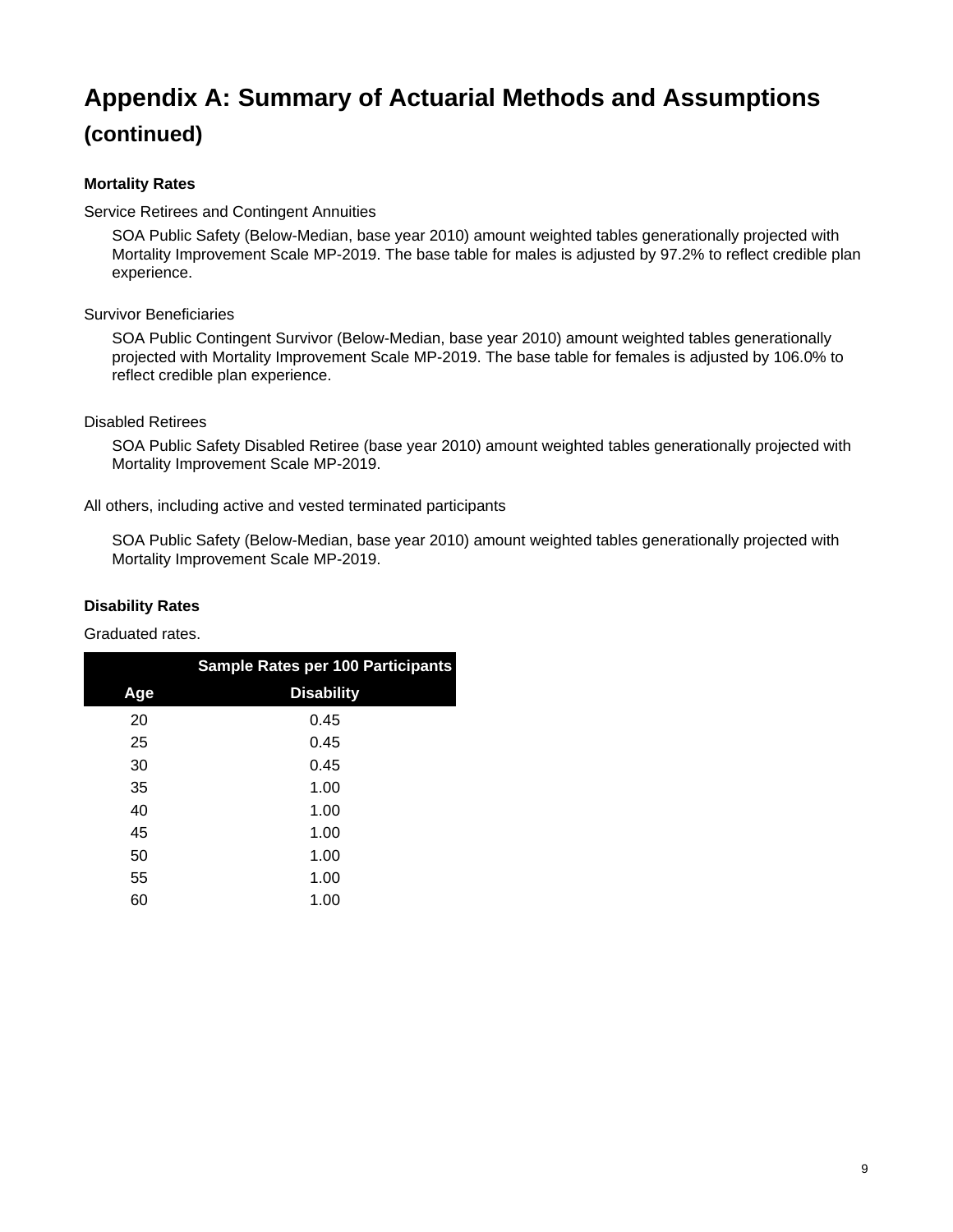#### **Percentage of Deaths and Disabilities in the Line of Duty**

| Age | Death | Disability <sup>1</sup> |
|-----|-------|-------------------------|
| 25  | 80%   | 80%                     |
| 35  | 80    | 80                      |
| 45  | 40    | 80                      |
| 55  | 20    | 80                      |

#### **Termination Rates**

| Aqe | <b>Termination Rate</b> |
|-----|-------------------------|
| 20  | 2.40%                   |
| 25  | 2.40                    |
| 30  | 2.40                    |
| 35  | 1.50                    |
| 40  | 0.75                    |
| 45  | 0.75                    |
| 50  | 0.00                    |

For members hired prior to July 1, 2017 who are terminating with at least 10 years but less than 20 years of service:

- 80% will elect a contribution refund
- 20% will elect a deferred monthly pension benefit

 $1$  Percentage of disabilities in the line of duty is assumed to be a flat 80% for all ages. 50% of firefighters who become disabled in the line of duty are assumed to be incapable of performing any substantial gainful activity.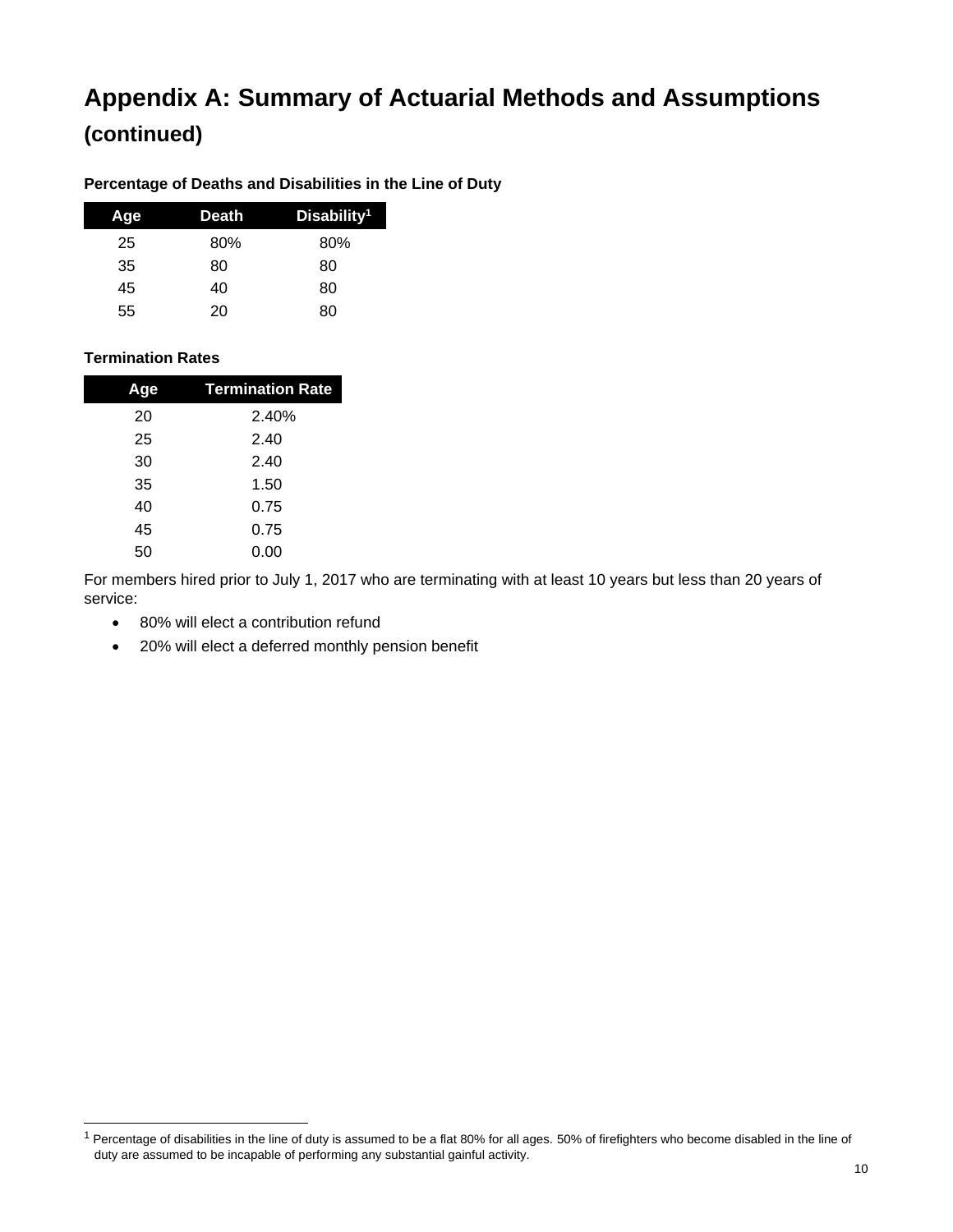#### **Marital Status at Benefit Eligibility**

Percentage married

82% of male participants are assumed to be married, and 85% of female participants are assumed to be married.

No beneficiaries other than the spouse assumed.

Age difference

Male participants are assumed to be two years older than wives, and female participants are assumed to be six years younger than their husbands.

#### **Development of Risk Sharing Valuation Study Pay**

The Risk Sharing Valuation Study pay is developed by increasing the prior year's pay with the nominal individual pay increase rate. For participants reported with compensation less than \$10,000, their compensation is set equal to their most recent annual compensation amount in excess of \$10,000.

#### **Age at which Benefits End for Child Beneficiaries**

Benefits are assumed to end once the child beneficiary reaches age 23.

#### **Future DROP Returns**

Future DROP interest crediting rates are assumed to be equal to 65% of the assumed asset return (currently 65% of 7% equals 4.55%).

#### **Future Cost-of-Living Adjustments**

COLAs are assumed to be equal to the assumed asset return less 4.75% (currently 7% minus 4.75% equals 2.25%).

#### **Census Dates**

All dates in the census used to calculate liabilities are set as July  $1<sup>st</sup>$  in the year of the event.

#### **Missing Data Assumptions**

Pay for New Hires

None were missing.

Employee Contributions

Based on the prior year's contributions.

#### Benefits Not Valued

The proportional retirement program between the Houston municipal, police and fire pension funds which allows for combining service credit from two or more City of Houston pension plans was not valued because its impact is expected not to be material.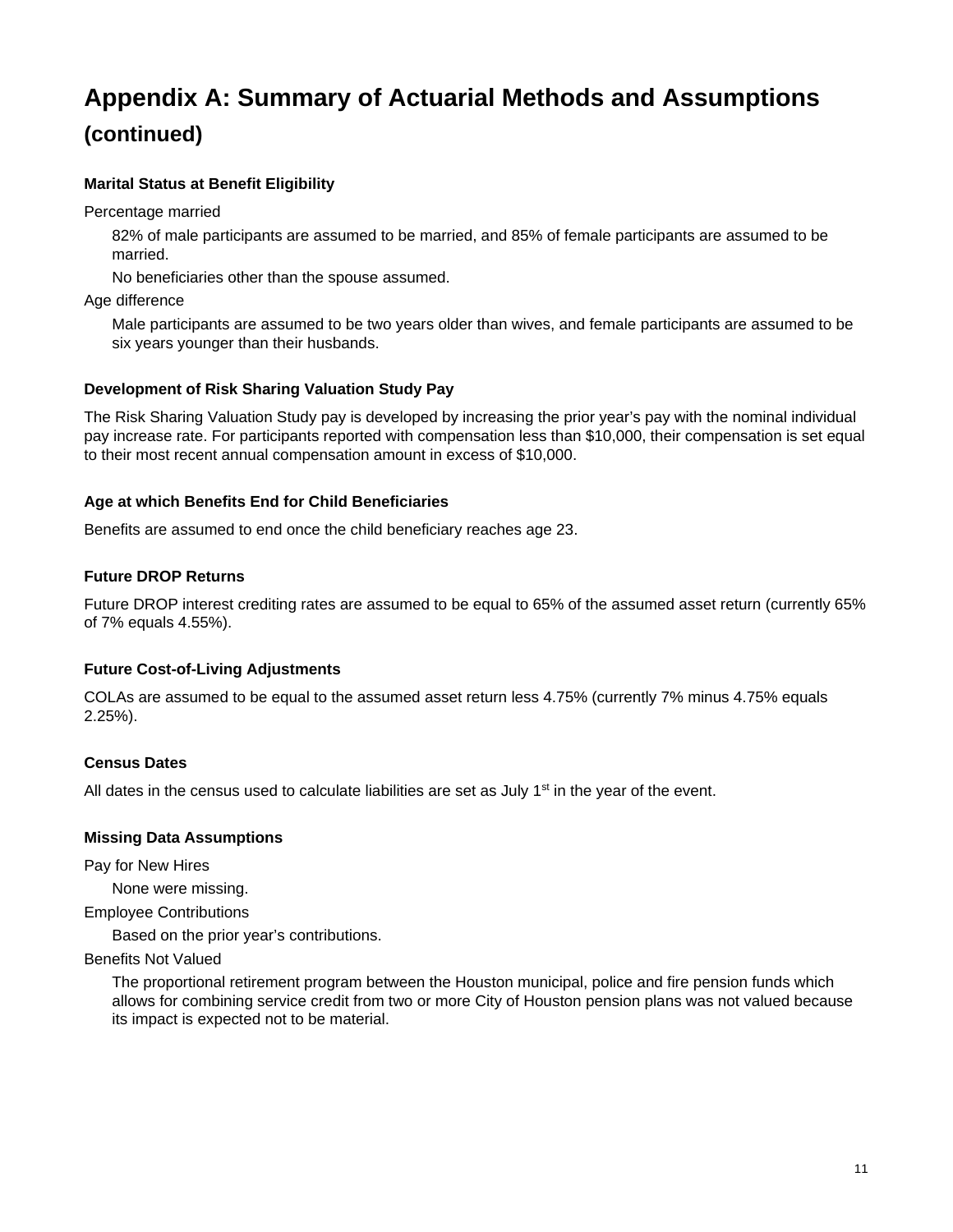#### **Summary of Changes from the July 1, 2019 Risk Sharing Valuation Study**

- In general, the assumptions used in the Risk Sharing Valuation Study are based on recommendations made and approved by the Board as part of an Experience Study covering plan years from July 1, 2014 through June 30, 2019. Assumptions reviewed and updated as a result of this experience study are:
	- o Mortality
	- o Percentage of active service-connected deaths
	- o Termination
	- o Commencement age and form of payment for terminated employees hired prior to July 1, 2017
	- o Disability
	- o Percentage of service-connected disability
	- o Percentage of service-connected disability without capability of performing substantially gainful activity
	- o Retirement
	- o Marriage Assumption and Spouse Age Difference
	- o DROP Duration
	- o Payment of DROP Balances
	- o Price inflation
	- o Adjustment to Reflect Definition of Average Monthly Salary for Members Hired Prior to July 1, 2017

These changes decreased the actuarial accrued liability by approximately \$121.1M.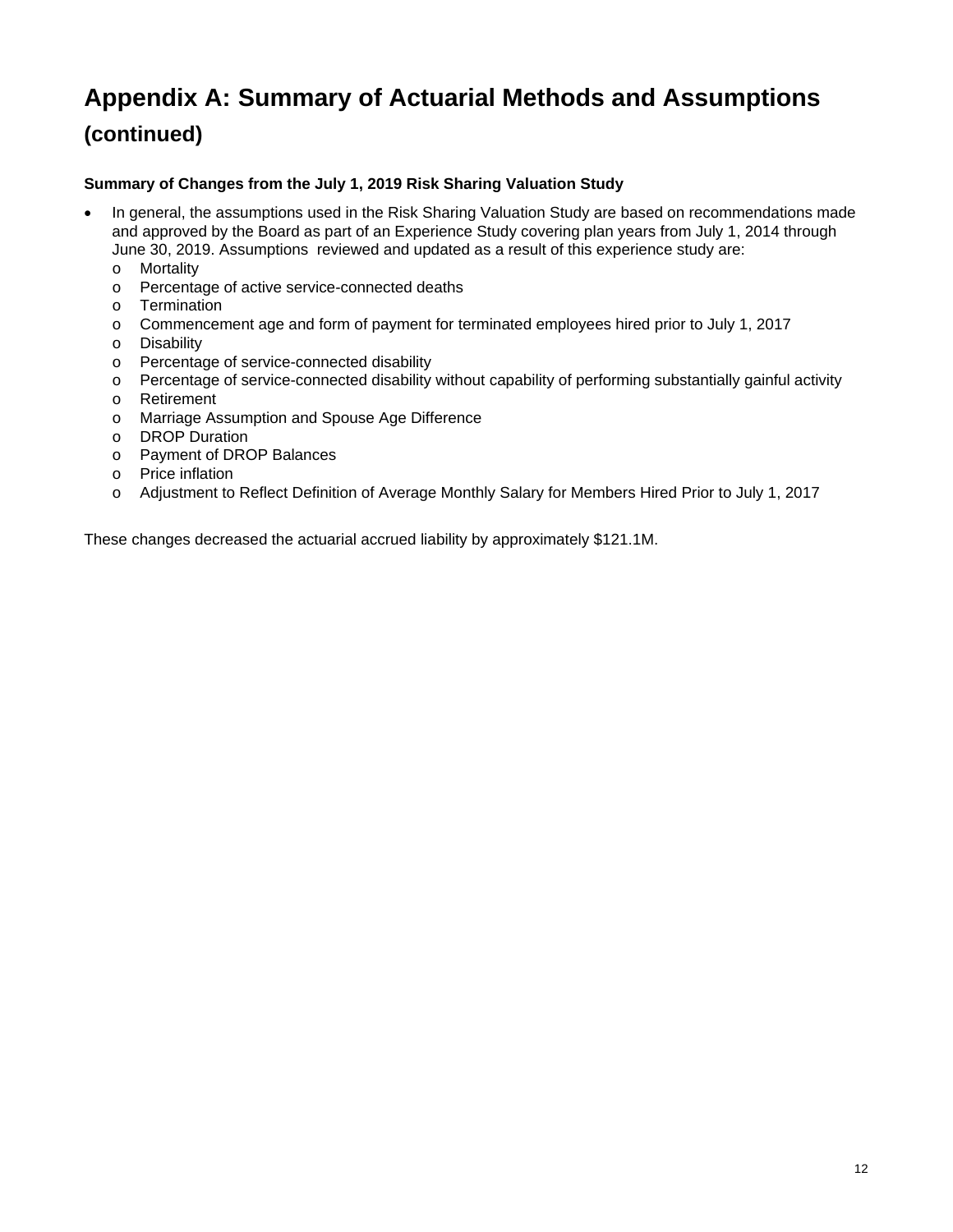### **Appendix B: Summary of Plan Provisions**

#### **Membership**

Any firefighter who has not reached the age of 36 at the time he or she first enters employment shall automatically become a participant in the Fund upon completing the training period. Before October 1, 1990, the eligibility age was age 31. Before 1984, participants entered the Fund on January 1 or July 1.

#### **Average Salary**

For members hired prior to July 1, 2017, the average of the highest 36 months of pensionable pay (or 78 pay periods). For members hired on or after July 1, 2017, the average of the final 36 months of pensionable pay (or 78 pay periods).

#### **Pensionable Pay**

Pensionable pay prior to July 1, 2017 includes base pay and overtime, before reduction for pre-tax employee contributions and salary deferrals. Pensionable pay after July 1, 2017 includes base pay, before reduction for pretax employee contributions and salary deferrals.

#### **Standard Service Pension – Members hired prior to July 1, 2017**

**Eligibility** 

20 years of service

#### Benefit

For retirement on or after November 1, 1997 and applicable for service accrued prior to July 1, 2017, 50% of average monthly salary; plus 3% of average monthly salary per year of service in excess of 20 years. For service accrued after July 1, 2017, 2.75% of average monthly salary per year of service for the member's first 20 years of service; plus 2.00% of average monthly salary per year of service in excess of 20 years.

For retirement on or after November 1, 1996 and prior to November 1, 1997, 48.334% of average monthly salary, plus 2.834% of average monthly salary per year of service in excess of 20 years.

For retirement on or after November 1, 1995 and prior to November 1, 1996, 46.667% of average monthly salary, plus 2.667% of average monthly salary per year of service in excess of 20 years.

For retirement on or after September 1, 1991 and prior to November 1, 1995, 45% of average monthly salary, plus 2.5% of average monthly salary per year of service in excess of 20 years, up to 30 years, plus 1.0% of average monthly salary in excess of 30 years.

For retirement on or after September 1, 1989 and prior to September 1, 1991, 45% of average monthly salary, plus 2.5% of average monthly salary per year of service in excess of 20 years.

For retirement on or after September 1, 1987 and prior to September 1, 1989, 45% of average monthly salary, plus 2% of average monthly salary per year of service in excess of 20 years.

For retirement on or after July 1, 1986 and prior to September 1, 1987, 40% of average monthly salary plus 2% of average monthly salary per year of service in excess of 20 years.

For retirement on or after January 1, 1970 and prior to July 1, 1986, 35% of average monthly salary plus 3% of average monthly salary per year of service in excess of salary per year of service in excess of 25 years.

#### Maximum

For retirement on or after July 1, 2017, none.

For retirement on or after September 1, 1991, 80% of average monthly salary.

For retirement on or after September 1, 1989 and prior to September 1, 1991, 70% of average monthly salary. For retirement on or after September 1, 1987 and prior to September 1, 1989, 65% of average monthly salary. For retirements on or after January 1, 1970 and prior to September 1, 1987, 60% of average monthly salary. In addition, a member will receive a \$5,000 lump sum payment upon retirement.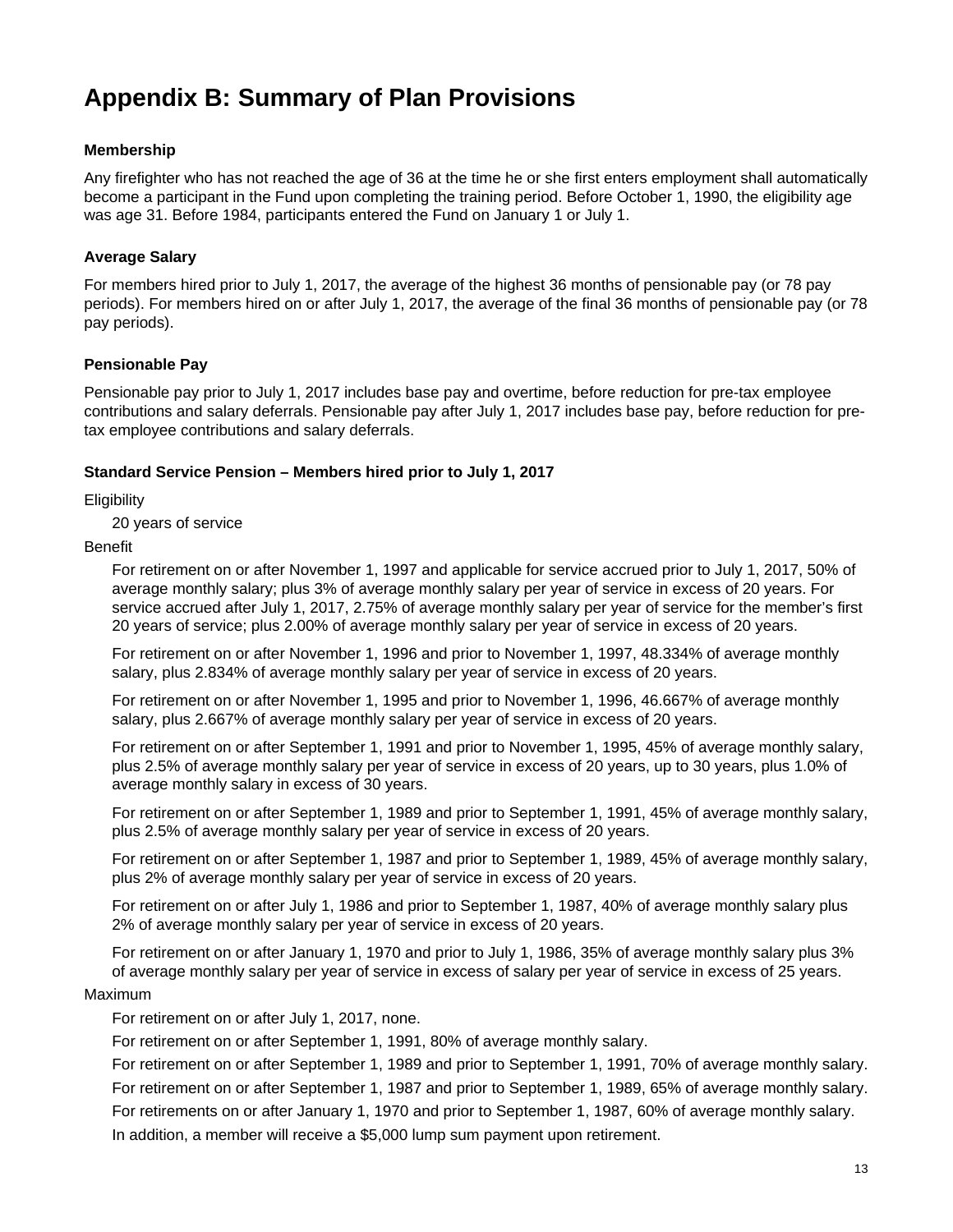#### **Standard Service Pension – Members hired on or after July 1, 2017**

**Eligibility** 

Age at which the sum of the member's age and service equals 70.

Benefit

2.25% of average monthly salary per year of service for the member's first 20 years of service; plus 2.00% of average monthly salary per year of service in excess of 20 years.

#### Maximum

80% of average monthly salary.

In addition, a member will receive a \$5,000 lump sum payment upon retirement.

#### **Alternate Service Pension**

#### **Eligibility**

Firefighters who became participants prior to September 1, 1987 and who attain age 50 with 20 years of service will receive the greater of the standard or alternate pension.

#### Benefit

50% of average monthly salary plus 1% of average monthly salary per year of service after becoming eligible to retire on an alternate pension.

#### Maximum

65% of average monthly salary.

#### **Supplemental Bonus Check**

Supplemental payments totaling up to \$5 million will be payable on a prorated basis determined by the Board of Trustees to all retirees and survivors.

#### **Deferred Retirement Option Plan (DROP)**

#### **Eligibility**

20 years of service. Members hired on or after July 1, 2017 are not eligible to enter DROP.

#### Benefit

Effective July 1, 2000, eligible participants may elect to participate in the DROP. The member's standard or alternate service pension (whichever is greater) will be calculated based on service and earnings at the time the DROP is elected.

A notional account will be maintained for each DROP participant. This account will be credited with the following amounts while the member is a participant of the DROP:

- The member's monthly retirement pension, including applicable cost-of-living adjustments (no cost-of living adjustments will be granted while a member is a participant in DROP after July 1, 2017),
- The member's contributions to the Retirement Fund contributed prior to July 1, 2017, and
- Investment earnings/losses at the rate of the Retirement Fund's earnings/losses averaged over a five-year period. Effective July 1, 2017, investment earnings will be contributed to a member's DROP account at the rate of 65% of the Retirement Fund's earnings/losses averaged over a five-year period.

A benefit equal to the DROP account balance would be paid at the time the member leaves active service. The payment would be made as a single lump sum or as the member chooses.

Effective on July 1, 2000, a three-year back DROP is available for all eligible participants. The DROP account would be recalculated based on what the account balance would have been had the participant elected the DROP up to 3 years earlier than he/she actually did. The initial DROP entry date cannot be backdated prior to September 1, 1995, or prior to completion of 20 years of credited service, and must be on the first day of the month selected.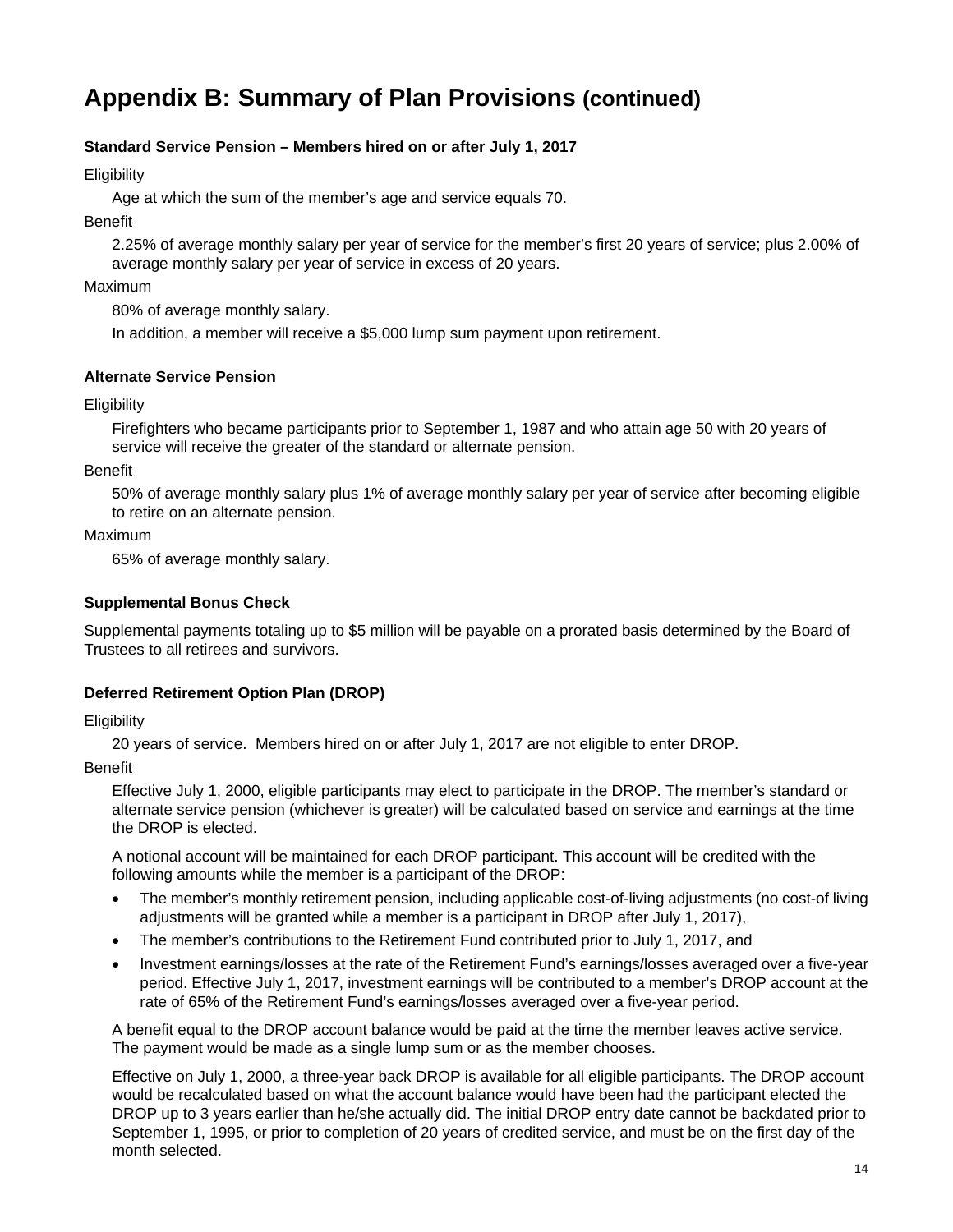The monthly benefit for a participant at actual retirement will increase 2% for every year of DROP participation, not to exceed 10 years.

Members can remain in the DROP for 13 years. If a member remains in active service after 13 years in DROP, no further deposits other than unused leave pay will be made to the DROP account, but the DROP account will continue to accrue interest.

If a DROP participant suffers an on-duty disability resulting in the inability to perform any gainful activity or dies in the line of duty, the death or disability annuity benefit would be calculated as though the participant had not entered the DROP. In addition, the DROP account would be payable to the participant or beneficiary.

#### **Service-Connected Disability Pension**

#### **Eligibility**

No age or service requirements.

Benefit

50% of average monthly salary, or service pension if greater and eligible. Firefighters who are not capable of performing any substantial gainful activity will receive 75% of average monthly salary, or service pension, if greater and eligible.

In addition, a member will receive a \$5,000 lump sum.

#### **Non-Service-Connected Disability Pension**

**Eligibility** 

No age or service requirements.

#### Benefit

25% of average monthly salary, plus 2.5% of average monthly salary per year of service.

Maximum

50% of average monthly salary or service pension, if greater and eligible.

In addition, a member will receive a \$5,000 lump sum.

#### **Vested Pension**

#### **Eligibility**

For members hired prior to July 1, 2017, at least 10 but less than 20 years of service.

Benefit

For members hired prior to July 1, 2017, 1.7% of average monthly salary per year of service payable beginning at age 50. For members hired on or after July 1, 2017, the benefit is equal to their accrued service pension benefit deferred to the age at which the sum of the member's age and service equals 70. Members receive a refund of contributions without interest in the event of termination before 10 years of service. Members who elect a refund of contributions after attaining 10 years of service receive interest only on contributions made prior to July 1, 2017.

#### **Death Benefits**

Payable as specified below if survived by a spouse, dependent children, or dependent parents. Effective November 1, 1997 dependent children can continue to receive benefits between the ages of 18 and 22 if they are in college.

Non-service-connected

Monthly benefit that would have been payable had the participant retired for non-service-connected disability on the date of his or her death (or service pension if greater).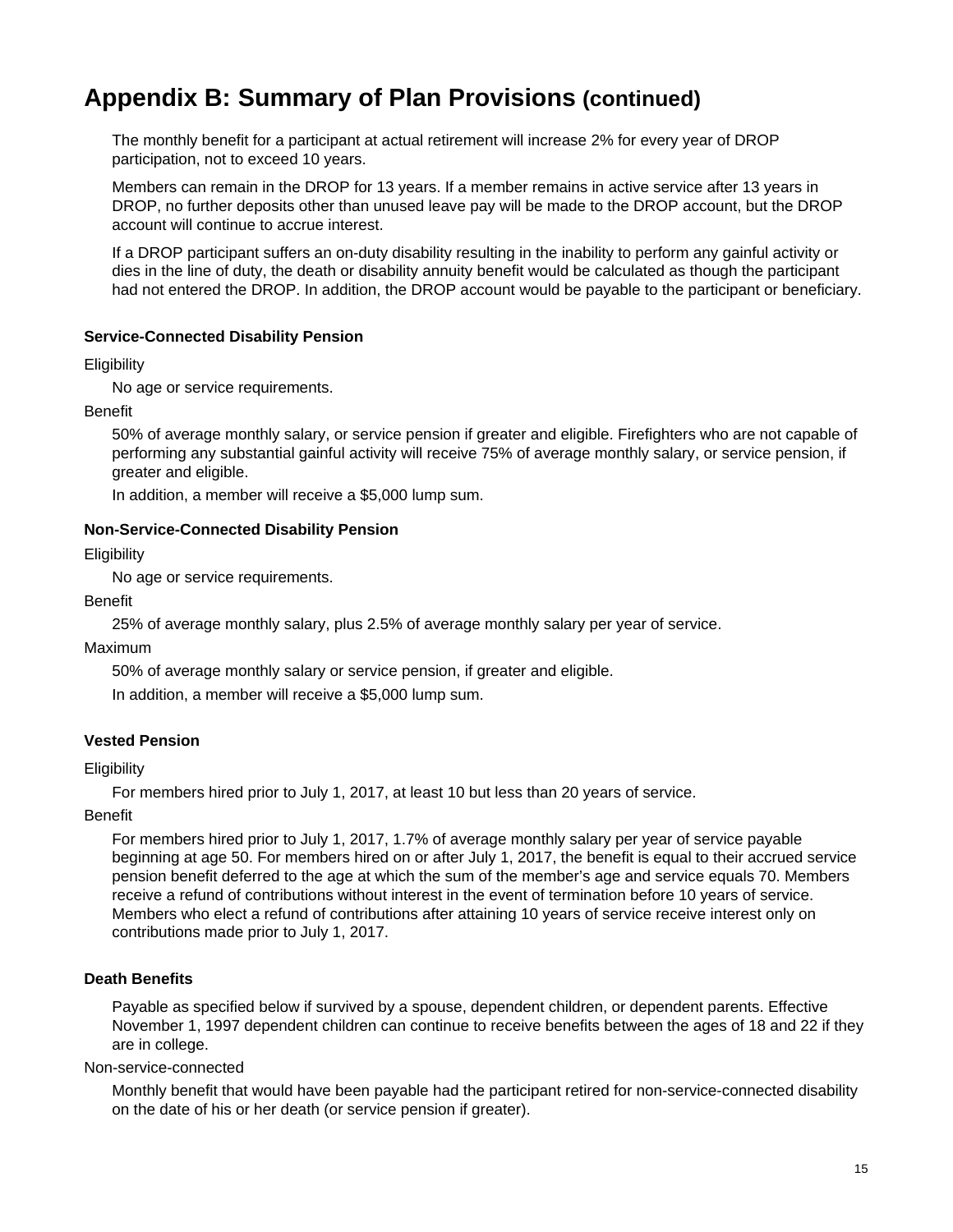#### Postretirement

Monthly benefit payable to the participant prior to his or her death. Effective July 1, 1998, a "graded" postretirement death benefit is payable to a surviving spouse if the retiree was not married at the time of retirement. This "graded" benefit is equal to 20% of the postretirement death benefit for each year of marriage to a maximum 100% after five years of marriage.

#### Preretirement

In the case of the death of an active firefighter in the line of duty, eligible survivor will receive a benefit equal to 100% of the decedent's average monthly salary. Refund of contributions made if no eligible survivors. If death occurs after 10 years of service, interest is credited on the contributions at the flat rate of 5% not compounded. If death occurs before 10 years of service, no interest is credited.

#### Lump sum

A one-time \$5,000 lump sum death benefit for any active or retired firefighter. This benefit applies to active members, current retirees, and disabled participants.

#### **Additional Benefit**

Effective on or after July 1, 2001, an extra monthly benefit of \$150 is payable for life to any retired or disabled member or to an eligible survivor of a deceased member. This benefit is not subject to the postretirement adjustment.

#### **Excess Benefit**

Benefit equal to the excess of any members' standard service pension benefit over the limit imposed by Section 415 of the code.

#### **Postretirement Adjustment**

Prior to October 1, 1990

Pensions adjusted each year based on changes in the CPI-U, but not below original amount or above original amount increased 3% each year, not compounded.

Pension adjustments for participants who retire after March 1, 1982 begin at age 55.

Pension adjustments begin immediately for participants whose benefits become payable on or after July 1, 1986 and are based upon 30 or more years of service.

On or after October 1, 1990 and prior to November 1, 1997

Pensions adjusted each year based on changes in the CPI-U. The adjustment is based on the amount of benefits payable at the time of adjustment. The maximum annual increase shall be 3% of the benefits payable at the time of adjustment.

Pension adjustments begin immediately for participants whose benefits become payable on or after July 1, 1986 and are based upon 30 or more years of service.

On or after November 1, 1997 and prior to October 1, 2017

Pensions adjusted each year at a fixed rate of 3%. The adjustment is based on the amount of benefits payable at the time of adjustment.

Pension adjustments for participants who retire or terminate with a vested benefit after March 1, 1982 begin at age 48. Pension adjustments begin immediately for participants who become disabled and cannot perform any substantial gainful activity (current and future) and qualify for general on-duty disability benefits. Participants whose benefits become payable on or after July 1, 1986 and are based upon 30 or more years of service are also eligible for pension adjustments to begin immediately.

On or after October 1, 2017 and prior to October 1, 2019

Pensions adjusted each year at a rate equal to the Fund's most recent five fiscal years' smoothed return minus 5% (but not less than 0% nor greater than 4%). The adjustment is based on the amount of benefits payable at the time of adjustment. Pension adjustments only paid to members who are at least 70 years old.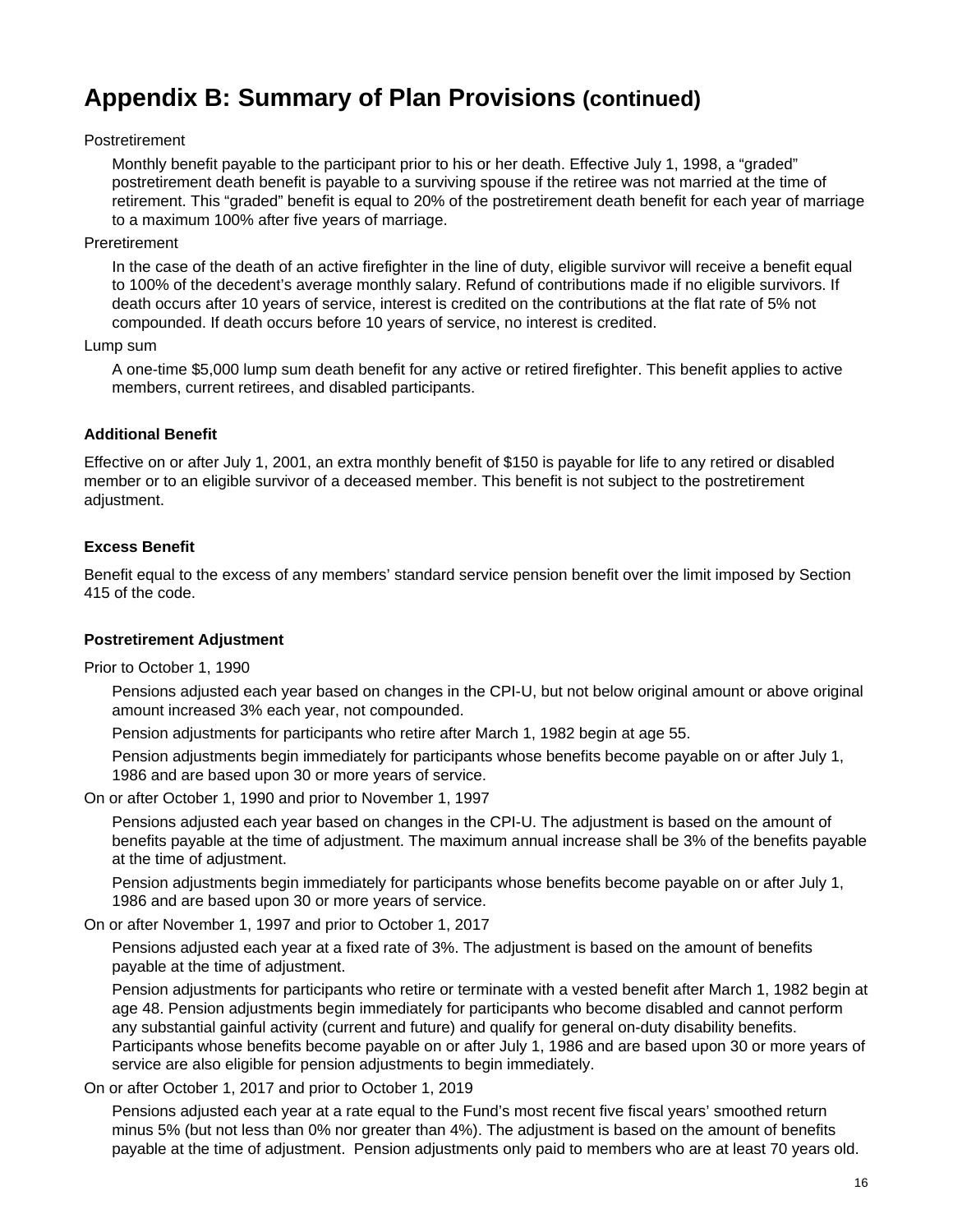On or after October 1, 2019

Pensions adjusted each year at a rate equal to the Fund's most recent five fiscal years' smoothed return minus 4.75% (but not less than 0% nor greater than 4%). The adjustment is based on the amount of benefits payable at the time of adjustment. Pension adjustments only paid to members who are at least 70 years old in October 2019. Pension adjustments only paid to members who are at least 55 years old after October 2019.

#### **Contribution Rates**

#### Members

10.5% of salary effective July 1, 2017. Members receive a refund of contributions without interest in the event of termination before 10 years of service. Members who elect a refund of contributions after attaining 10 years of service receive interest only on contributions made prior to July 1, 2017.

#### **City**

Effective for fiscal year ending 2018, city contribution rates will be made in accordance with the annual Risk Sharing Valuation Study. The city contribution rate in any fiscal year will not be greater than the city contribution rate projected in the initial Risk Sharing Valuation Study for that fiscal year plus 5%. The city contribution rate in any fiscal year will not be less than the city contribution rate projected in the initial Risk Sharing Valuation Study for that fiscal year minus 5%.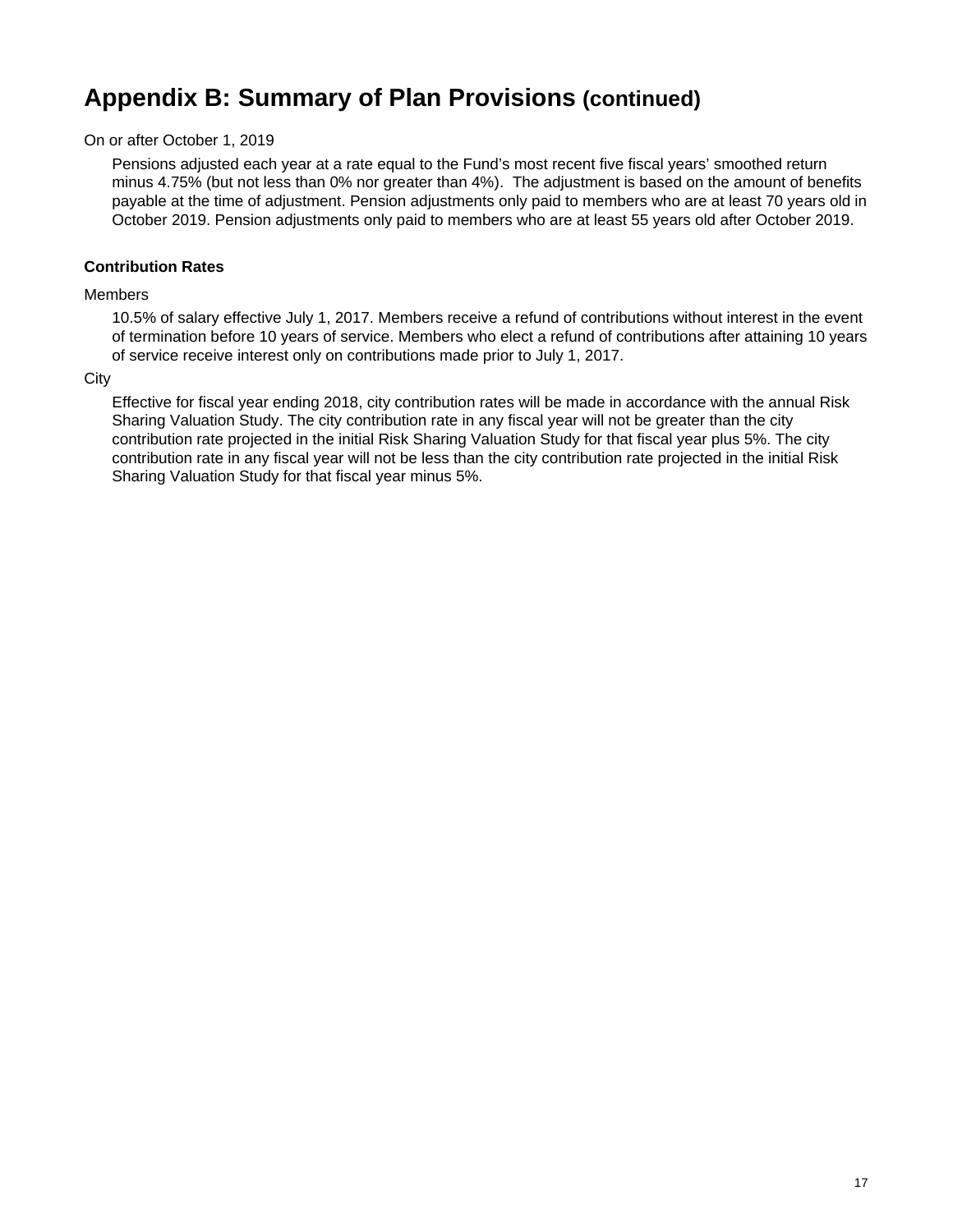# **Appendix C: Participant Information**

### **Summary of Active Participants as of July 1, 2020**

| Attained Age | Under 1        | 1 to 4                   | 5 to 9                   | 10 to 14 | 15 to 19                 | 20 to 24                 | 25 to 29       | 30 to 34 | 35 to 39                 | 40 & up                  | Total  |
|--------------|----------------|--------------------------|--------------------------|----------|--------------------------|--------------------------|----------------|----------|--------------------------|--------------------------|--------|
| Under 25     | 5              | 20                       |                          |          |                          | $\overline{a}$           |                |          |                          |                          | 26     |
| Avg. Pay     | 47,454         | 50,806                   | 61,799                   |          | ÷                        | $\overline{\phantom{a}}$ | ٠              | ٠        | ٠                        | ٠                        | 50,584 |
| 25 to 29     | $\overline{7}$ | 162                      | 77                       | ٠        | ٠                        | $\blacksquare$           | ٠              | ٠        | $\blacksquare$           | $\blacksquare$           | 246    |
| Avg. Pay     | 46,582         | 51,908                   | 62,180                   |          |                          | $\overline{\phantom{a}}$ | ۰              |          | ۰                        | $\overline{a}$           | 54,971 |
| 30 to 34     | 3              | 192                      | 314                      | 51       | ٠                        | $\overline{\phantom{a}}$ | ٠              | ٠        | $\overline{\phantom{a}}$ | $\overline{\phantom{a}}$ | 560    |
| Avg. Pay     | 45,407         | 52,076                   | 61,675                   | 68,664   |                          | ٠                        |                | ٠        | ۰                        | ٠                        | 58,933 |
|              |                | 80                       | 229                      | 249      | 130                      |                          |                |          |                          |                          | 688    |
| 35 to 39     |                |                          |                          |          |                          | $\overline{\phantom{a}}$ |                |          |                          |                          |        |
| Avg. Pay     |                | 53,062                   | 60,324                   | 68,086   | 72,323                   |                          | ٠              | ٠        | ۰                        | ٠                        | 64,556 |
| 40 to 44     | ÷.             | 8                        | 56                       | 152      | 511                      | 18                       | ٠              | ٠        | $\overline{a}$           | $\blacksquare$           | 745    |
| Avg. Pay     |                | 53,793                   | 62,642                   | 66,139   | 71,681                   | 78,865                   | ٠              | ٠        | ٠                        | $\sim$                   | 69,852 |
| 45 to 49     |                | $\overline{\phantom{a}}$ | 5                        | 61       | 358                      | 103                      | $\mathbf{1}$   | ٠        | ٠                        | $\overline{\phantom{a}}$ | 528    |
| Avg. Pay     |                | $\sim$                   | 60,596                   | 66,616   | 71,247                   | 80,122                   | 99,494         |          | $\overline{\phantom{a}}$ | $\overline{\phantom{a}}$ | 72,396 |
| 50 to 54     |                | ٠                        | $\overline{\phantom{a}}$ |          | 150                      | 76                       |                |          | ٠                        | $\overline{\phantom{a}}$ | 229    |
| Avg. Pay     |                | $\blacksquare$           | $\blacksquare$           | 75,526   | 71,181                   | 76,621                   | 98,078         | 95,939   | ٠                        | $\blacksquare$           | 73,231 |
| 55 to 59     |                | ٠                        | ٠                        |          | 4                        | 12                       |                |          |                          | $\blacksquare$           | 16     |
| Avg. Pay     |                |                          | $\blacksquare$           |          | 71,898                   | 73,153                   | $\sim$         |          | ۰                        |                          | 72,839 |
| 60 to 64     |                | $\overline{a}$           | ٠                        | ÷.       |                          | $\overline{a}$           | ٠              | ٠        | $\overline{a}$           | ×                        |        |
| Avg. Pay     |                |                          | $\blacksquare$           | ٠        |                          | $\blacksquare$           | ٠              | ٠        | ٠                        | ٠                        |        |
| 65 to 69     |                | ٠                        | $\overline{\phantom{a}}$ |          | $\overline{\phantom{a}}$ | $\overline{\phantom{a}}$ | ٠              | ۰        | ۰                        | ٠                        |        |
| Avg. Pay     |                | ٠                        | $\overline{\phantom{a}}$ | ٠        | $\blacksquare$           | $\overline{\phantom{a}}$ | ٠              | ٠        | $\overline{\phantom{a}}$ | $\overline{a}$           |        |
| 70 & up      |                | ٠                        | ٠                        |          |                          | $\overline{\phantom{a}}$ |                | ۰        |                          |                          |        |
| Avg. Pay     |                |                          |                          |          |                          |                          |                |          |                          |                          |        |
| Total        | 15             | 462                      | 682                      | 514      | 1,153                    | 209                      | $\overline{2}$ |          |                          | $\blacksquare$           | 3,038  |
| Avg. Pay     | 46,638         | 52,162                   | 61,350                   | 67,407   | 71,554                   | 78,341                   | 98,786         | 95,939   |                          | $\sim$                   | 65,983 |
|              |                | Average Age:             | 39.32                    |          |                          | Average Service:         | 11.79          |          |                          |                          |        |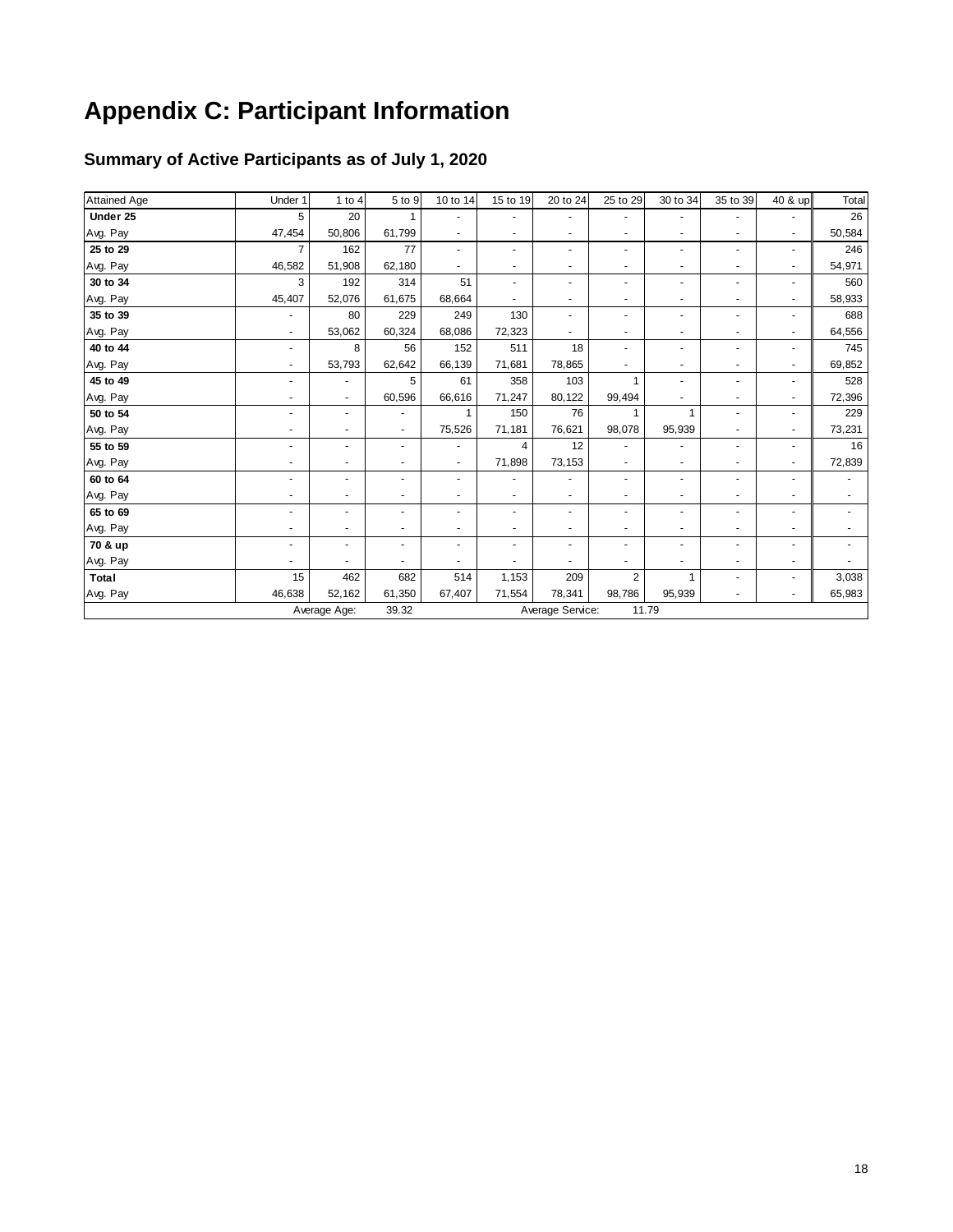### **Summary of DROP Participants as of July 1, 2020**

| <b>Attained Age</b> | Under 1 | 1 to $4$       | 5 to 9         | 10 to 14       | 15 to 19 | 20 to 24                 | 25 to 29         | 30 to 34       | 35 to 39 | $\overline{40}$ & up | Total  |
|---------------------|---------|----------------|----------------|----------------|----------|--------------------------|------------------|----------------|----------|----------------------|--------|
| Under 25            |         |                |                |                |          |                          |                  |                |          |                      |        |
| Avg. Pay            |         |                |                |                |          |                          |                  |                |          |                      |        |
| 25 to 29            |         | $\blacksquare$ |                |                |          |                          |                  |                |          |                      |        |
| Avg. Pay            |         |                |                |                |          |                          |                  |                |          |                      |        |
| 30 to 34            |         | ٠              |                |                |          |                          |                  |                |          |                      |        |
| Avg. Pay            |         |                |                |                |          |                          |                  |                |          |                      |        |
| 35 to 39            |         |                |                |                |          |                          |                  |                |          |                      |        |
| Avg. Pay            |         |                |                |                |          |                          |                  |                |          |                      |        |
| 40 to 44            |         |                |                |                |          |                          |                  |                |          |                      |        |
| Avg. Pay            |         |                |                |                |          |                          |                  |                |          |                      |        |
| 45 to 49            |         |                |                |                |          | 57                       | 54               | $\overline{2}$ |          |                      | 113    |
| Avg. Pay            |         |                |                |                |          | 80,388                   | 81,147           | 71,946         |          |                      | 80,601 |
| 50 to 54            |         |                |                |                |          | 80                       | 134              | 63             |          |                      | 277    |
| Avg. Pay            |         |                |                |                |          | 76,167                   | 77,557           | 84,317         |          |                      | 78,693 |
| 55 to 59            |         | $\blacksquare$ | $\blacksquare$ | $\blacksquare$ |          | 41                       | 76               | 75             | 22       |                      | 214    |
| Avg. Pay            |         |                |                |                |          | 77,601                   | 76,006           | 79,346         | 82,728   |                      | 78,173 |
| 60 to 64            |         | $\blacksquare$ |                |                |          |                          | 20               | 20             | 12       | 5                    | 57     |
| Avg. Pay            |         |                |                |                |          | $\overline{\phantom{a}}$ | 76,478           | 80,134         | 83,602   | 91,258               | 80,557 |
| 65 to 69            |         |                |                |                |          |                          |                  |                |          | 2                    | 3      |
| Avg. Pay            |         |                |                |                |          |                          |                  |                | 71,070   | 71,070               | 71,070 |
| 70 & up             |         |                |                |                |          |                          |                  |                |          |                      |        |
| Avg. Pay            |         |                |                |                |          |                          |                  |                |          | 77,250               | 77,250 |
| Total               |         |                |                |                |          | 178                      | 284              | 160            | 35       | 8                    | 665    |
| Avg. Pay            |         |                |                |                |          | 77,849                   | 77,748           | 81,310         | 82,694   | 84,460               | 78,973 |
|                     |         |                | Average Age:   | 53.62          |          |                          | Average Service: | 27.29          |          |                      |        |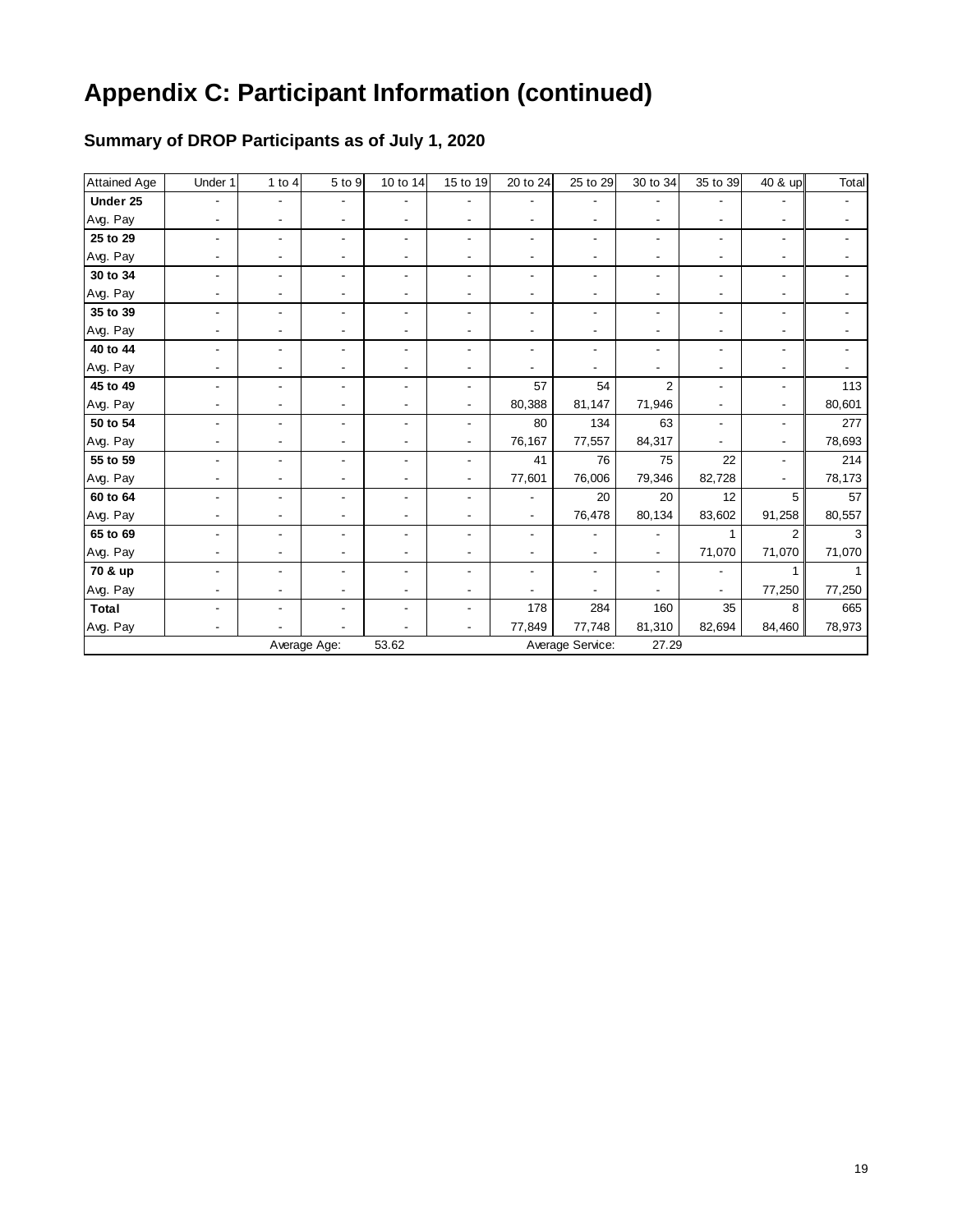### **Summary of Active and DROP Participants as of July 1, 2020**

| <b>Attained Age</b> | Under 1                  | $1$ to $4$     | 5 to 9         | 10 to 14                     | 15 to 19       | 20 to 24                 | 25 to 29         | 30 to 34                 | 35 to 39 | 40 & up        | Total  |
|---------------------|--------------------------|----------------|----------------|------------------------------|----------------|--------------------------|------------------|--------------------------|----------|----------------|--------|
| Under 25            | 5                        | 20             | 1              |                              |                |                          |                  |                          |          |                | 26     |
| Avg. Pay            | 47,454                   | 50.806         | 61,799         |                              | ۰              |                          |                  |                          |          |                | 50,584 |
| 25 to 29            | $\overline{7}$           | 162            | 77             | $\overline{\phantom{0}}$     | ۰              |                          | $\blacksquare$   | ۰                        |          |                | 246    |
| Avg. Pay            | 46,582                   | 51,908         | 62,180         |                              | ۰              |                          |                  |                          |          |                | 54,971 |
| 30 to 34            | 3                        | 192            | 314            | 51                           | ۰              |                          | $\blacksquare$   | ٠                        |          |                | 560    |
| Avg. Pay            | 45,407                   | 52,076         | 61,675         | 68,664                       |                |                          | $\blacksquare$   | ٠                        |          |                | 58,933 |
| 35 to 39            |                          | 80             | 229            | 249                          | 130            |                          | $\blacksquare$   | ۰                        |          |                | 688    |
| Avg. Pay            |                          | 53,062         | 60,324         | 68,086                       | 72,323         |                          |                  |                          |          |                | 64,556 |
| 40 to 44            | $\overline{\phantom{a}}$ | 8              | 56             | 152                          | 511            | 18                       | $\blacksquare$   | ۰                        |          |                | 745    |
| Avg. Pay            | $\overline{\phantom{a}}$ | 53,793         | 62,642         | 66,139                       | 71,681         | 78,865                   |                  |                          |          |                | 69,852 |
| 45 to 49            | $\blacksquare$           |                | 5              | 61                           | 358            | 160                      | 55               | $\overline{2}$           |          |                | 641    |
| Avg. Pay            |                          | $\blacksquare$ | 60,596         | 66,616                       | 71,247         | 80,217                   | 81,481           | 71,946                   |          |                | 73,842 |
| 50 to 54            |                          |                |                |                              | 150            | 156                      | 135              | 64                       |          |                | 506    |
| Avg. Pay            |                          |                | $\blacksquare$ | 75,526                       | 71,181         | 76,388                   | 77,709           | 84,499                   |          |                | 76,221 |
| 55 to 59            |                          |                |                |                              | 4              | 53                       | 76               | 75                       | 22       |                | 230    |
| Avg. Pay            |                          |                |                | $\blacksquare$               | 71,898         | 76,594                   | 76,006           | 79,346                   | 82,728   |                | 77,802 |
| 60 to 64            |                          |                |                | $\overline{\phantom{0}}$     | ۰              | $\overline{\phantom{a}}$ | 20               | 20                       | 12       | 5              | 57     |
| Avg. Pay            |                          |                |                | $\overline{\phantom{a}}$     | $\blacksquare$ | $\overline{\phantom{a}}$ | 76,478           | 80,134                   | 83,602   | 91,258         | 80,557 |
| 65 to 69            |                          |                |                | ۰                            | ۰              |                          |                  | $\overline{\phantom{a}}$ | 1        | $\overline{2}$ | 3      |
| Avg. Pay            |                          |                |                |                              | ٠              |                          |                  | $\overline{\phantom{a}}$ | 71,070   | 71,070         | 71,070 |
| 70 & up             |                          |                |                | $\qquad \qquad \blacksquare$ |                |                          |                  |                          |          |                |        |
| Avg. Pay            |                          |                |                |                              |                |                          |                  |                          |          | 77,250         | 77,250 |
| Total               | 15                       | 462            | 682            | 514                          | 1,153          | 387                      | 286              | 161                      | 35       | 8              | 3,703  |
| Avg. Pay            | 46,638                   | 52,162         | 61,350         | 67,407                       | 71,554         | 78,115                   | 77,895           | 81,401                   | 82,694   | 84,460         | 68,316 |
|                     |                          |                | Average Age:   | 41.89                        |                |                          | Average Service: | 14.57                    |          |                |        |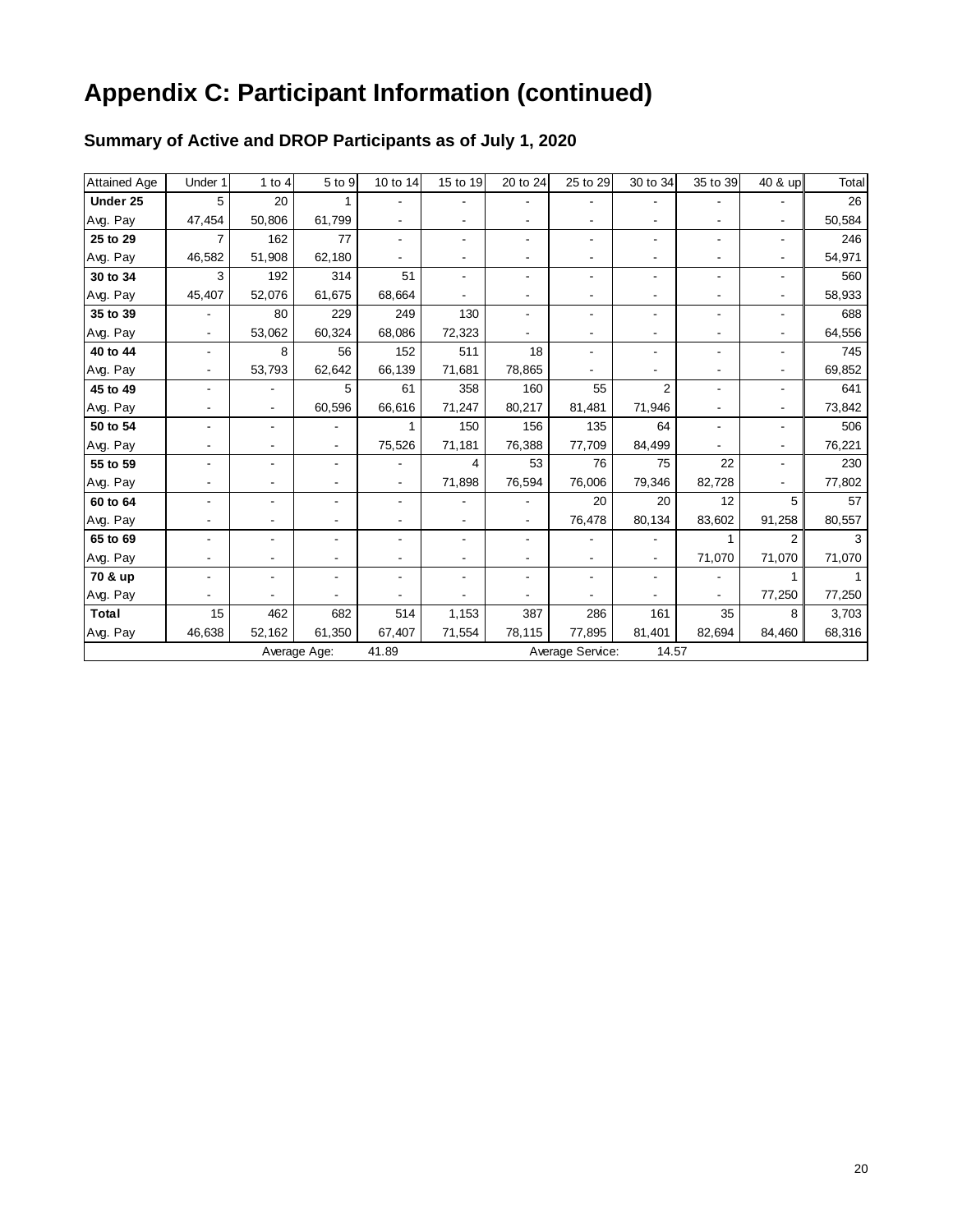### **Summary of Inactive Participants as of July 1, 2020**

|                                       | <b>Number</b> | <b>Annual Benefits</b><br>(\$000) |                  | Average<br><b>Annual Benefits</b> |                     |
|---------------------------------------|---------------|-----------------------------------|------------------|-----------------------------------|---------------------|
| <b>Benefits in Pay Status</b>         |               |                                   |                  |                                   |                     |
| <b>Retirees</b>                       | 2,468         | \$                                | 133,757          | \$                                | 54,197              |
| <b>Beneficiaries</b>                  | 643           |                                   | 29,397           |                                   | 45,718              |
| <b>Disabled Participants</b>          | 299           |                                   | 15,896           |                                   | 53,165              |
| Total                                 | 3,410         | \$                                | 179,050          | \$                                | 52,508              |
| <b>Deferred Benefits</b>              |               |                                   |                  |                                   |                     |
| <b>Vested Terminated Participants</b> | 141           | \$                                | 346 <sup>1</sup> | \$                                | 11,937 <sup>2</sup> |
| <b>Beneficiaries</b>                  | N/A           |                                   | N/A              |                                   | N/A                 |
| <b>Disabled Participants</b>          | N/A           |                                   | N/A              |                                   | N/A                 |
| Total                                 | 141           | \$                                | 346              | \$                                | 11,937              |

 $1$  Does not include \$3,092,421 in pending refunds for 112 members

 $2$  Average is over 29 members not due pending refunds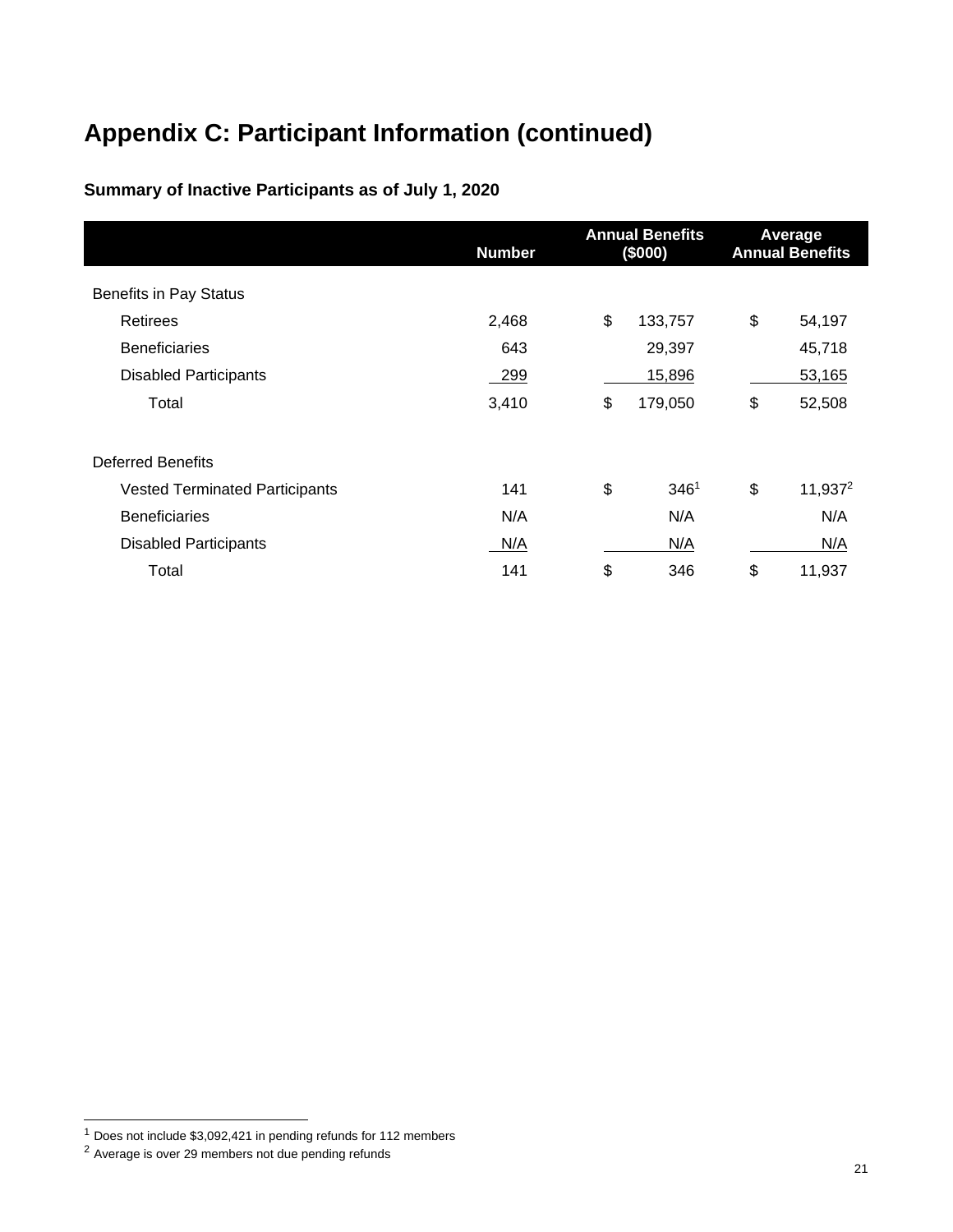### **Participant Data Reconciliation**

|                                        | <b>Active</b> | <b>DROP</b> | <b>Deferred</b><br><b>Vested</b> | <b>Retired</b> | <b>Total</b> |
|----------------------------------------|---------------|-------------|----------------------------------|----------------|--------------|
| Number of members as of July 1, 2019   | 3,185         | 748         | 113                              | 3,345          | 7,391        |
| Change in status during the plan year: |               |             |                                  |                |              |
| Actives who retired                    | (5)           | (93)        |                                  | 98             | 0            |
| Actives who terminated                 | (60)          |             | 60                               |                | $\mathbf 0$  |
| Actives who entered DROP               | (11)          | 11          |                                  |                | $\Omega$     |
| Inactives who returned to service      |               |             |                                  |                | $\mathbf 0$  |
| Inactives who retired                  |               |             |                                  |                | $\mathbf 0$  |
| Participants who became disabled       |               | (1)         | (1)                              | $\overline{2}$ | 0            |
| No longer members due to:              |               |             |                                  |                |              |
| Death                                  | (6)           |             |                                  | (74)           | (80)         |
| Non-vested terminations                |               |             |                                  |                | $\Omega$     |
| Child attained cut-off age             |               |             |                                  | (8)            | (8)          |
| Benefits no longer due                 | (80)          |             | (31)                             | (1)            | (112)        |
| New member due to:                     |               |             |                                  |                |              |
| Initial membership                     | 15            |             |                                  |                | 15           |
| Death of another member                |               |             |                                  | 45             | 45           |
| Correction                             |               |             |                                  | 3              | 3            |
| Number of members as of July 1, 2020   | 3,038         | 665         | 141                              | 3,410          | 7,254        |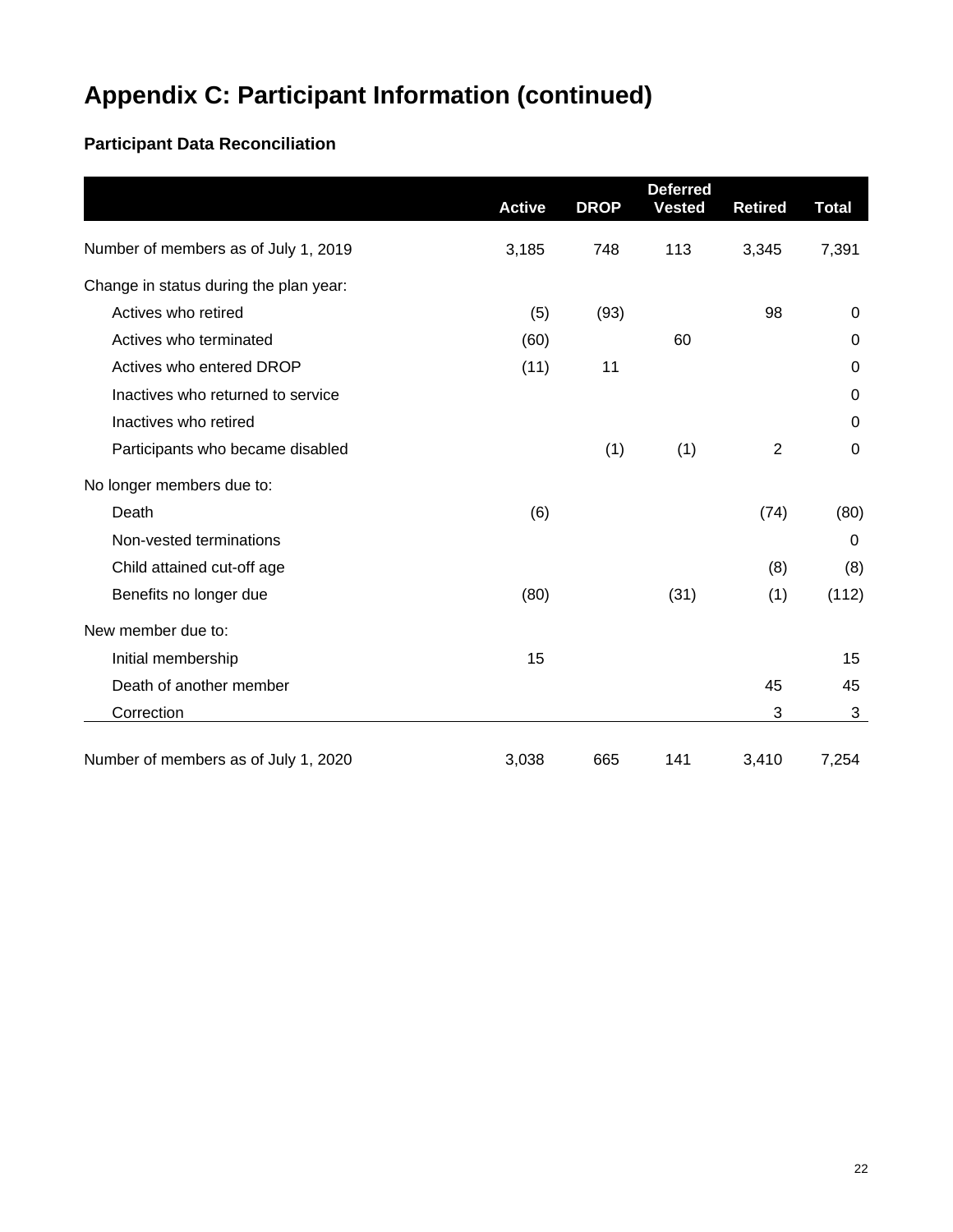**Retiree and Beneficiaries Added to and Removed from Rolls**

|                            |               | <b>Added to Rolls</b>             |               | <b>Rolls at the End</b><br><b>Removed from Rolls</b><br>of the Year |               |                                   |                                                  |                                         |
|----------------------------|---------------|-----------------------------------|---------------|---------------------------------------------------------------------|---------------|-----------------------------------|--------------------------------------------------|-----------------------------------------|
| <b>Period Ended</b>        | <b>Number</b> | <b>Annual Benefits</b><br>(\$000) | <b>Number</b> | <b>Annual Benefits</b><br>(\$000)                                   | <b>Number</b> | <b>Annual Benefits</b><br>(\$000) | <b>Percentage Increase</b><br>in Annual Benefits | <b>Average Annual</b><br><b>Benefit</b> |
| December 31, 1978          | 72            | 719                               | 23            | 76                                                                  | 794           | 4,294                             | 15.8%                                            | 5,408                                   |
| December 31, 1979          | 67            | 719                               | 21            | 83                                                                  | 840           | 5,008                             | 16.6                                             | 5,962                                   |
| December 31, 1980          | 33            | 473                               | 23            | 84                                                                  | 850           | 5,498                             | 9.8                                              | 6,468                                   |
| December 31, 1981          | 61            | 862                               | 38            | 159                                                                 | 873           | 6,097                             | 10.9                                             | 6,983                                   |
| December 31, 1982          | 63            | 644                               | 26            | 171                                                                 | 910           | 6,772                             | 11.1                                             | 7,442                                   |
| December 31, 1983          | 54            | 605                               | 39            | 207                                                                 | 925           | 7,403                             | 9.3                                              | 8,003                                   |
| June 30, 1984 <sup>1</sup> | 41            | 619                               | 17            | 98                                                                  | 949           | 3,952                             | 6.8                                              | 8,328                                   |
| June 30, 1985              | 75            | 968                               | 53            | 290                                                                 | 971           | 8,432                             | 6.7                                              | 8,684                                   |
| June 30, 1986              | 54            | 752                               | 38            | 243                                                                 | 987           | 9,550                             | 13.3                                             | 9,676                                   |
| June 30, 1987              | 76            | 1,101                             | 33            | 235                                                                 | 1,030         | 10,522                            | 10.2                                             | 10,215                                  |
| June 30, 1988              | 121           | 2,002                             | 38            | 311                                                                 | 1,113         | 12,754                            | 21.2                                             | 11,459                                  |
| June 30, 1989              | 74            | 1,306                             | 42            | 299                                                                 | 1,145         | 14,032                            | 10.0                                             | 12,255                                  |
| June 30, 1990              | 111           | 1,996                             | 37            | 288                                                                 | 1,219         | 16,428                            | 17.1                                             | 13,477                                  |
| June 30, 1991              | 129           | 1,784                             | 38            | 401                                                                 | 1,310         | 17,888                            | 8.9                                              | 13,665                                  |
| June 30, 1992              | 78            | 1,588                             | 44            | 401                                                                 | 1,344         | 19,866                            | 11.1                                             | 14,781                                  |
| June 30, 1993              | 82            | 1,717                             | 48            | 585                                                                 | 1,378         | 21,516                            | 8.3                                              | 15,614                                  |
| June 30, 1994              | 112           | 2,006                             | 58            | 660                                                                 | 1,432         | 23,297                            | 8.3                                              | 16,269                                  |
| June 30, 1995              | 87            | 1,728                             | 28            | 353                                                                 | 1,491         | 25,142                            | 7.9                                              | 16,863                                  |
| June 30, 1996              | 67            | 1,402                             | 56            | 660                                                                 | 1,502         | 26,379                            | 4.9                                              | 17,563                                  |
| June 30, 1997              | 56            | 1,050                             | 37            | 487                                                                 | 1,521         | 27,581                            | 4.6                                              | 18,133                                  |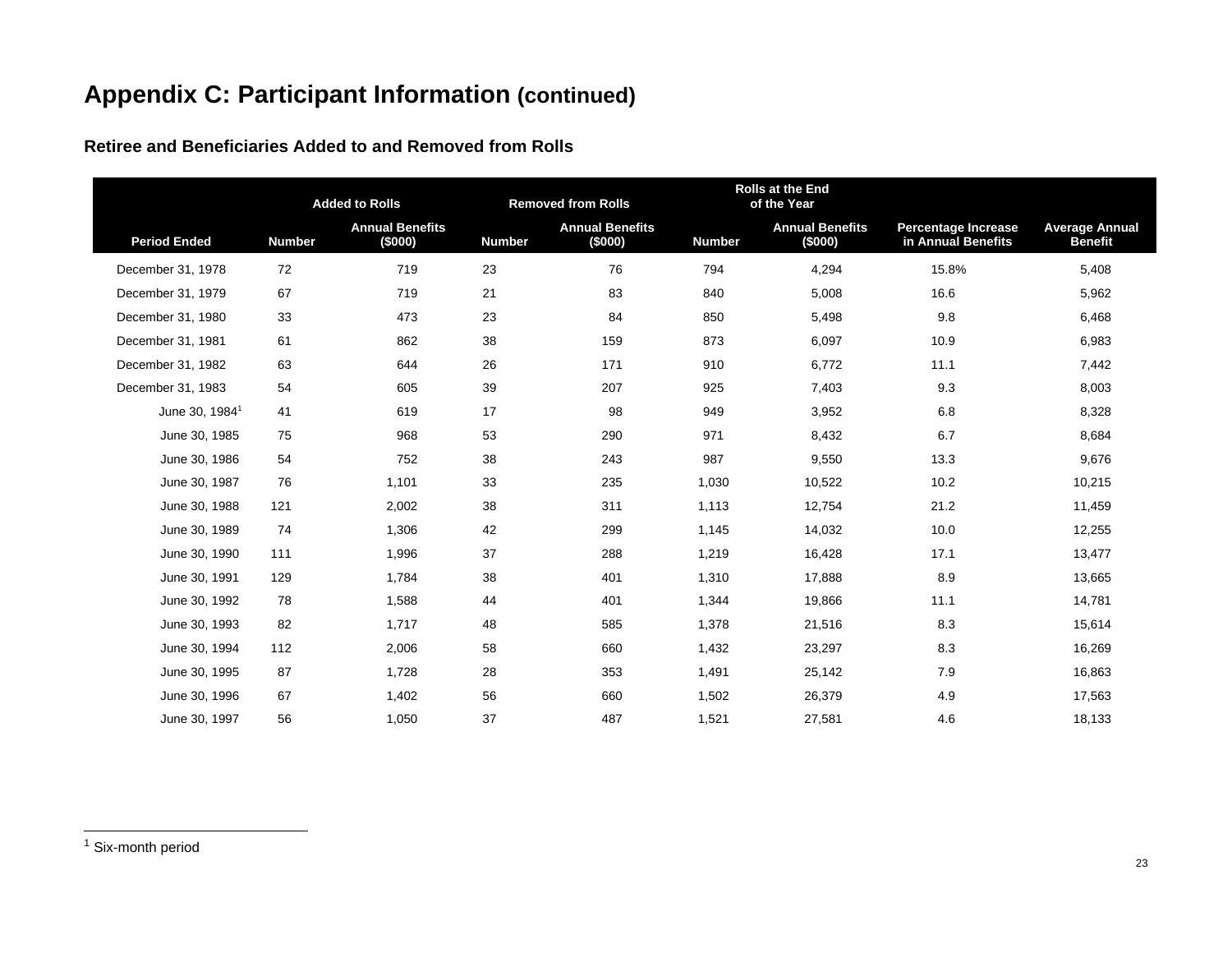|                            |               | <b>Added to Rolls</b>             |               | <b>Removed from Rolls</b>         |               | <b>Rolls at the End</b><br>of the Year |                                                  |                                         |
|----------------------------|---------------|-----------------------------------|---------------|-----------------------------------|---------------|----------------------------------------|--------------------------------------------------|-----------------------------------------|
| <b>Period Ended</b>        | <b>Number</b> | <b>Annual Benefits</b><br>(\$000) | <b>Number</b> | <b>Annual Benefits</b><br>(\$000) | <b>Number</b> | <b>Annual Benefits (\$000)</b>         | <b>Percentage Increase</b><br>in Annual Benefits | <b>Average Annual</b><br><b>Benefit</b> |
| June 30, 1998              | 54            | 1,064                             | 43            | 477                               | 1,532         | 28,675                                 | 4.0                                              | 18,717                                  |
| June 30, 1999              | 64            | 1,840                             | 28            | 551                               | 1,568         | 30,233                                 | 5.4                                              | 19,281                                  |
| June 30, 2000              | 95            | 2,364                             | 71            | 1,167                             | 1,592         | 34,583                                 | 14.4                                             | 21,723                                  |
| June 30, 2001              | 127           | 3,581                             | 47            | 775                               | 1,672         | 38,347                                 | 10.9                                             | 22,935                                  |
| June 30, 2002              | 172           | 5,493                             | 61            | 998                               | 1,783         | 44,300                                 | 15.5                                             | 24,846                                  |
| June 30, 2004 <sup>1</sup> | 377           | N/A                               | 109           | N/A                               | 2,051         | 57,676                                 | 30.2                                             | 28,121                                  |
| June 30, 2005              | 135           | 4,353                             | 53            | 1,107                             | 2,133         | 62,882                                 | 9.0                                              | 29,481                                  |
| June 30, 2006              | 195           | 7,231                             | 60            | 1,437                             | 2,268         | 70,420                                 | 12.0                                             | 31,050                                  |
| June 30, 2007              | 106           | 3,822                             | 59            | 1,407                             | 2,315         | 74,948                                 | 6.4                                              | 32,375                                  |
| June 30, 2008              | 166           | 9,334                             | 21            | 828                               | 2,460         | 98,216                                 | 31.0                                             | 39,925                                  |
| June 30, 2009              | 133           | 3,369                             | 43            | 2,081                             | 2,550         | 94,536                                 | $-3.7$                                           | 37,073                                  |
| June 30, 2010              | 162           | 7,159                             | 103           | 2,886                             | 2,609         | 96,580                                 | 2.2                                              | 37,018                                  |
| June 30, 2011              | 181           | 8,905                             | 64            | 1,489                             | 2,726         | 106,832                                | 10.6                                             | 39,190                                  |
| June 30, 2012              | 141           | 7,042                             | 77            | 2,398                             | 2,790         | 114,176                                | 6.8                                              | 40,923                                  |
| June 30, 2013              | 170           | 8,286                             | 54            | 1,837                             | 2,906         | 124,080                                | 8.7                                              | 42,698                                  |
| June 30, 2014              | 162           | 7,772                             | 70            | 1,401                             | 2,998         | 132,749                                | 7.0                                              | 44,279                                  |
| June 30, 2015              | 147           | 7,273                             | 85            | 383                               | 3,060         | 140,629                                | 5.9                                              | 45,957                                  |
| June 30, 2016              | 138           | 7,496                             | 60            | 2,302                             | 3,138         | 150,005                                | 6.7                                              | 47,803                                  |
| June 30, 2017              | 207           | 11,829                            | 95            | 3,667                             | 3,250         | 162,671                                | 8.4                                              | 50,053                                  |
| June 30, 2018              | 150           | 8,353                             | 88            | 2,546                             | 3,312         | 169,601                                | 4.3                                              | 51,208                                  |
| June 30, 2019              | 114           | 6,432                             | 81            | 3,818                             | 3,345         | 173,433                                | 2.3                                              | 51,848                                  |
| June 30, 2020              | 148           | 8,388                             | 83            | 3,821                             | 3,410         | 179,050                                | 3.2                                              | 52,508                                  |

**Retirees and Beneficiaries Added to and Removed from Rolls (continued)**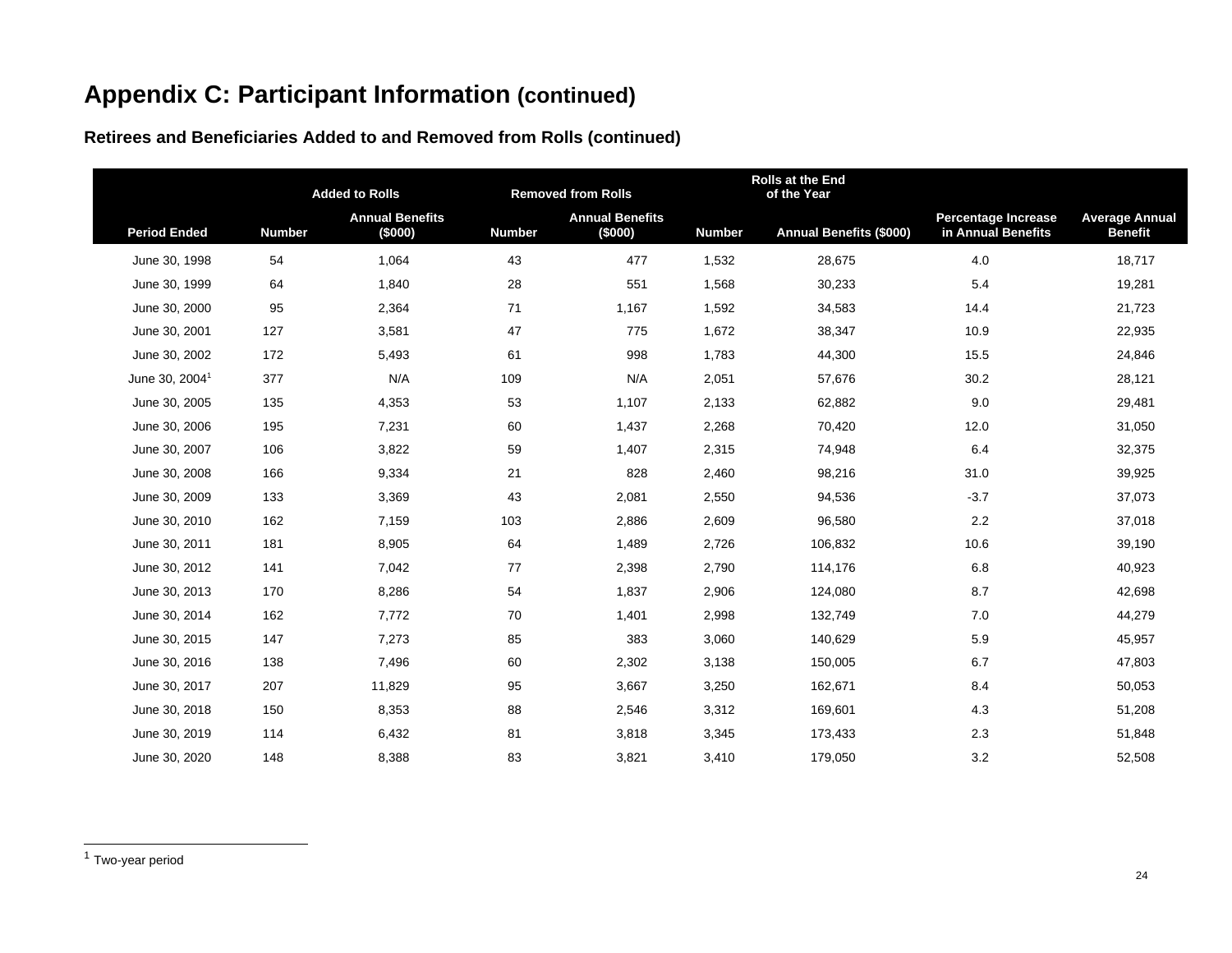## **Appendix D: ASOP 51**

#### **Actuarial Standard of Practice No. 51 Disclosures**

Funding future retirement benefits prior to when those benefits become due involves assumptions regarding future economic and demographic experience. These assumptions are applied to calculate actuarial liabilities and the corresponding funded status of the Fund. However, to the extent future experience deviates from the assumptions used, variations will occur in these calculated values. These variations create risk to the Fund. Understanding the risks to the funding of the Fund is important. Therefore, an Actuarial Standard of Practice (ASOP) has been adopted. Actuarial Standard of Practice No. 51 (ASOP 51) requires certain disclosures of potential risks to the Fund and provides useful information for intended users of actuarial reports that determine Fund contributions or evaluate the adequacy of specified contribution levels to support benefit provisions.

Under ASOP 51, risk is defined as the potential of actual future measurements deviating from expected future measurements resulting from actual future experience deviating from actuarially assumed experience.

It is important to note that not all risk is negative but all risk should be understood and accepted based on knowledge, judgment and educated decisions. Future measurements may deviate in ways that produce positive or negative financial impacts to the Fund.

In the actuary's professional judgment, the following risks may reasonably be anticipated to significantly affect the plan's future financial condition:

- Investment risk the risk that assets will have a lower return than expected
- Contribution risk the risk that the actual contribution made will be different than the recommended contribution in the Risk Sharing Valuation Study
- Salary increase risk the risk that actual salary increases will be higher than expected
- Longevity and other demographic risk the risk that mortality or other demographic experience will be different from expected

The following information is provided to comply with ASOP 51 and furnish beneficial information on potential risks to the Fund. This list is not all-inclusive; it is an attempt to identify the most significant risks and how those risks might affect the results shown in this report.

Note that ASOP 51 does not require the actuary to evaluate the ability or willingness of the Fund sponsor to make contributions to the Fund. In addition, this Risk Sharing Valuation Study report in not intended to provide investment advice or to provide guidance on the management or reduction of risk. Buck welcomes the opportunity to assist in such matters as part of a separate project or projects utilizing the appropriate staff and resources for those objectives.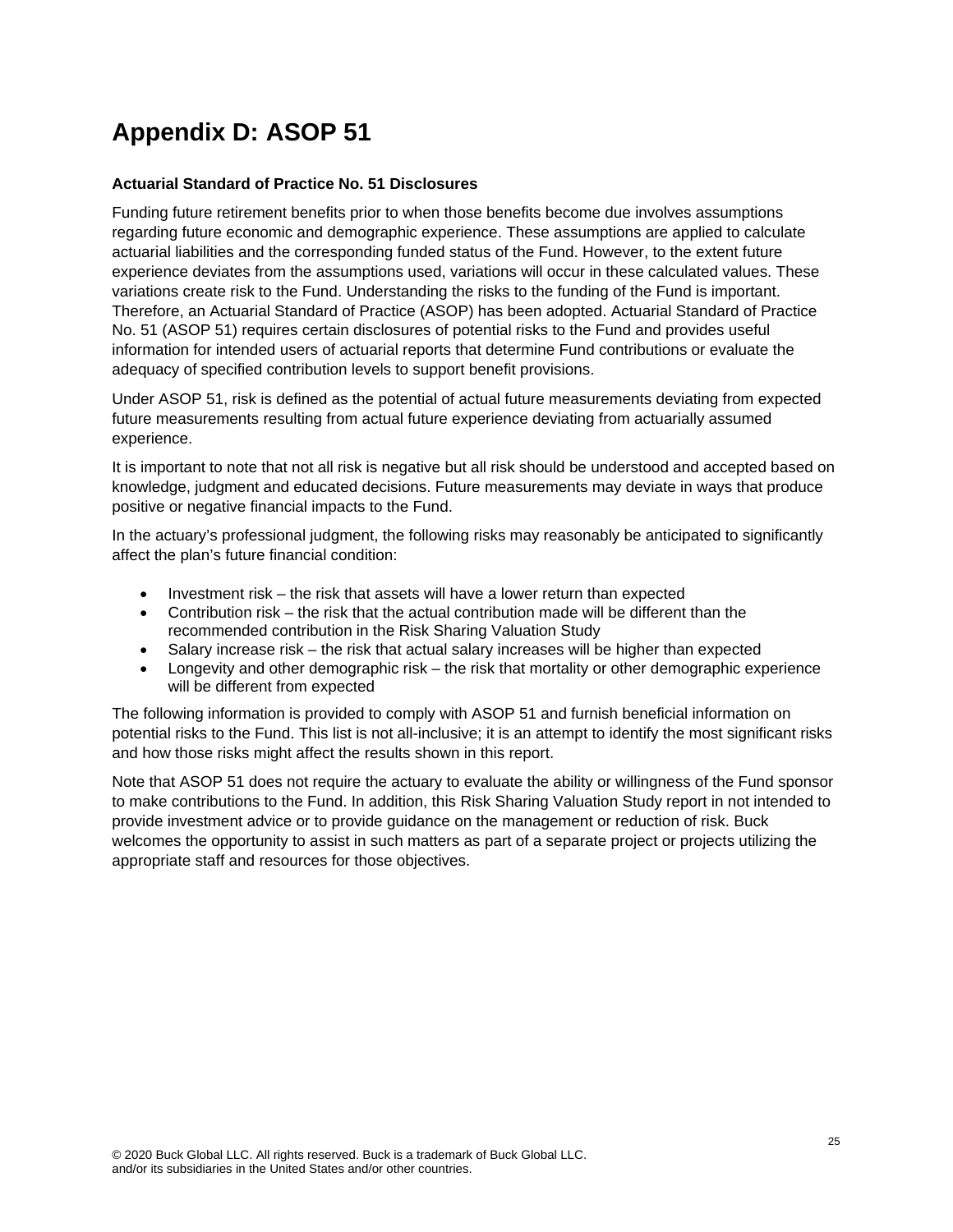#### **Assessment of Risks**

- Investment return One type of investment risk is that assets materially underperform expected return.
	- Lower assets mean higher unfunded liability and larger contribution amounts. For example, if returns on assets at market value were an additional 1% less than expected, this would reduce the actuarial value of assets by approximately \$8,664,000, which would increase the estimated City Contribution for Fiscal Year 2022 contribution by \$573,000.
	- The five-year smoothing method used for the actuarial value of assets defers a portion of investment gain/loss in each of the previous five years. If the assumed return on assets consistently overestimates the actual return on assets, the actuarial value of assets will be consistently higher than the true market value. Consistent underestimation of the unfunded liability can prevent the Fund from achieving anticipated funding goals even when all minimum required contributions are made timely.
- Asset growth does not keep pace with liability increases over time Another type of investment risk is that asset returns do not keep pace with liability growth over time. Fund liabilities are based on the discounted present value of anticipated future benefit payments. That present value grows at the discount rate as time passes and the future payouts move closer. If investment returns are lower than the rates used to discount liabilities, Fund liabilities will increase more rapidly than Fund assets. Over extended periods of time, such as those involved in pension obligations, these discrepancies can accumulate to significant shortfalls.
- Market shocks or regime changes Invested assets are subject to significant disruptions from market shocks, such as the financial crisis of 2008/2009, or as a result of systemic regime changes that persist for years, such as historically low interest rates over the recent decade. These shocks or changes will increase the risk that investments will underperform the expected return. They may also lead to a need to lower the long-term return on assets assumption. Since the long-term return on asset assumption is also used for discounting liabilities a lower assumption will increase liabilities and recommended contributions. Currently the investment return assumption used for funding is set by Senate Bill 2190.
- Salary increases Fund costs are sensitive to salary increases, with higher rates leading to higher obligations. This is because benefits at retirement are pay related, meaning that higher pay generates higher benefit levels at retirement. Compensation increases greater than assumed lead to actuarial losses since projected benefits are higher than predicted by assumed rates.
- The Fund provides certain eligible members to enter the Deferred Retirement Option Program (DROP). It allows members who elect DROP the option to continue to work beyond their standard or alternative service eligibility date and convert part of their retirement benefit into a lump sum.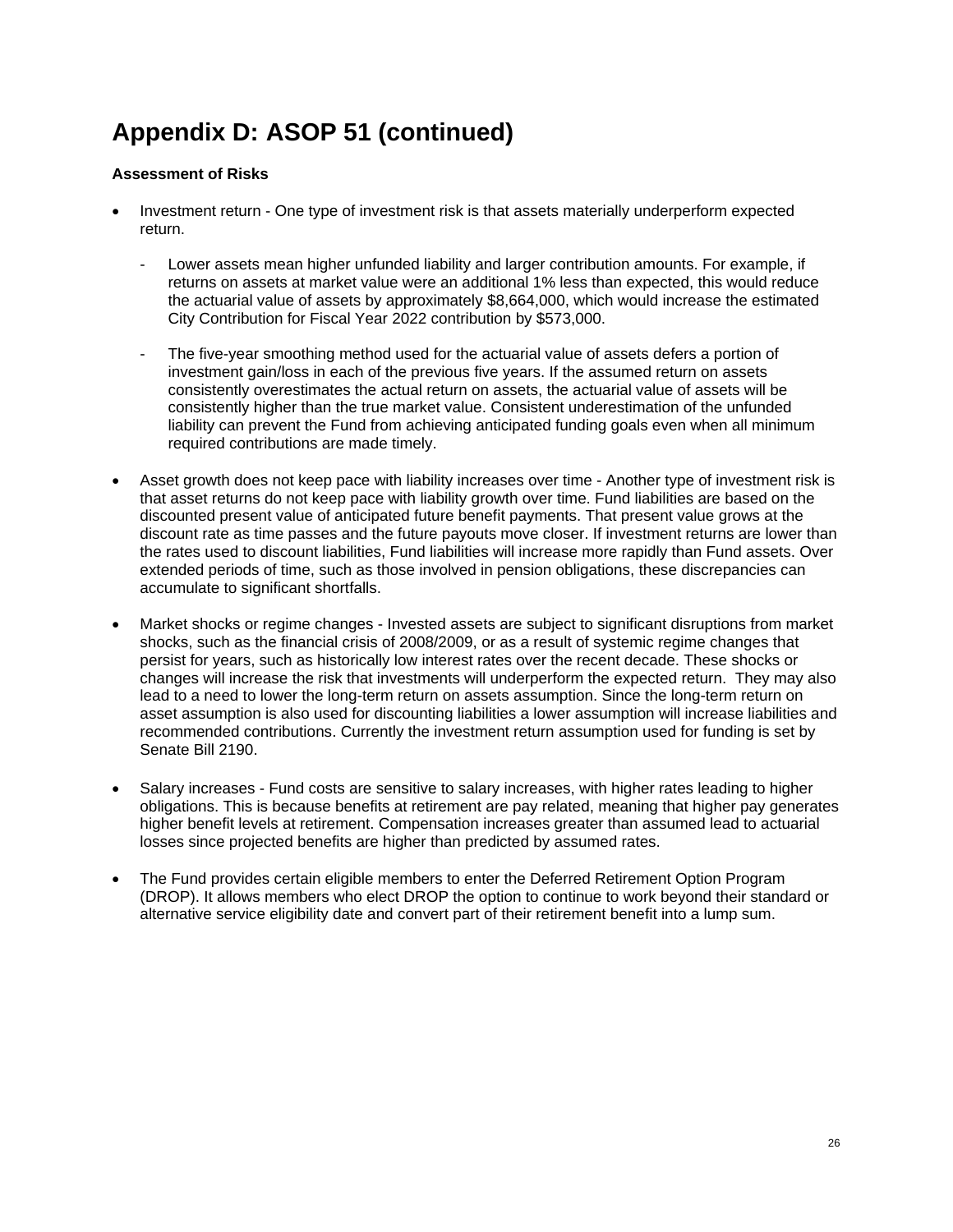- A DROP presents a risk due to large lump sums paid, particularly during economic downturns. Another investment consideration is the need for liquid assets to pay DROP lump sums as employees and retirees may elect to receive their DROP account at any time creating either the necessity to maintain larger allocations of cash to pay these large lump sum benefits or force the Fund to sell securities or other illiquid investments at inopportune times. These payments are less predictable than monthly retirement benefits and may cause some losses.
- The DROP provided by the Fund also presents risk due to investment return provided to the DROP account. The Fund provides DROP investment return at the rate of 65% of the Fund's earnings/losses averaged over a five-year period. When the average is a loss, the DROP account is only decreased by 65% of the loss rate and the Fund has to absorb the remaining 35%. However, this risk is also mitigated by the 65% factor - when the average is an earning, the Fund gets to keep the extra 35% earnings.
- Longevity and other demographic risks Potential that mortality or other demographic experience (retirement, turnover, disability) may be different than expected. As the Fund matures and the majority of participants reach (or have reached) retirement eligibility, risks associated when participants retire can become significant. The Fund provides for unreduced early retirement benefits after meeting certain age and service conditions. These benefits are highly subsidized and thus can be significantly more valuable than normal retirement benefits and regular early retirement benefits. The demographic assumptions used to determine the Risk Sharing Valuation Study attempt to account for unreduced early retirement based on historical plan experience. However, due to the unpredictable nature of such benefits, future experience could differ significantly from past experience.

In addition to the risk that participants will not retire as expected, the Fund is subject to longevity risk the risk that participants will live longer (or shorter) than expected. Cost of living adjustments (COLA) provided by the Fund increase longevity risk because if a participant lives longer than expected more COLA will be provided.

- Declining active workforce since the City's contributions are based on a percentage of participant's salaries, a declining active workforce will have the impact of the Fund potentially receiving lower contributions. In addition, if the required dollar amount of contributions remain level or increase, a declining active workforce will result in higher contribution rates in order to meet required contribution levels.
- Contribution risk risk of not contributing an actuarially determined contribution. Based on the statutory requirements of Senate Bill 2190 it is our understanding that the actual City contribution rate may be established as an average of the contribution rates shown in this report and those shown in the Risk Sharing Valuation Study prepared by the City's actuary. If future contributions are established in this manner at levels below those presented in this report, the Fund may not be expected to achieve a fully funded position over the 30-year time horizon as contemplated in the statute based on the data, assumptions and methods set forth in this report.
- Ultimate Entry Age Normal Cost Method (Ultimate EANC) The Ultimate EANC method is a variation of EANC, where the normal cost is calculated for each active member based on the Fund provisions applicable to new members of the Fund. As the Fund has a lower annual cost for new members hired on or after July 1, 2017, use of the Ultimate EANC method lowers the normal cost and increases the actuarial accrued liability, as compared to EANC.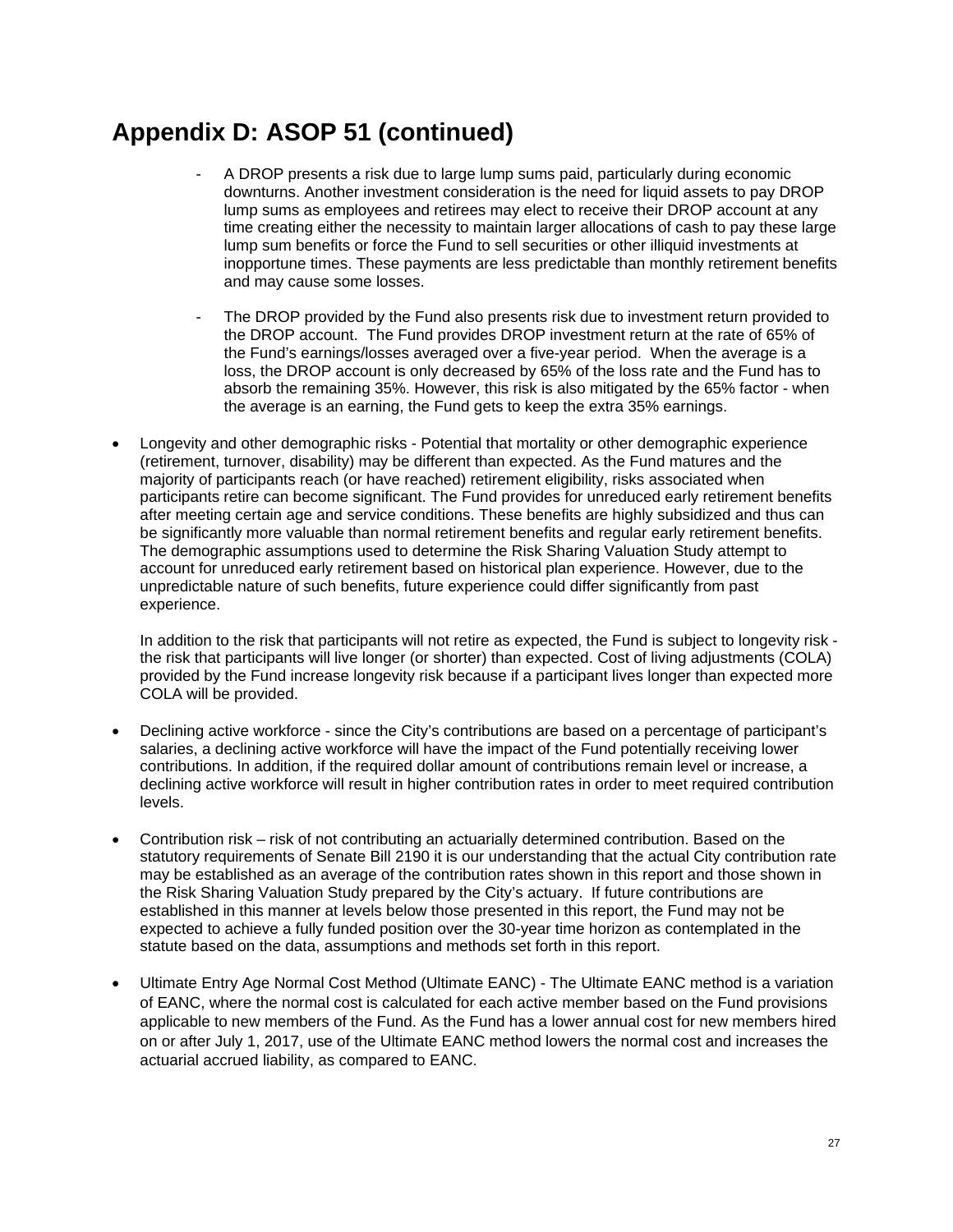#### **Historical Results**

The following table shows selected historical values of key Risk Sharing Valuation Study measures. These items illustrate how actual volatility has impacted the Fund in recent years and gives additional context to the risks described above. Further information can be found in the RSVS reports for each year.

| (\$1,000)                                           |            |            |            |            | <b>Current</b><br><b>RSVS</b> |
|-----------------------------------------------------|------------|------------|------------|------------|-------------------------------|
| <b>RSVS Date</b>                                    | 07/01/16   | 07/01/17   | 07/01/18   | 07/01/19   | 07/01/20                      |
|                                                     |            |            |            |            |                               |
| Liabilities and Assets at Valuation Date            |            |            |            |            |                               |
| • Actuarial Accrued Liability (AAL)                 | 4,629,893  | 4,827,721  | 4,948,133  | 5,057,759  | 4,932,307                     |
| Normal Cost                                         | 68,987     | 69,304     | 69,741     | 70,345     | 61,078                        |
| Actuarial Value of Assets (AVA)                     | 3,729,670  | 3,883,807  | 4,027,079  | 4,190,934  | 4,251,851                     |
| Funded Percent (AVA)                                | 81%        | 80%        | 81%        | 83%        | 86%                           |
| Market Value of Assets (MVA)                        | 3,729,670  | 4,025,090  | 4,170,354  | 4,237,692  | 4,102,932                     |
| Funded Percent (MVA)                                | 81%        | 83%        | 84%        | 84%        | 83%                           |
| Contributions and Disbursements for Plan Year Ended | 2016       | 2017       | 2018       | 2019       | 2020                          |
| Actuarially Determined Contribution (ADC)           | 87,464     | 88,745     | 96,530     | 99,676     | 96,332                        |
| <b>Actual Contribution</b>                          | 94,279     | 93,658     | 83,010     | 89,897     | 83,837                        |
| <b>Disbursements</b>                                | 220,334    | 256,590    | 295,674    | 278,615    | 336,153                       |
| Rates of Return for Plan Year Ended                 | 2016       | 2017       | 2018       | 2019       | 2020                          |
| Assumed                                             | 7.00%      | 7.00%      | 7.00%      | 7.00%      | 7.00%                         |
| <b>AVA</b>                                          | $-1.70%$   | 8.00%      | 8.40%      | 8.10%      | 6.90%                         |
| <b>MVA</b>                                          | $-1.20%$   | 11.80%     | 8.20%      | 5.40%      | 2.00%                         |
| Maturity Measures at Valuation Date                 |            |            |            |            |                               |
| • Payroll                                           | 280,436    | 289,947    | 260,345    | 272,498    | 259,235                       |
| Asset Volatility Ratio (AVA / Payroll)              | 13.3       | 13.4       | 15.5       | 15.4       | 16.4                          |
| Liability Volatilty Ratio (AAL / Payroll)           | 16.5       | 16.7       | 19.0       | 18.6       | 19.0                          |
| Retiree and Beneficiary (In-pay) Liability          | 3,013,676  | 3,270,639  | 3,381,597  | 3,445,240  | 3,428,579                     |
| Percent of Total Liability                          | 65%        | 68%        | 68%        | 68%        | 70%                           |
| Contributions minus Disbursements in Prior Year     | (126, 055) | (162, 932) | (212, 664) | (188, 718) | (252, 316)                    |
| Percent Market Value of Assets                      | $-3.4%$    | $-4.0%$    | $-5.1%$    | $-4.5%$    | $-6.1%$                       |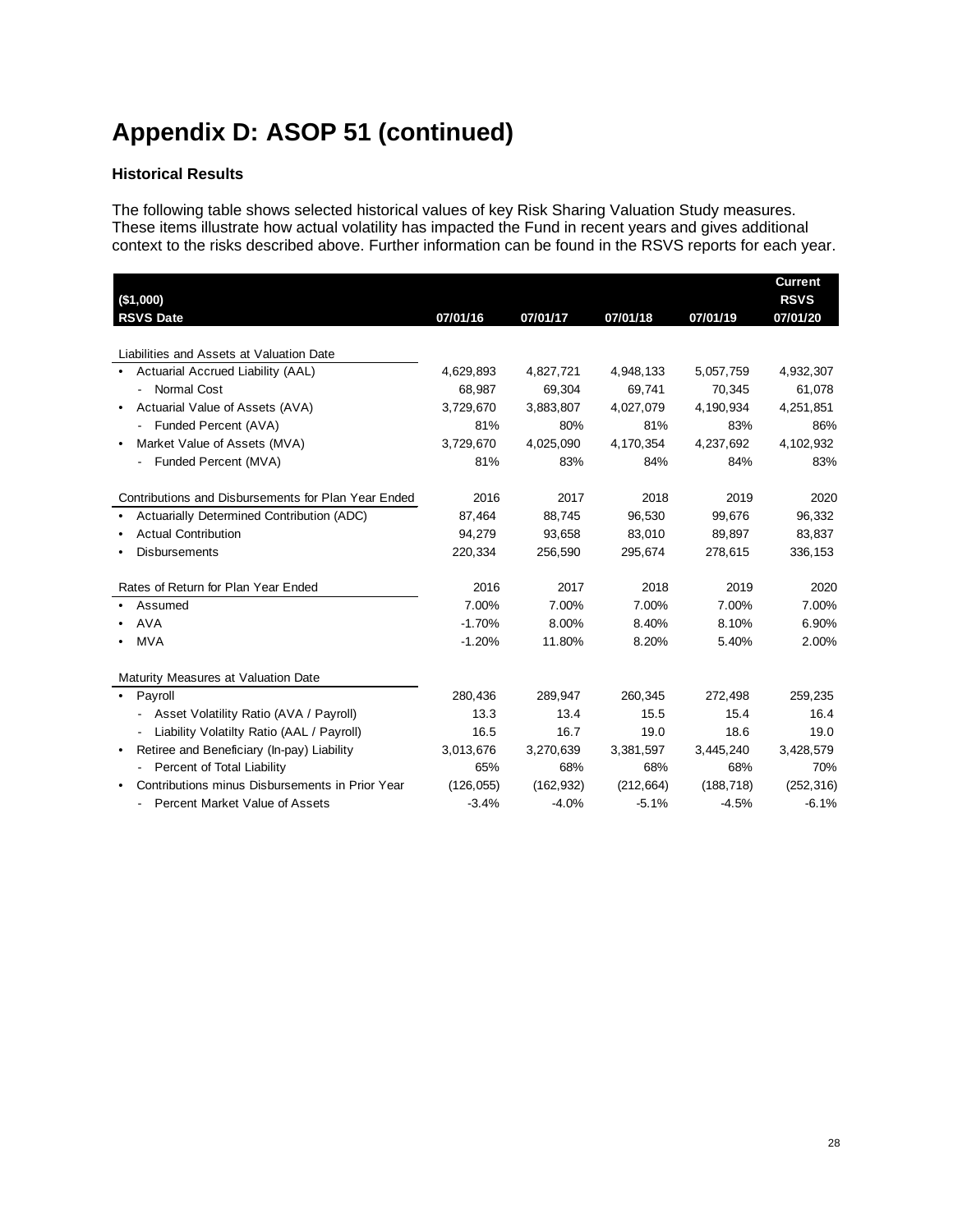#### **Commentary on Plan Maturity Measures**

#### *The ratio of retired life actuarial accrued liability to total actuarial accrued liability*

A mature plan will often have a ratio above 60 - 65 percent. A higher percentage will generally indicate an increased need for asset / liability matching due to inability to absorb volatility in future returns. Also, an increasing percentage may indicate a need for a less risky asset allocation which may lead to a lower long-term return on assets assumption and increased costs.

#### *The ratio of cashflow to market value of assets*

The cashflow as a percentage of assets means the Fund may need to invest in more liquid assets to cover the benefit payments. More liquid assets may not garner the same returns as less liquid assets and therefore increase the investment risk. However, there may already be enough liquid assets to cover the benefit payments, less investment return is needed to cover the shortfall, or only a small portion of assets will need to be converted to cash. Therefore, the investment risk is likely not amplified at this time. This maturity measure should be monitored for continual upward trend with greater magnitude.

#### *The ratio of actuarial value of assets to participant payroll*

Plans that have higher asset-to-payroll ratios experience *more* volatile employer contributions (as a percentage of payroll) due to investment return. For example, if lower than expected asset return increases the unfunded liability of two plans by the same percent the plan with a higher assets-to-payroll ratio may experience higher contribution volatility than a plan with a lower asset-to-payroll ratio.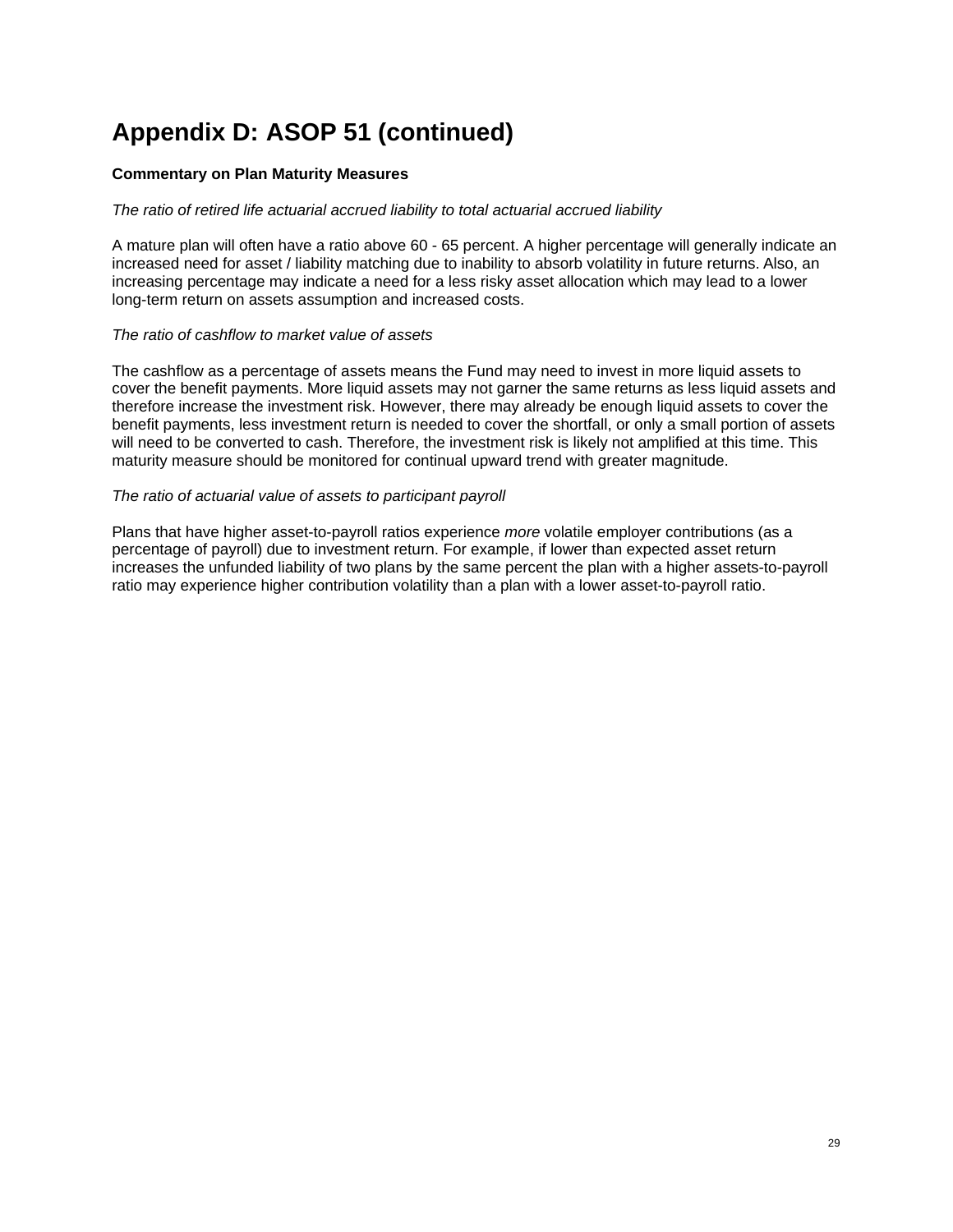



City of Houston HFRRF Final Risk Sharing Valuation Study As of July 1, 2020

**December 28, 2020**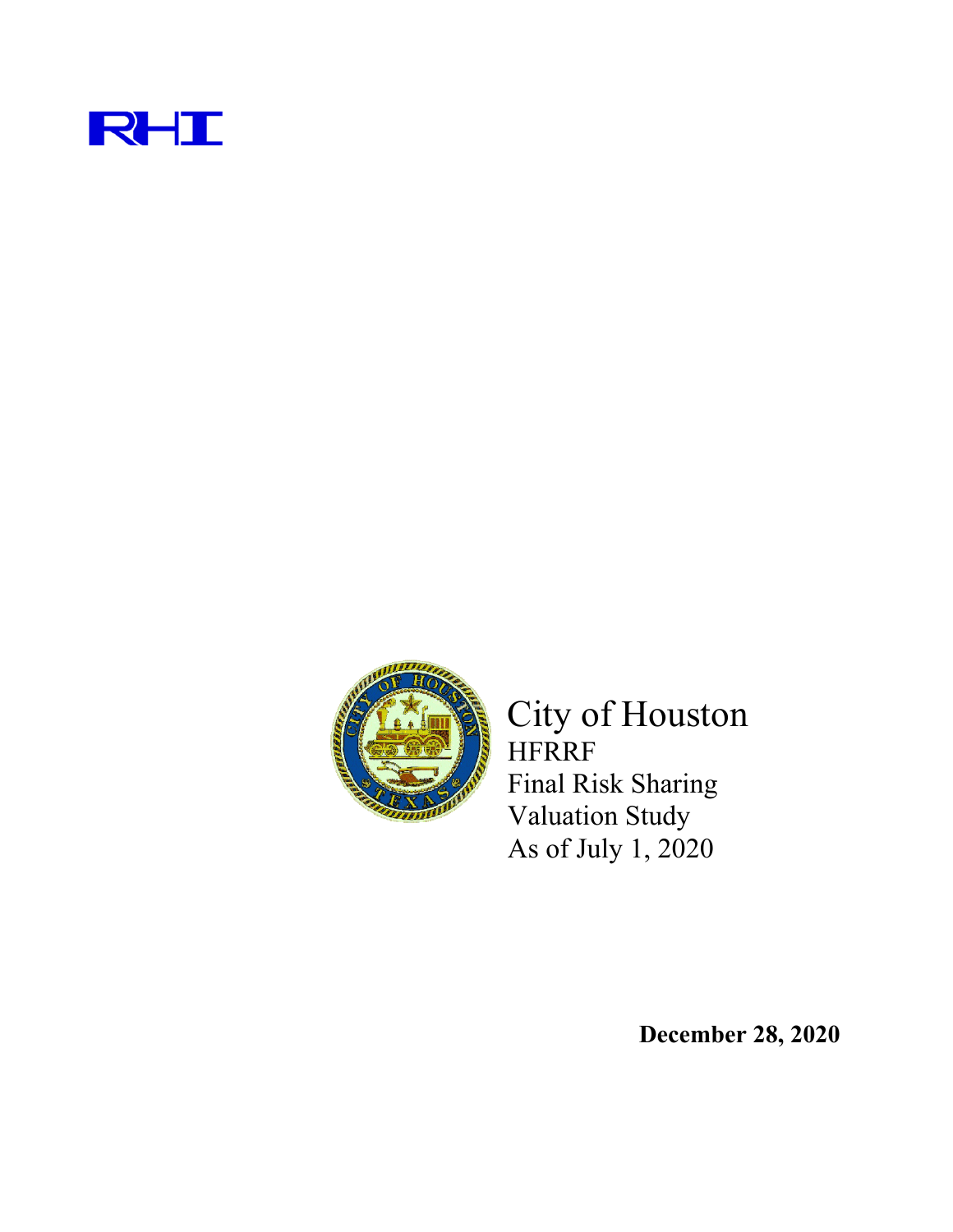

December 28, 2020

Ms. Tantri Emo Director, Finance Department City of Houston 611 Walker Houston, TX 77002

### *Re: HFRRF Final Risk Sharing Valuation Study as of July 1, 2020*

Dear Tantri:

Texas Revised Statutes article 6243e.2(1) (the Article) sets forth requirements for a Risk Sharing Valuation Study (RSVS) of the Houston Firefighters' Relief and Retirement Fund (HFRRF). The purpose of this study is to determine the City Contribution Rate for the following fiscal year. Retirement Horizons Inc. (RHI) was engaged by the City of Houston to perform this Risk Sharing Valuation Study as of July 1, 2020 as the Municipal Actuary. This report provides the results of the Study and is organized as follows:

- Section  $1 Risk Sharing Valuation Study Results$
- Section  $2 -$  Actuarial Exhibits
- Section  $3$  Summary of Plan Provisions
- Section  $4 -$  Actuarial Methods and Assumptions
- Section  $5 -$  Summary of Valuation Data
- $\bullet$  Section 6 Data Sources
- Section 7 ASOP 51 Assessment and Disclosure of Risk

RHI received Actuarial Data as defined in Section 1-a of the Article and required by Section 13C(b) of the Article. RHI conducted the RSVS using the Actuarial Data provided and plan provisions as summarized in this report. The analysis presented in this report is based on the interest rate assumption and actuarial cost and asset methods prescribed by the Article. All other actuarial methods and assumptions summarized in this report were adopted in conjunction with the 2020 HFRRF Experience Study per the Article.

The HFRRF actuary published a proposed RSVS dated November 20, 2020. That report was then provided to RHI on the same day by the HFRRF actuary. RHI conducted the proposed RSVS using the Actuarial Data provided and plan provisions described in a report published on November 25, 2020.

During the reconciliation process, a minor change to the assumed retirement date for future terminations was made that increased the CCR from 25.16% to 25.18% of payroll. The other differences in the results of the two 2020 Proposed Risk Sharing Valuation Studies have not been fully determined. As the 2020 RSVS assumptions align with those used in the 2020 experience study, the difference is in plan provision, methodology, and/or software coding. These differences are expected to be explored further in the upcoming actuarial audit.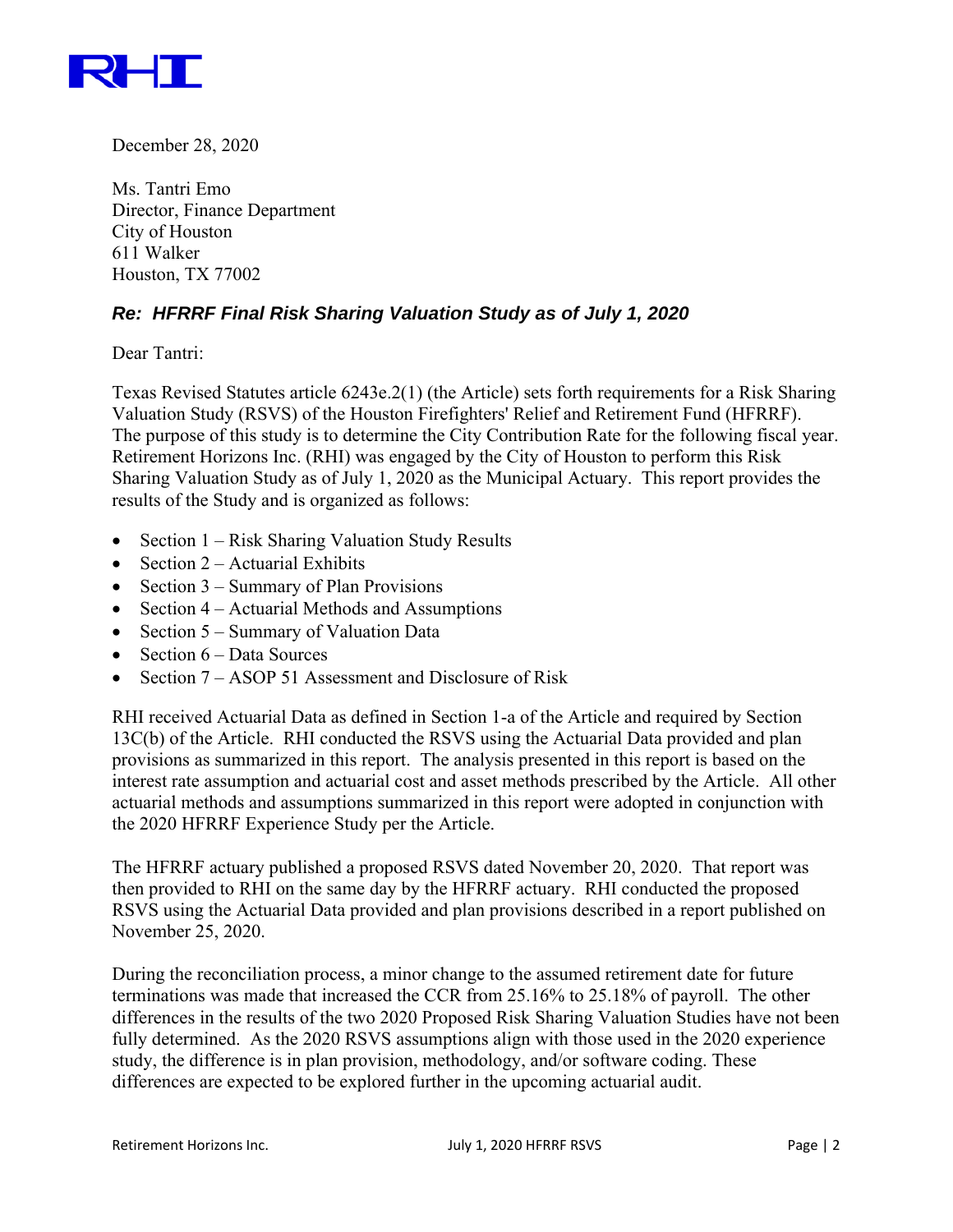As described in the Article, results of the Risk Sharing Valuation Study performed by the HFRRF actuary will be compared to the results in this report. Since the results are greater than two percentage points different, a mathematical average of the Municipal and Fund actuary's results will be used.

The actual costs, City Contribution Rates, and other results could be materially different from those described in this report in the future if actual plan experience differs significantly from the underlying valuation basis. Differences could occur for a number of reasons such as plan experience differing from the underlying demographic and economic assumptions or changes in plan provisions. Due to the limited scope of this report, analysis of the potential range of such future measurements has not been performed.

The results in this report and any measures of funded status are predicated on the notion of the Fund's ongoing operation and should not be relied upon for assessing the sufficiency of plan assets for settlement of plan termination liabilities.

The information contained in this report was prepared as requested by the City of Houston and solely for the purpose of satisfying the RSVS requirements of the Article, and should not be used for any other purpose. As significantly different results from those contained in this report may be needed for other purposes, this report should only be provided to other parties in its entirety.

The signing actuary for this report is a member of the Society of Actuaries and other professional actuarial organizations and meets the "Qualification Standards for Actuaries Issuing Statements of Actuarial Opinion." The undersigned is available to answer questions regarding the information contained in this report or to provide further explanations or details as needed.

Respectfully submitted by Retirement Horizons Inc.

David A Sawyer

David A. Sawyer, FSA EA MAAA Senior Consulting Actuary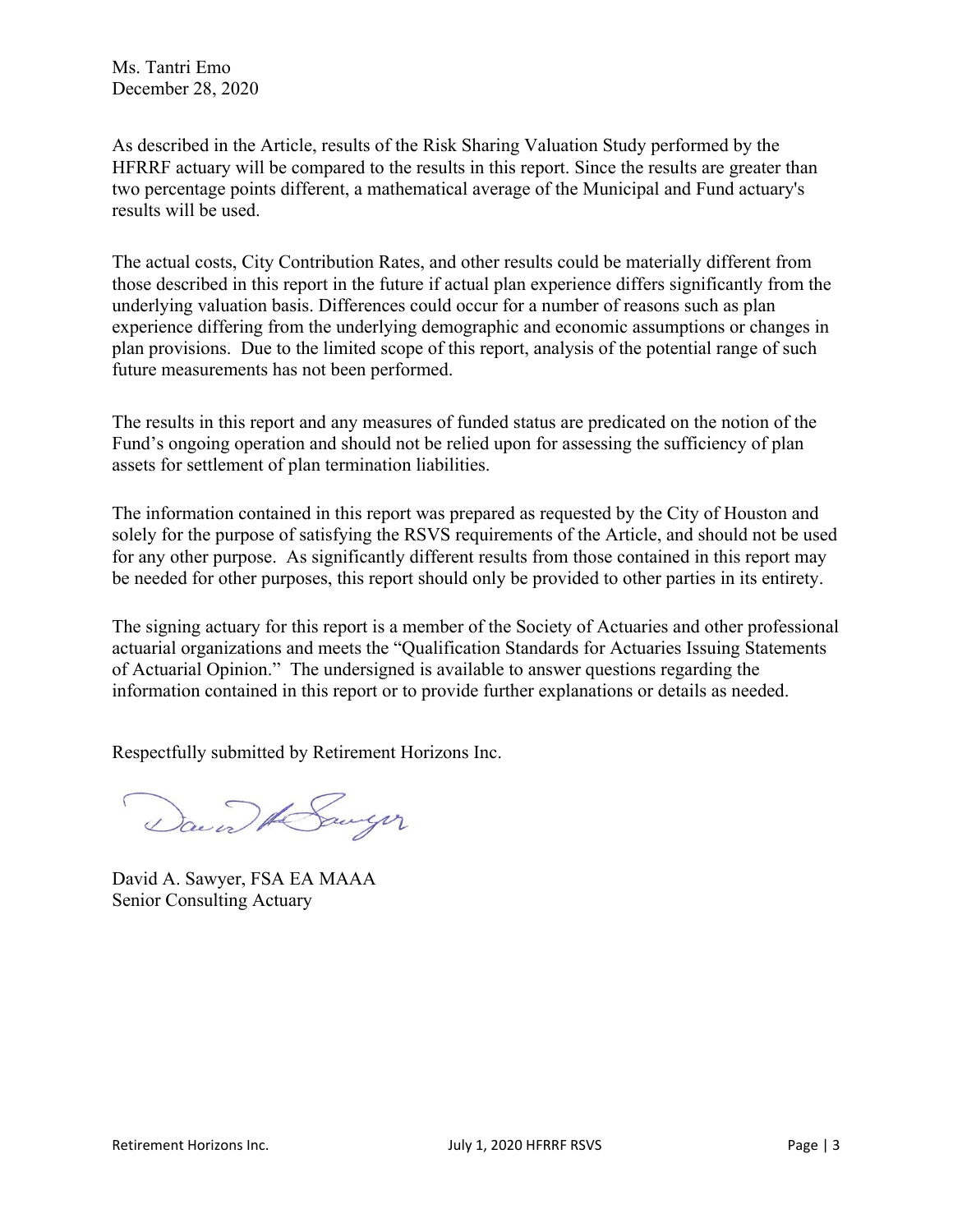### **Corridor Midpoint**

The table below contains the Corridor Midpoint, along with the corresponding Minimum and Maximum Contribution Rates using a 5% Corridor Margin as specified in the Article. Based on RHI's proposed RSVS results, the City Contribution Rate for FY 2022 would be 25.18% of pensionable payroll, which is below the Corridor Minimum. The Final City Contribution Rate will be determined after consideration of the results of the Fund Actuary's RSVS.

| <b>FY</b> | Corridor<br>Midpoint | Corridor<br>Minimum | Corridor<br><b>Maximum</b> | <b>RHI Calculated</b><br><b>City Contribution</b><br>Rate | <b>Final City</b><br>Contribution<br>Rate * |
|-----------|----------------------|---------------------|----------------------------|-----------------------------------------------------------|---------------------------------------------|
| 2018      | 31.89%               | 26.89%              | 36.89%                     | 26.98%                                                    | 31.89%                                      |
| 2019      | 31.89%               | 26.89%              | 36.89%                     | 28.33%                                                    | 32.99%                                      |
| 2020      | 31.89%               | 26.89%              | 36.89%                     | 27.52%                                                    | 32.34%                                      |
| 2021      | 31.89%               | 26.89%              | 36.89%                     | 26.19%                                                    | 31.89%                                      |
| 2022      | 31.89%               | 26.89%              | 36.89%                     | 25.18%                                                    |                                             |
| 2023      | 31.89%               | 26.89%              | 36.89%                     |                                                           |                                             |
| 2024      | 31.89%               | 26.89%              | 36.89%                     |                                                           |                                             |
| 2025      | 31.89%               | 26.89%              | 36.89%                     |                                                           |                                             |
| 2026      | 31.89%               | 26.89%              | 36.89%                     |                                                           |                                             |
| 2027      | 31.89%               | 26.89%              | 36.89%                     |                                                           |                                             |
| 2028      | 31.89%               | 26.89%              | 36.89%                     |                                                           |                                             |
| 2029      | 31.89%               | 26.89%              | 36.89%                     |                                                           |                                             |
| 2030      | 31.89%               | 26.89%              | 36.89%                     |                                                           |                                             |
| 2031      | 31.89%               | 26.89%              | 36.89%                     |                                                           |                                             |
| 2032      | 31.89%               | 26.89%              | 36.89%                     |                                                           |                                             |
| 2033      | 31.89%               | 26.89%              | 36.89%                     |                                                           |                                             |
| 2034      | 31.89%               | 26.89%              | 36.89%                     |                                                           |                                             |
| 2035      | 31.89%               | 26.89%              | 36.89%                     |                                                           |                                             |
| 2036      | 31.89%               | 26.89%              | 36.89%                     |                                                           |                                             |
| 2037      | 31.89%               | 26.89%              | 36.89%                     |                                                           |                                             |
| 2038      | 31.89%               | 26.89%              | 36.89%                     |                                                           |                                             |
| 2039      | 31.89%               | 26.89%              | 36.89%                     |                                                           |                                             |
| 2040-     | 31.89%               | 26.89%              | 36.89%                     |                                                           |                                             |
| 2047      |                      |                     |                            |                                                           |                                             |
| 2048      | 15.92%               | 10.92%              | 20.92%                     |                                                           |                                             |

\* Final City Contribution Rates for FY 2018 – 2021 were based on an average of Municipal and Fund Actuaries' RSVS and then subjected to the Article's corridor.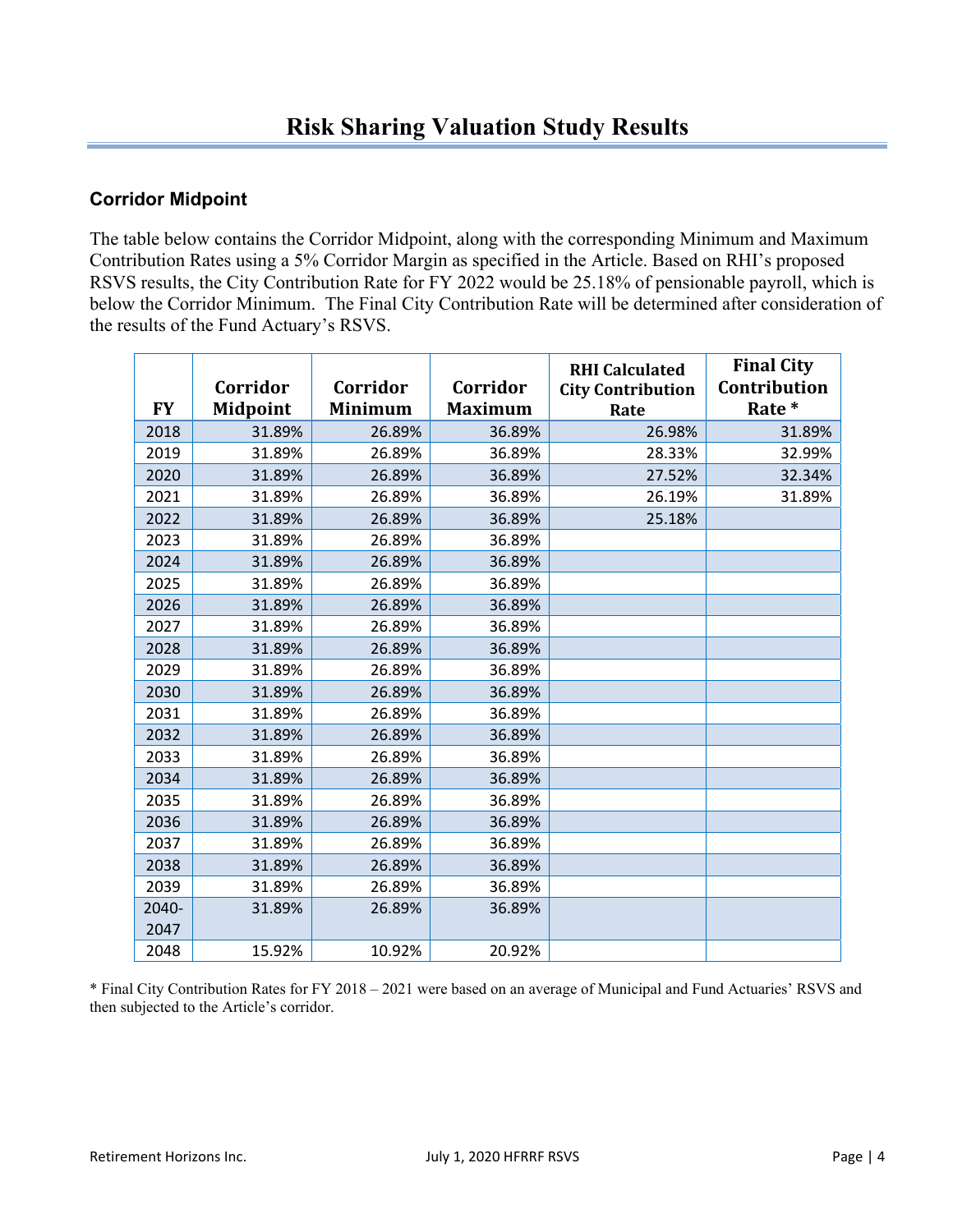### **City Contribution Rate**

The City Contribution Rate is equal to the sum of the Employer Normal Cost Rate and the Amortization Rate from any Liability Layers. The Employer Normal Cost Rate is equal to the Gross Normal Cost Rate plus Administrative Expense Rate less the Member Contribution Rate.

|           |                    | Liability           | <b>Estimated</b> |
|-----------|--------------------|---------------------|------------------|
|           | Employer           | <b>Layer</b>        | City             |
|           | <b>Normal Cost</b> | <b>Amortization</b> | Contribution     |
| <b>FY</b> | Rate               | Rate                | Rate             |
| 2018      | 14.74%             | 12.24%              | 26.98%           |
| 2019      | 14.72%             | 13.61%              | 28.33%           |
| 2020      | 14.68%             | 12.84%              | 27.52%           |
| 2021      | 14.67%             | 11.52%              | 26.19%           |
| 2022      | 15.10%             | 10.08%              | 25.18%           |
| 2023      |                    |                     |                  |
| 2024      |                    |                     |                  |
| 2025      |                    |                     |                  |
| 2026      |                    |                     |                  |
| 2027      |                    |                     |                  |
| 2028      |                    |                     |                  |
| 2029      |                    |                     |                  |
| 2030      |                    |                     |                  |
| 2031      |                    |                     |                  |
| 2032      |                    |                     |                  |
| 2033      |                    |                     |                  |
| 2034      |                    |                     |                  |
| 2035      |                    |                     |                  |
| 2036      |                    |                     |                  |
| 2037      |                    |                     |                  |
| 2038      |                    |                     |                  |
| 2039      |                    |                     |                  |
| 2040      |                    |                     |                  |
| 2041      |                    |                     |                  |
| 2042      |                    |                     |                  |
| 2043      |                    |                     |                  |
| 2044      |                    |                     |                  |
| 2045      |                    |                     |                  |
| 2046      |                    |                     |                  |
| 2047      |                    |                     |                  |
| 2048      |                    |                     |                  |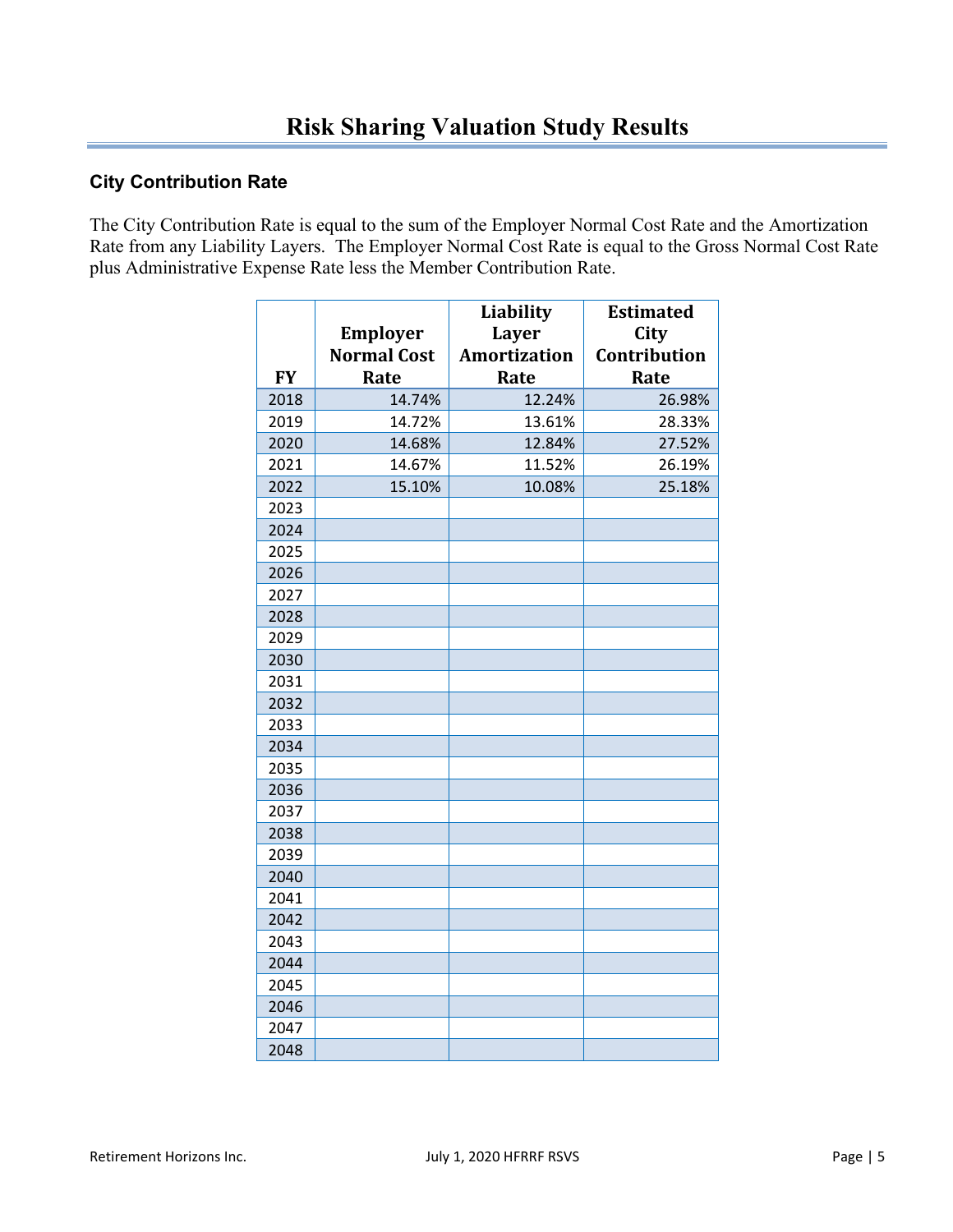### *2.1. Fair Value of Assets*

|                                                                                               |               | July 1, 2019  |                                     | July 1, 2020        |
|-----------------------------------------------------------------------------------------------|---------------|---------------|-------------------------------------|---------------------|
| A. Fair Value of Plan Assets                                                                  |               |               |                                     |                     |
| 1. Cash & Short Term Investments                                                              | \$            | 96,191,472    |                                     | \$<br>149,727,779   |
| 2. Fixed Income                                                                               |               | 1,182,708,848 |                                     | 999,000,749         |
| 3. Equity Securities                                                                          |               | 1,819,994,293 |                                     | 1,577,748,829       |
| 4. Alternative Investments                                                                    |               | 928,980,068   |                                     | 1,142,017,234       |
| 5. Real Estate                                                                                |               | 195,647,628   |                                     | 230,010,788         |
| 6. Land, Building, Etc.                                                                       |               | 4,560,371     |                                     | 4,267,765           |
| 7. Accrued Interest & Dividends                                                               |               | 5,444,362     |                                     | 4,052,284           |
| 8. Accrued City Contributions                                                                 |               | 3,720,252     |                                     | 6,093,531           |
| 9. Accrued Member Contributions                                                               |               | 1,680,081     |                                     | 3,013,705           |
| 10. Other                                                                                     |               | (1,235,295)   |                                     | (13,000,885)        |
| 11. Total Fair Value                                                                          | $\mathcal{S}$ | 4,237,692,080 |                                     | \$<br>4,102,931,779 |
|                                                                                               |               |               |                                     |                     |
| B. Change in Fair Value<br>1. Contributions                                                   |               |               | Change                              |                     |
| a. Members                                                                                    |               |               | \$<br>33,441,101                    |                     |
| b. City                                                                                       |               |               | 83,836,678                          |                     |
| c. Total                                                                                      |               |               | \$117,277,779                       |                     |
| 2. Disbursements                                                                              |               |               |                                     |                     |
| a. Benefit Payments                                                                           |               |               | \$ (330,322,949)                    |                     |
| b. Administrative Expenses                                                                    |               |               | (5,830,113)                         |                     |
| c. Total                                                                                      |               |               | \$ (336, 153, 062)                  |                     |
| 3. Investment Return                                                                          |               |               |                                     |                     |
| a. Interest and Dividends                                                                     |               |               | \$<br>23,502,186                    |                     |
| b. Realized and Unrealized Gain/(Loss)                                                        |               |               | 67,428,527                          |                     |
| c. Plan Investment Expenses                                                                   |               |               | (6,815,731)                         |                     |
| d. Total Return                                                                               |               |               | 84,114,982<br>\$                    |                     |
| 4. Net Change                                                                                 |               |               | \$(134,760,301)                     |                     |
| 5. Average Rate of Return                                                                     |               |               |                                     |                     |
| a. Average Asset Value                                                                        |               |               |                                     |                     |
|                                                                                               |               |               | \$4,128,254,439<br>84,114,982<br>\$ |                     |
| b. Income Net of Investment Expenses<br>c. Annual Rate of Return - Net of Investment Expenses |               |               | 2.04%                               |                     |
| d. Annual Rate of Return - Gross                                                              |               |               |                                     |                     |
|                                                                                               |               |               | 2.20%                               |                     |

L,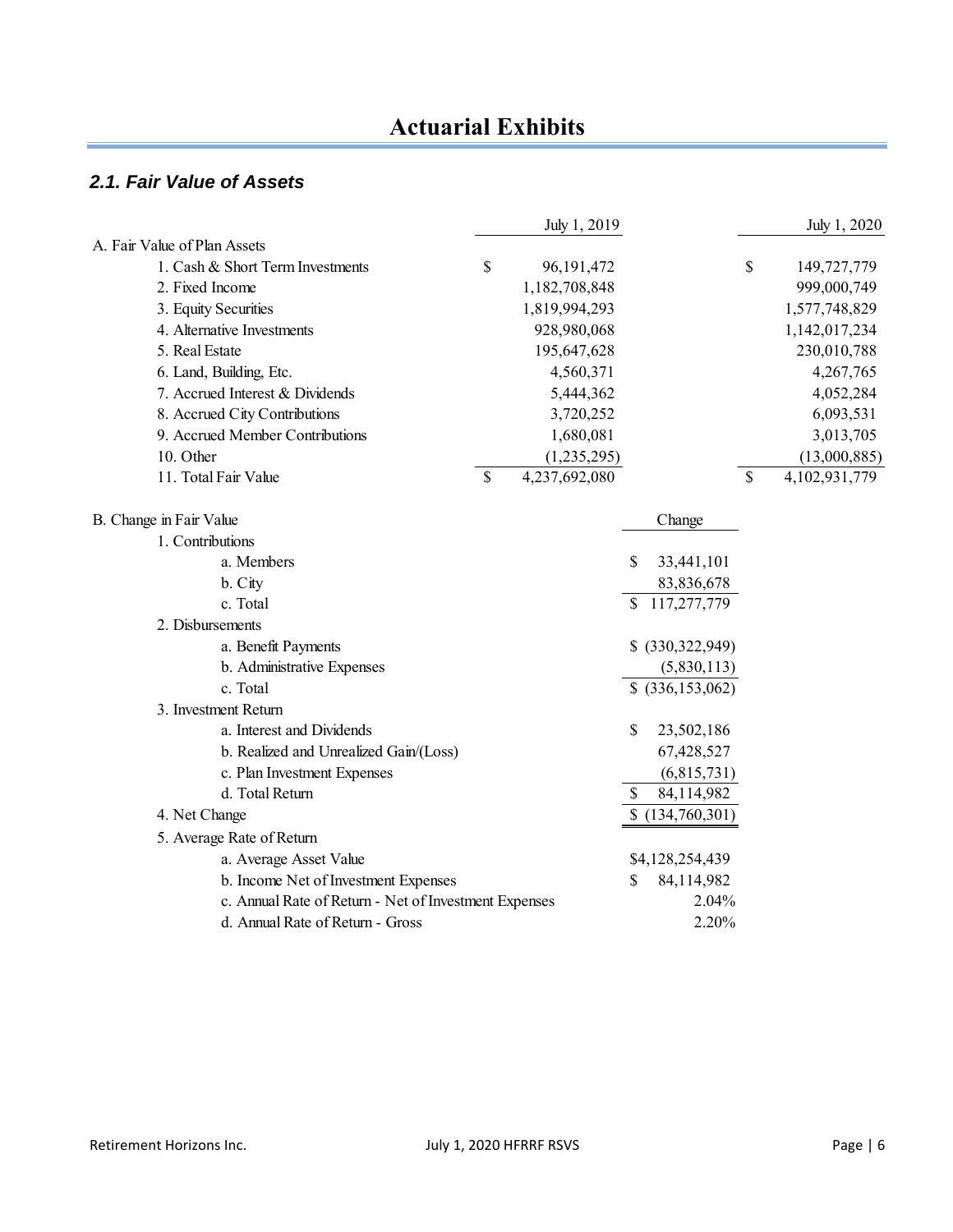### *2.2. Actuarial Value of Assets*

| 1. Market Value of Assets at beginning of year                       | \$4,237,692,080     |
|----------------------------------------------------------------------|---------------------|
| 2. Net Cash Flow                                                     |                     |
| a. Contributions                                                     | 117,277,779<br>S.   |
| b. Benefit Disbursements                                             | (330, 322, 949)     |
| c. Administrative Expenses                                           | (5,830,113)         |
| d. Net Cash Flow [2.a. $+ 2.b. + 2.c.$ ]                             | \$(218,875,283)     |
| 3. Expected Investment Return [1. x 0.07] + [2.d. x ((1.07)^.5-1)]   | 289, 107, 375<br>S. |
| 4. Expected Market Value of Assets at end of year $[1. + 2.d. + 3.]$ | \$4,307,924,172     |
| 5. Market Value of Assets at end of year                             | \$4,102,931,779     |
| 6. Investment Gain/(Loss) $[5. -4.]$                                 | $$^{(204,992,393)}$ |

7. Schedule of Actuarial Investment Gains (Losses)

|                                                                              |             |                |                   |                                                |              | Deferred Gain     |
|------------------------------------------------------------------------------|-------------|----------------|-------------------|------------------------------------------------|--------------|-------------------|
|                                                                              | Fiscal Year |                | Initial Actuarial | Five-Year                                      |              | (Loss) As of July |
|                                                                              | End         |                | Gain (Loss)       | Recognition                                    |              | 1,2020            |
|                                                                              | 2017        |                | \$176,603,306     | \$141,282,645                                  | $\mathbb{S}$ | 35,320,661        |
|                                                                              | 2018        | \$             | 46,641,921        | \$27,985,153                                   | $\mathbb{S}$ | 18,656,768        |
|                                                                              | 2019        | $\mathbb{S}^-$ |                   | $(64,835,689)$ \$ $(25,934,276)$ \$            |              | (38,901,413)      |
|                                                                              | 2020        |                |                   | $(204,992,393)$ $(40,998,479)$ $(163,993,914)$ |              |                   |
|                                                                              | 2021        |                | N/A               | N/A                                            |              | N/A               |
|                                                                              | Total       | S.             |                   | $(46,582,855)$ \$102,335,043                   |              | \$(148,917,898)   |
|                                                                              |             |                |                   |                                                |              |                   |
| 8. Market Value as of July 1, 2020                                           |             |                |                   |                                                |              | \$4,102,931,779   |
| (Gain) Loss to be Recognized in Future Years                                 |             |                |                   |                                                |              | 148,917,898       |
| Actuarial Value as of July 1, 2020                                           |             |                |                   |                                                |              | \$4,251,849,677   |
| 9. Actuarial Value of Assets, Prior Year                                     |             |                |                   |                                                |              | \$4,190,934,156   |
| 10. Rate of Return on Actuarial Value of Assets (Net of Investment Expenses) |             |                |                   |                                                |              | $6.9\%$           |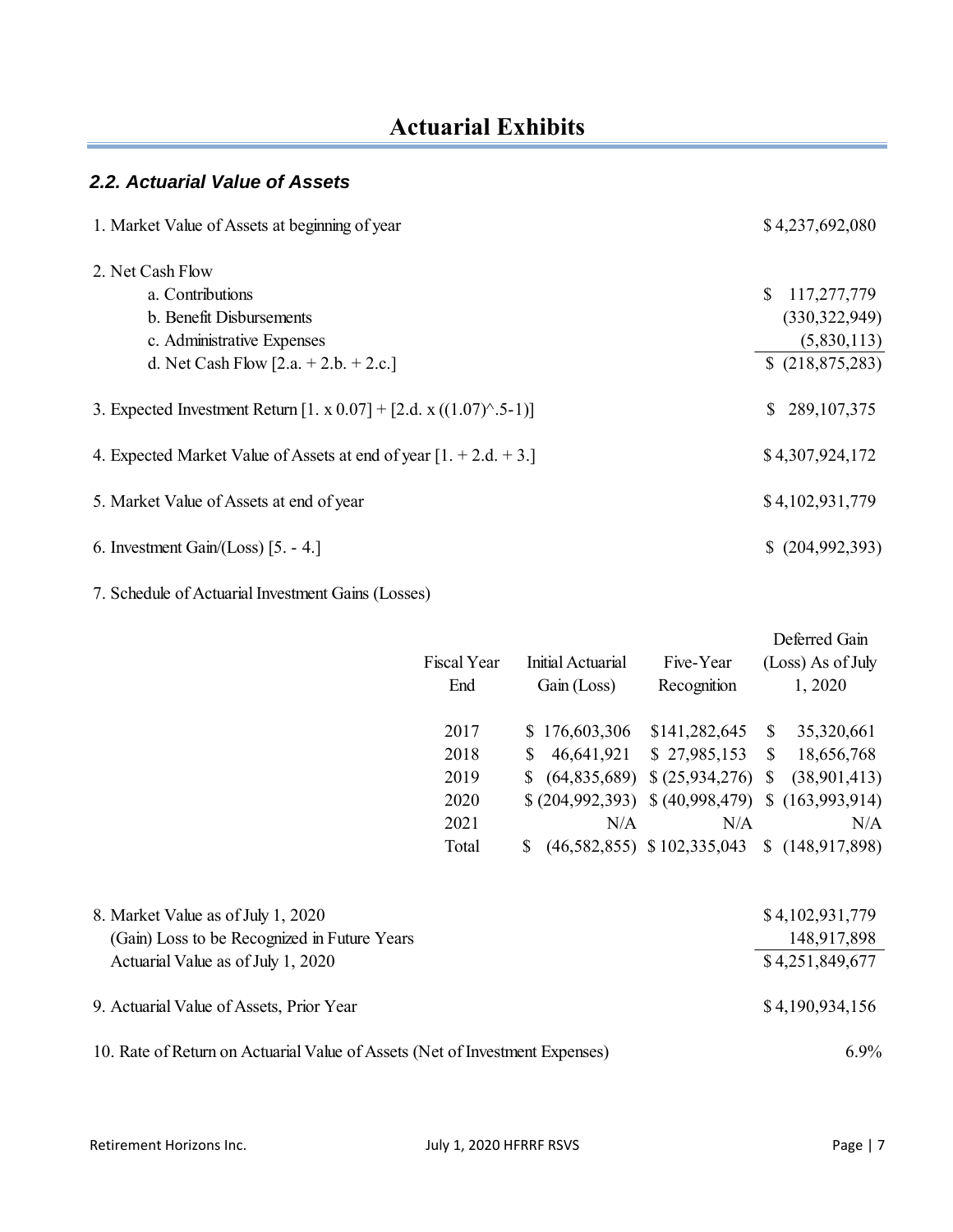### *2.3. Actuarial Accrued Liability*

|                                          | July 1, 2019                   |                   | July 1, 2020        |
|------------------------------------------|--------------------------------|-------------------|---------------------|
| A. Discount Rate                         | 7.0%                           |                   | 7.0%                |
| B. Actuarial Accrued Liability           |                                |                   |                     |
| 1. Active                                | \$1,448,629,842                |                   | \$1,311,493,001     |
| 2. Terminated Vested                     | \$4,691,665                    |                   | \$3,092,521         |
| 3. Disabled                              | \$211,448,364                  |                   | \$223,445,828       |
| 4. Retired                               | \$3,049,948,921                |                   | \$3,139,451,184     |
| 5. Total                                 | \$4,714,718,792                |                   | \$4,677,482,534     |
| C. Change in Actuarial Accrued Liability |                                | 2020 Fiscal Year  |                     |
| 1. Benefits Accumulated                  |                                | \$63,731,466      |                     |
| 2. Benefits Paid                         |                                | $(\$330,322,949)$ |                     |
| 3. Decrease in Discount Period           |                                | \$320,857,424     |                     |
| 4. Plan Experience                       |                                | $(\$56,911,809)$  |                     |
| 5. Actuarial Assumptions                 |                                | $(\$34,590,390)$  |                     |
| 6. Actuarial Methods                     |                                | \$0               |                     |
| 7. Plan Amendments                       |                                | \$0               |                     |
| 8. Net Change                            |                                | $(\$37,236,258)$  |                     |
| D. Actuarial Value of Assets             | $\mathcal{S}$<br>4,190,934,156 |                   | \$<br>4,251,849,677 |
| E. Unfunded Actuarial Liability          | \$523,784,636                  |                   | \$425,632,857       |
| F. Total Normal Cost % of Payroll        | 25.17%                         |                   | 25.60%              |
| G. Member Contribution % of Payroll      | 10.50%                         |                   | 10.50%              |
| H. Employer Normal Cost Rate [F - G]     | 14.67%                         |                   | 15.10%              |
|                                          |                                |                   |                     |

<sup>1</sup> Includes administrative expense load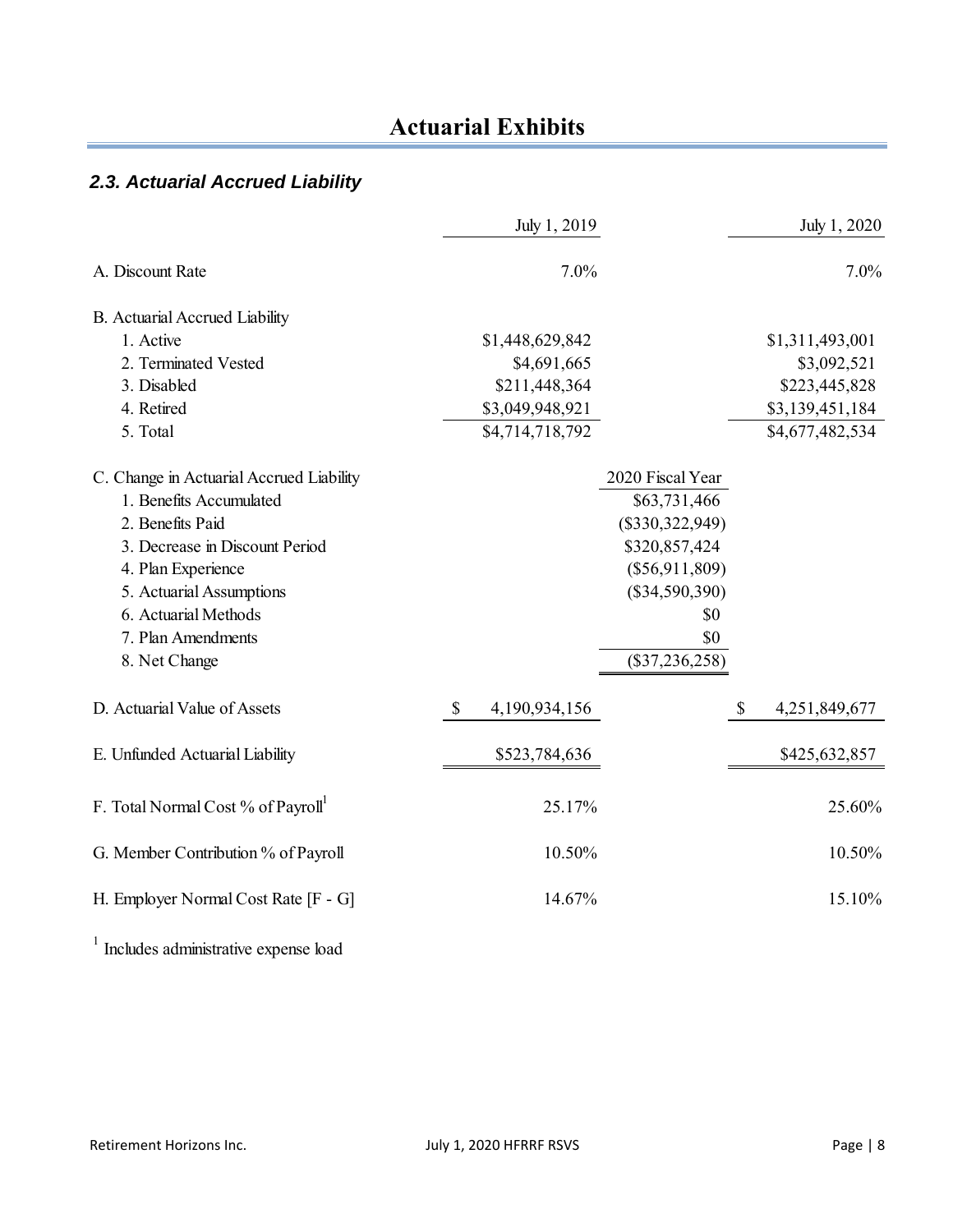### *2.4. Liability Layers*

|                                                             |                       |                     | Remaining    |                 |
|-------------------------------------------------------------|-----------------------|---------------------|--------------|-----------------|
| Valuation                                                   |                       | Remaining Liability | Amortization | Amortization    |
| Date Base                                                   | Initial Amount of     | to be Amortized as  | Period as of | Amount for FY   |
| Established                                                 | Liability Layer (BOY) | of 7/1/2020         | 7/1/2020     | 2022            |
|                                                             |                       |                     |              |                 |
| 07/01/2016                                                  | \$601,731,984         | \$599,807,037       | 26           | \$37,181,372    |
| 07/01/2017                                                  | \$47,533,433          | \$52,140,879        | 27           | \$3,063,309     |
| 07/01/2018                                                  | $(\$47,351,521)$      | $(\$51,212,840)$    | 26           | $(\$3,076,746)$ |
| 07/01/2019                                                  | $(\$71,518,992)$      | $(\$76,525,321)$    | 26           | $(\$4,605,553)$ |
| 07/01/2020                                                  | (\$98,576,898)        | $(\$98,576,898)$    | 26           | $(\$6,299,188)$ |
|                                                             |                       |                     |              |                 |
| Total                                                       |                       | \$425,632,857       |              | \$26,263,194    |
|                                                             |                       |                     |              |                 |
| \$260,583,059<br>Projected Payroll for Fiscal Year $+1$     |                       |                     |              |                 |
|                                                             |                       |                     |              |                 |
| Amortization Payments as a % of Projected Payroll<br>10.08% |                       |                     |              |                 |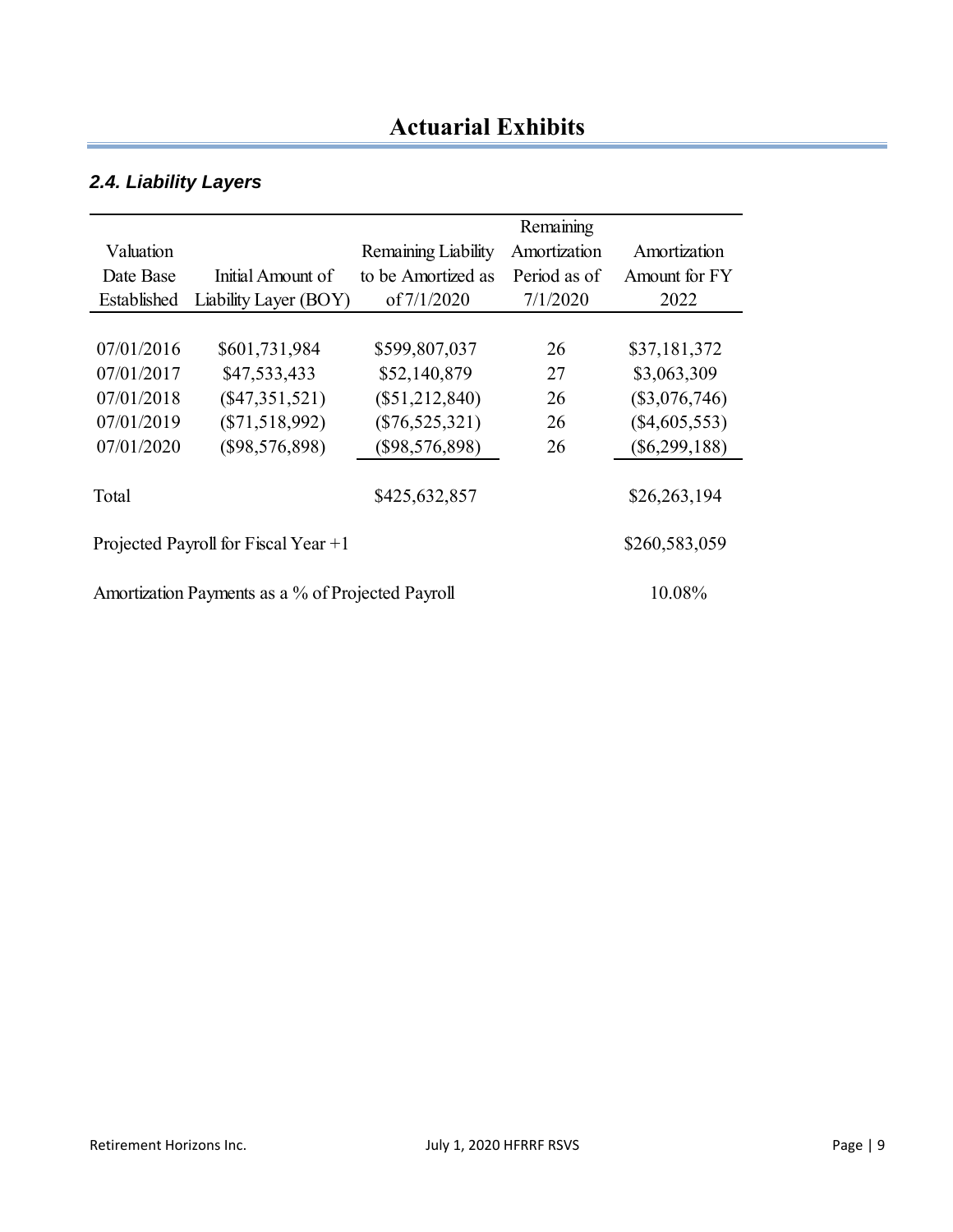| <b>Eligibility and Participation</b> | Any firefighter shall automatically become a participant in the<br>plan upon completing the training period, as long as he or she<br>has not reached age 36.                                                                                                                                                                                                                                                                                                                                                                                                                                                                                                                                                                                                              |
|--------------------------------------|---------------------------------------------------------------------------------------------------------------------------------------------------------------------------------------------------------------------------------------------------------------------------------------------------------------------------------------------------------------------------------------------------------------------------------------------------------------------------------------------------------------------------------------------------------------------------------------------------------------------------------------------------------------------------------------------------------------------------------------------------------------------------|
| <b>Final Average Pay (FAP)</b>       | For members hired prior to July 1, 2017, the average of the<br>highest 78 bi-weekly payroll periods of salary, before reduction<br>for pre-tax employee contributions and salary deferrals.<br>Overtime and any excess of the salary earned on the basis of the<br>member's appointed position over the salary of the member's<br>highest tested rank are excluded for pay periods after July 1,<br>2017. For members hired after July 1, 2017, the average of the<br>final 78 bi-weekly payroll periods of salary, before reduction<br>for pre-tax employee contributions and salary deferrals, and<br>excluding overtime and any excess of the salary earned on the<br>basis of the member's appointed position over the salary of the<br>member's highest tested rank. |
| <b>Credited Service</b>              | Elapsed time from date of hire, for all periods of service<br>classified as full-time, fully paid, active duty employment with<br>the City of Houston Fire Department.                                                                                                                                                                                                                                                                                                                                                                                                                                                                                                                                                                                                    |
| <b>Retirement Benefit</b>            |                                                                                                                                                                                                                                                                                                                                                                                                                                                                                                                                                                                                                                                                                                                                                                           |
| Eligibility                          | 20 years of service if hired prior to July 1, 2017. Attainment of<br>age plus service of at least seventy (Rule of 70) for those hired<br>on or after July 1, 2017.                                                                                                                                                                                                                                                                                                                                                                                                                                                                                                                                                                                                       |
| Amount                               | Prior to July 1, 2017, 2.5% of FAP times credited service up to<br>20 years of service, plus 3.0% of FAP for credited service in<br>excess of 20 years, up to a maximum pension of 80% of FAP.<br>In addition, the member will receive a \$5,000 lump sum.                                                                                                                                                                                                                                                                                                                                                                                                                                                                                                                |
|                                      | On or after July 1, 2017, 2.75% per year prior to 20 years of<br>service and 2.00% thereafter for those hired prior to July 1,<br>2017 (no maximum). For those hired on or after that date,<br>2.25% per year up to 20 years of service and 2.00% thereafter,<br>up to a maximum of 80% of FAP. Percentages earned prior to<br>July 1, 2017 are retained. \$5,000 lump sum payable upon<br>retirement if member has completed 20 years of service,<br>regardless of date of hire.                                                                                                                                                                                                                                                                                         |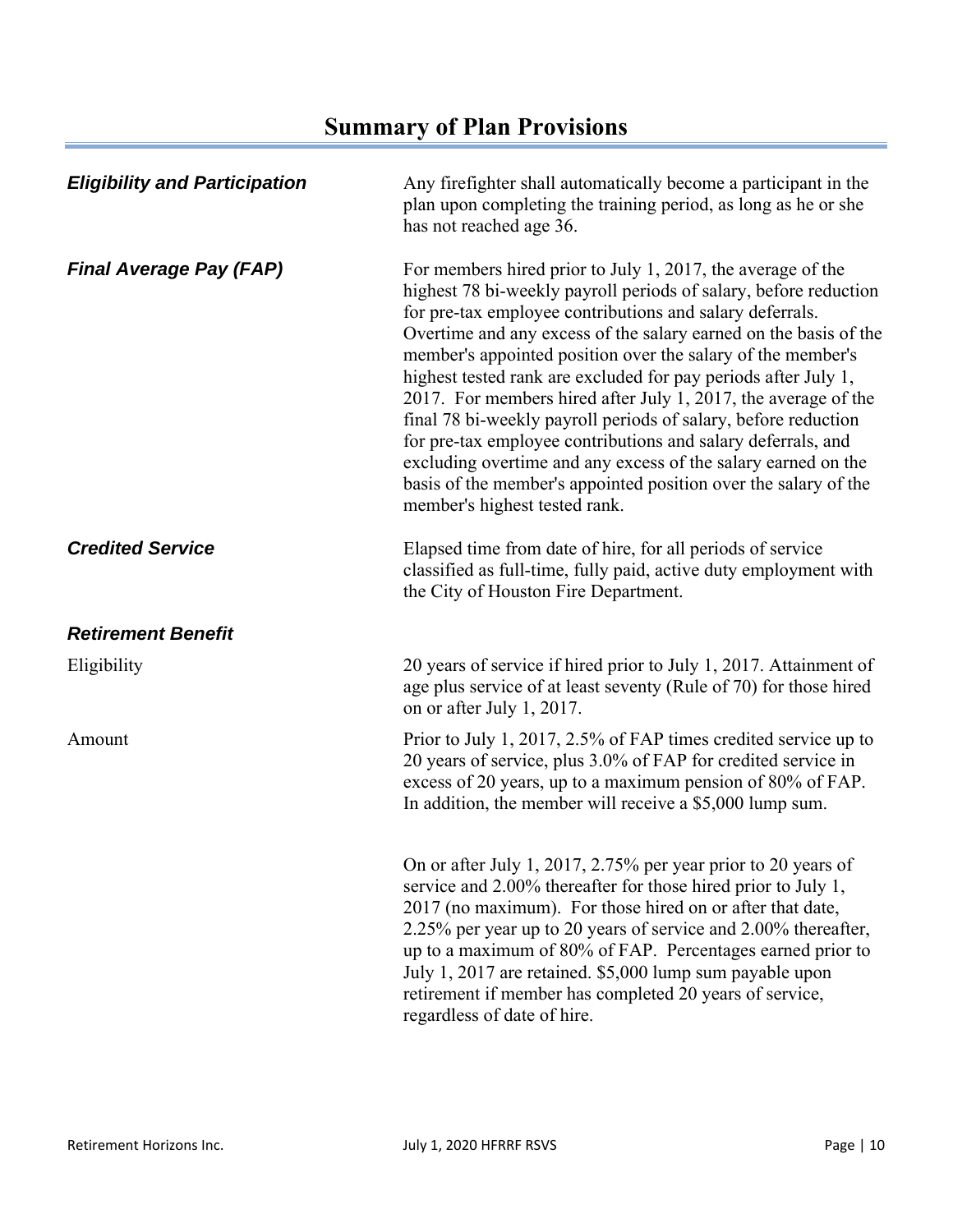| Termination of employment prior to satisfying the retirement<br>eligibility requirements.                                                                                                                                                                                                                                                                                                                                                                |
|----------------------------------------------------------------------------------------------------------------------------------------------------------------------------------------------------------------------------------------------------------------------------------------------------------------------------------------------------------------------------------------------------------------------------------------------------------|
| Hired prior to July 1, 2017 with less than 10 years of service:<br>Lump sum refund of member contributions without interest.                                                                                                                                                                                                                                                                                                                             |
| Hired prior to July 1, 2017 with at least 10 but less than 20<br>years of service: Choice of<br>• Refund of contributions (with 5% interest, not<br>compounded, on contributions made prior to July 1,<br>$2017$ , or<br>Monthly benefit of 1.7% of final average pay per year of<br>$\bullet$<br>service, payable at age 50                                                                                                                             |
| Hired on or after July 1, 2017: Lump sum refund of member<br>contributions without interest.                                                                                                                                                                                                                                                                                                                                                             |
|                                                                                                                                                                                                                                                                                                                                                                                                                                                          |
| No age or service requirements.                                                                                                                                                                                                                                                                                                                                                                                                                          |
| Firefighters who are not capable of performing their normal and<br>customary firefighter duties receive the greater of their accrued<br>retirement benefit or 50% of FAP (75% of FAP for firefighters<br>not capable of performing any substantial gainful activity). In<br>addition, the member will receive a \$5,000 lump sum. This<br>benefit was assumed to be payable immediately, even if the<br>member does not yet meet retirement eligibility. |
|                                                                                                                                                                                                                                                                                                                                                                                                                                                          |
| No age or service requirements.                                                                                                                                                                                                                                                                                                                                                                                                                          |
| Firefighters who are not capable of performing their normal and<br>customary firefighter duties receive the greater of their accrued<br>retirement benefit or 25% of FAP plus 2.5% of FAP per year of<br>service (up to a maximum of 50% of FAP). In addition, the<br>member will receive a \$5,000 lump sum. This benefit was<br>assumed to be payable immediately, even if the member does<br>not yet meet retirement eligibility.                     |
|                                                                                                                                                                                                                                                                                                                                                                                                                                                          |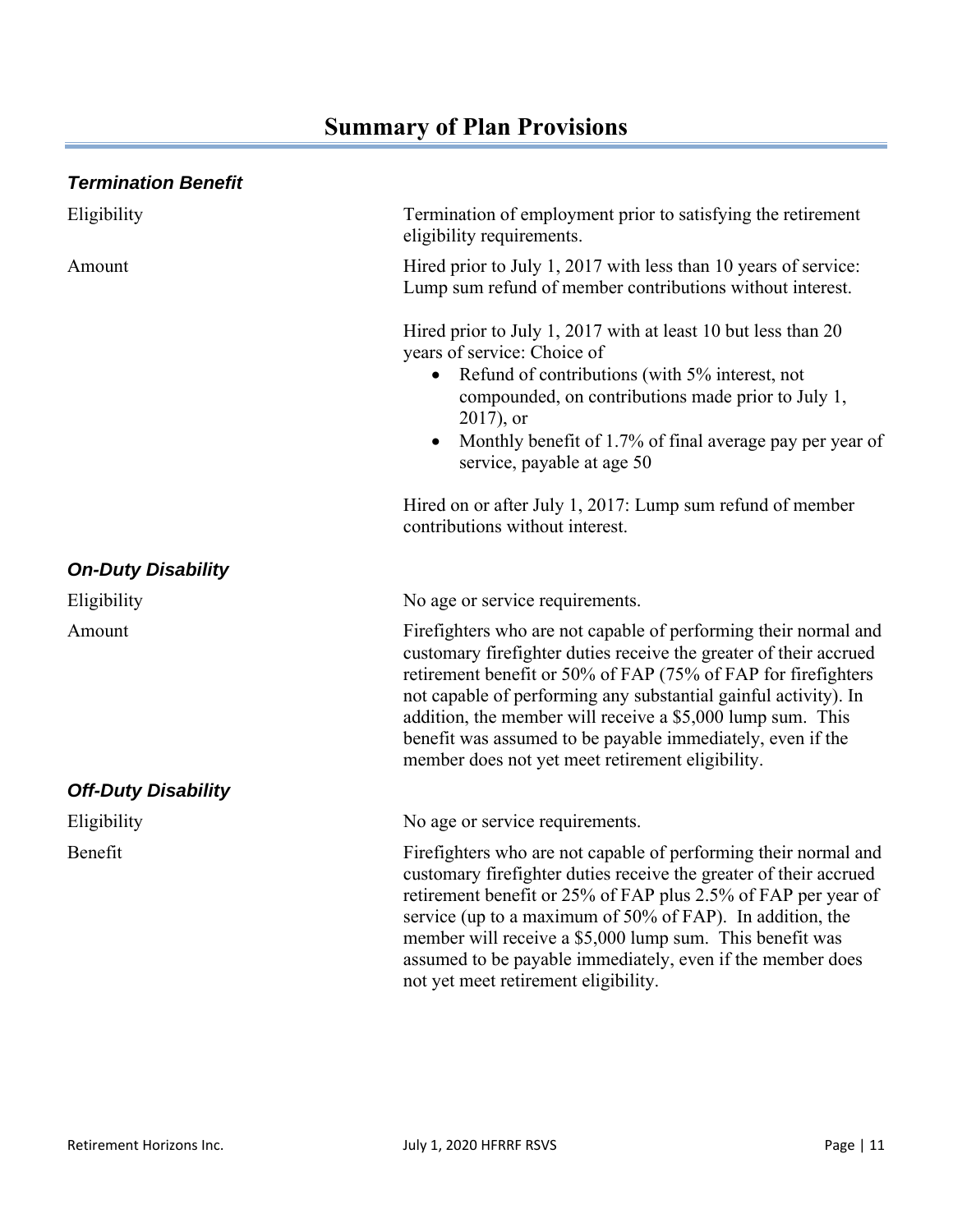### *Active Member Death*

| Eligibility                 | No age or service requirements.                                                                                                                                                                                                                                                                                                                                                                                  |
|-----------------------------|------------------------------------------------------------------------------------------------------------------------------------------------------------------------------------------------------------------------------------------------------------------------------------------------------------------------------------------------------------------------------------------------------------------|
| Duty Related Benefit        | 100% of FAP. In addition, the beneficiary will receive a \$5,000<br>lump sum.                                                                                                                                                                                                                                                                                                                                    |
| Non-Duty Related Benefit    | Greater of the accrued retirement benefit or Off-Duty Disability<br>benefit. In addition, the beneficiary will receive a \$5,000 lump<br>sum.                                                                                                                                                                                                                                                                    |
| Allocation to Beneficiaries | The benefit amount above is payable to a surviving spouse, or<br>allocated 50% to the surviving spouse with the remaining 50%<br>divided equally among any eligible children, or if no surviving<br>spouse divided equally among any eligible children, or<br>otherwise paid to any eligible parents if no surviving spouse or<br>eligible children. An eligible child enrolled in college must be<br>unmarried. |

**Please Note**: Members who become disabled or die from heart or lung disease or cancer must have at least six years of service to receive a disability or death benefit. They must also have passed a physical upon beginning employment or prior to the claimed disability or death which did not reveal evidence of the condition.

#### *Retired Member Death*

| Eligibility                      | Retired and receiving monthly pension.                                                                                                                                                                                                                                                                                                                                                                            |
|----------------------------------|-------------------------------------------------------------------------------------------------------------------------------------------------------------------------------------------------------------------------------------------------------------------------------------------------------------------------------------------------------------------------------------------------------------------|
| Benefit                          | 100% of monthly pension the retired member was receiving<br>plus a \$5,000 lump sum death benefit.                                                                                                                                                                                                                                                                                                                |
| Allocation to Beneficiaries      | The annuity benefit above is payable to a surviving spouse, or<br>allocated 50% to the surviving spouse with the remaining 50%<br>divided equally among any eligible children, or if no surviving<br>spouse divided equally among any eligible children, or<br>otherwise paid to any eligible parents if no surviving spouse or<br>eligible children. An eligible child enrolled in college must be<br>unmarried. |
| <b>Supplemental Annuity</b>      | An extra monthly benefit of \$150 is payable for life to any<br>retired or disabled member or to an eligible survivor of a<br>deceased member.                                                                                                                                                                                                                                                                    |
| <b>Supplemental Bonus Checks</b> | Annual payments of up to \$5 million are provided to retirees<br>and beneficiaries.                                                                                                                                                                                                                                                                                                                               |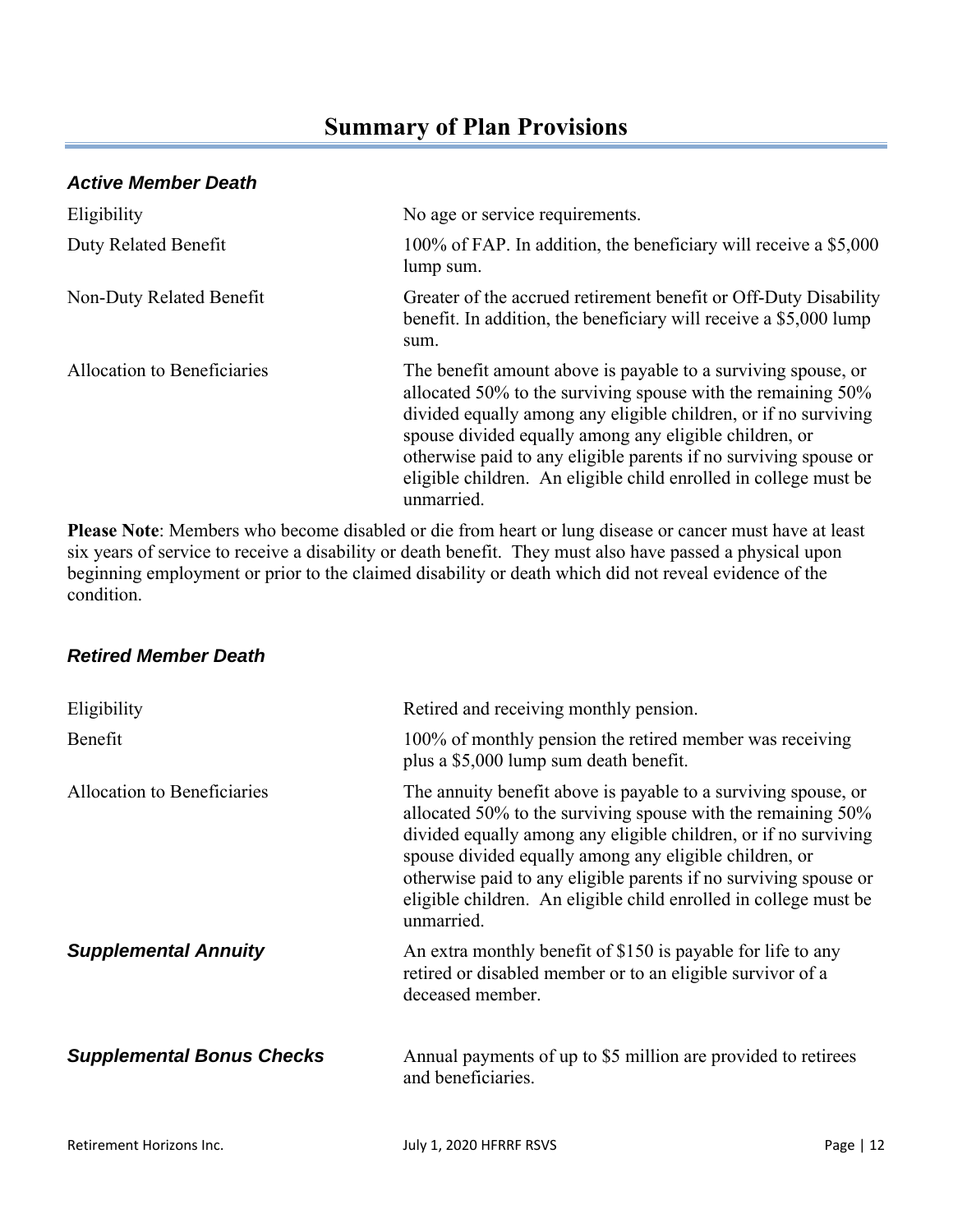| <b>Cost of Living Adjustment</b> | Beginning at age 55, a retired member or beneficiary will<br>receive an adjustment reflecting the Fund's 5-year average<br>investment return less 4.75%, with a floor of 0% and a cap of<br>4%. Prior to July 1, 2020, no COLA is provided to members<br>under age 70. Notwithstanding the foregoing, prior to July 1,<br>2019, COLA provided to members who are at least 70 years of<br>age is the Fund's 5-year average investment return less 5%, with<br>a floor of $0\%$ and a cap of $4\%$ . |
|----------------------------------|----------------------------------------------------------------------------------------------------------------------------------------------------------------------------------------------------------------------------------------------------------------------------------------------------------------------------------------------------------------------------------------------------------------------------------------------------------------------------------------------------|
| <b>DROP</b>                      | Hired prior to July 1, 2017: Upon reaching retirement<br>eligibility, members may enter the Deferred Retirement Option<br>Plan (DROP). The member's monthly annuity is added to a<br>notional account. Interest is credited on the account using 65%<br>of the 5-year average of the Fund's rate of return, with a<br>minimum of 2.5%. COLAs are not applied to the monthly<br>benefit until the member exits DROP, and member<br>contributions are not credited to the DROP account.              |
|                                  | For those eligible to retire prior to July 1, 2017, upon exiting the<br>DROP for retirement, the member's monthly benefit is<br>increased by 2% of the original monthly benefit for each year<br>the member remained in DROP, up to 10 years.                                                                                                                                                                                                                                                      |
|                                  | Please note: for accumulation to July 1, 2017, DROP accounts<br>include the value of COLAs after age 48 at 3.0% per year, as<br>well as member contributions of 9% of total pay.                                                                                                                                                                                                                                                                                                                   |
|                                  | Hired on or after July 1, 2017: not available.                                                                                                                                                                                                                                                                                                                                                                                                                                                     |
| <b>PROP</b>                      | Prior to July 1, 2017, a member could elect to have all or a<br>portion of his or her monthly annuity credited to the Post<br>Retirement Option Plan (PROP) account, along with interest.<br>On and after July 1, 2017, the interest credit is 65% of the 5-<br>year average of the Fund's rate of return, with a minimum of<br>2.5% (same as DROP crediting rate). Additionally, no new<br>amounts are eligible for deferral into the PROP.                                                       |
| <b>Contribution Rates</b>        |                                                                                                                                                                                                                                                                                                                                                                                                                                                                                                    |
| Members                          | 10.50% of pensionable pay.                                                                                                                                                                                                                                                                                                                                                                                                                                                                         |
| City                             | The City Contribution Rate from the RSVS applied to<br>pensionable payroll.                                                                                                                                                                                                                                                                                                                                                                                                                        |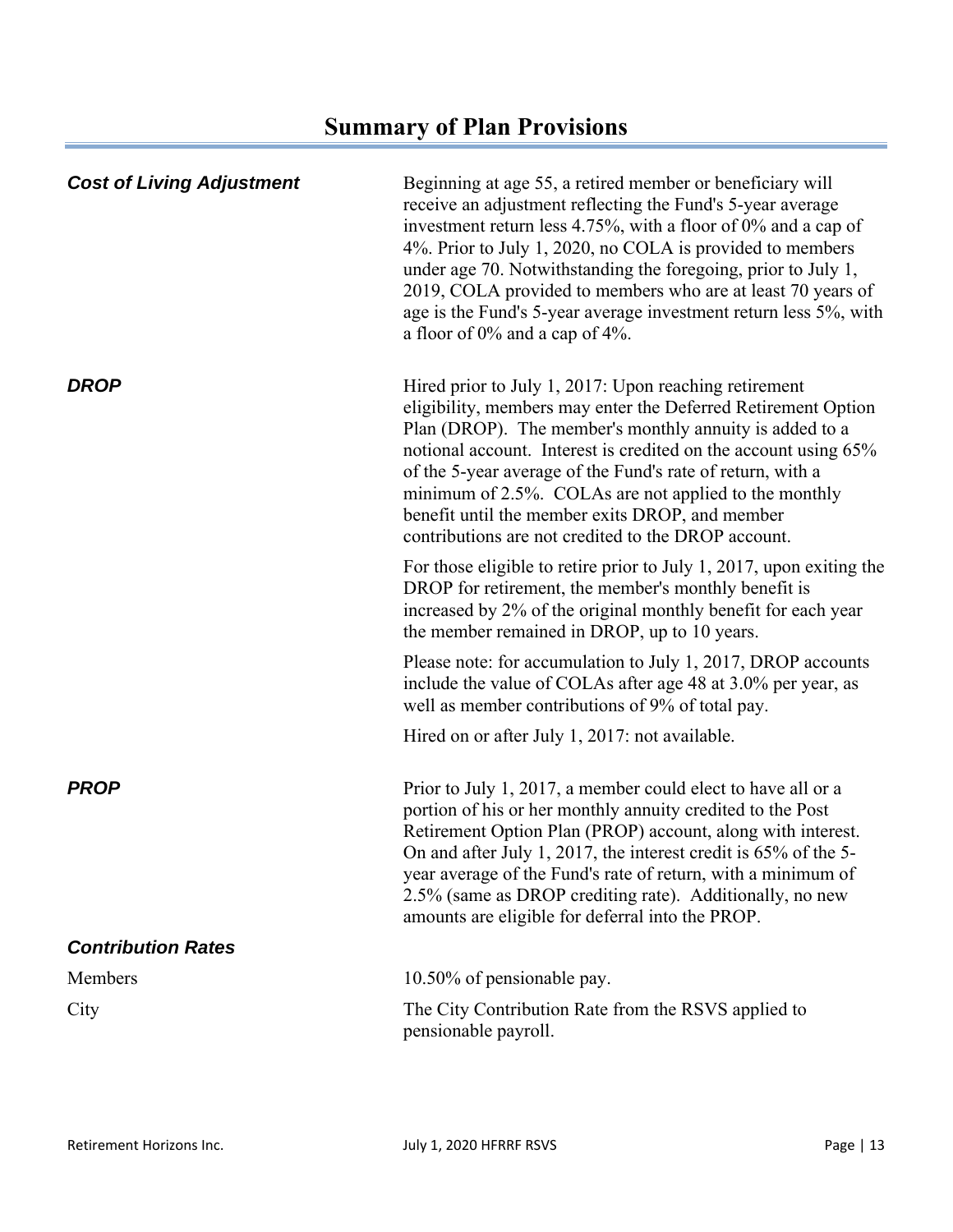## **Actuarial Methods and Assumptions**

### *Actuarial Cost Methods*

| Measurement Date                 | Census data as of July 1, 2020. Impact of plan changes<br>measured on future accruals only; no impact to accruals through<br>the valuation date, including for back-DROP accruals based on<br>dates before the valuation date.                                                                                                                                                                                                                                                                                                                                                                                                                                                                                                                                                                                             |
|----------------------------------|----------------------------------------------------------------------------------------------------------------------------------------------------------------------------------------------------------------------------------------------------------------------------------------------------------------------------------------------------------------------------------------------------------------------------------------------------------------------------------------------------------------------------------------------------------------------------------------------------------------------------------------------------------------------------------------------------------------------------------------------------------------------------------------------------------------------------|
| <b>Actuarial Value of Assets</b> | Five-year smoothing of future gains and losses. 20% of each<br>gain or loss will be recognized each year. Gains and losses are<br>based on the difference between the actual and expected fair<br>market value each year. The expected value is based on the<br>assumed rate of return on investments and is net of investment<br>expenses.                                                                                                                                                                                                                                                                                                                                                                                                                                                                                |
| <b>Actuarial Cost Method</b>     | The Ultimate Entry Age Normal Actuarial Cost Method As<br>used in the City Funding Policy, a method under which the<br>actuarial present value of all potential future projected benefits<br>of each individual included in the valuation is calculated,<br>assuming continued service and pay increases. The normal cost<br>is calculated as the average uniform percentage of payroll<br>which, if applied to the compensation of each participant during<br>the entire period of anticipated covered service, would meet the<br>cost of all benefits payable based on benefits provisions for new<br>hires. The portion of the actuarial present value of future<br>benefits not provided for at the valuation date by the present<br>value of future normal costs is called the <i>actuarial accrued</i><br>liability. |
| <b>Key Economic Assumptions</b>  |                                                                                                                                                                                                                                                                                                                                                                                                                                                                                                                                                                                                                                                                                                                                                                                                                            |
| <b>Interest Rate</b>             | 7.0%, as required by Senate Bill 2190                                                                                                                                                                                                                                                                                                                                                                                                                                                                                                                                                                                                                                                                                                                                                                                      |
| Inflation                        | 2.50%                                                                                                                                                                                                                                                                                                                                                                                                                                                                                                                                                                                                                                                                                                                                                                                                                      |
| Wage Inflation                   | 3.00%                                                                                                                                                                                                                                                                                                                                                                                                                                                                                                                                                                                                                                                                                                                                                                                                                      |
| Payroll Growth                   | 3.00%                                                                                                                                                                                                                                                                                                                                                                                                                                                                                                                                                                                                                                                                                                                                                                                                                      |
| Cost of Living Adjustment        | 2.25%                                                                                                                                                                                                                                                                                                                                                                                                                                                                                                                                                                                                                                                                                                                                                                                                                      |

Administrative Expenses 1.25% of payroll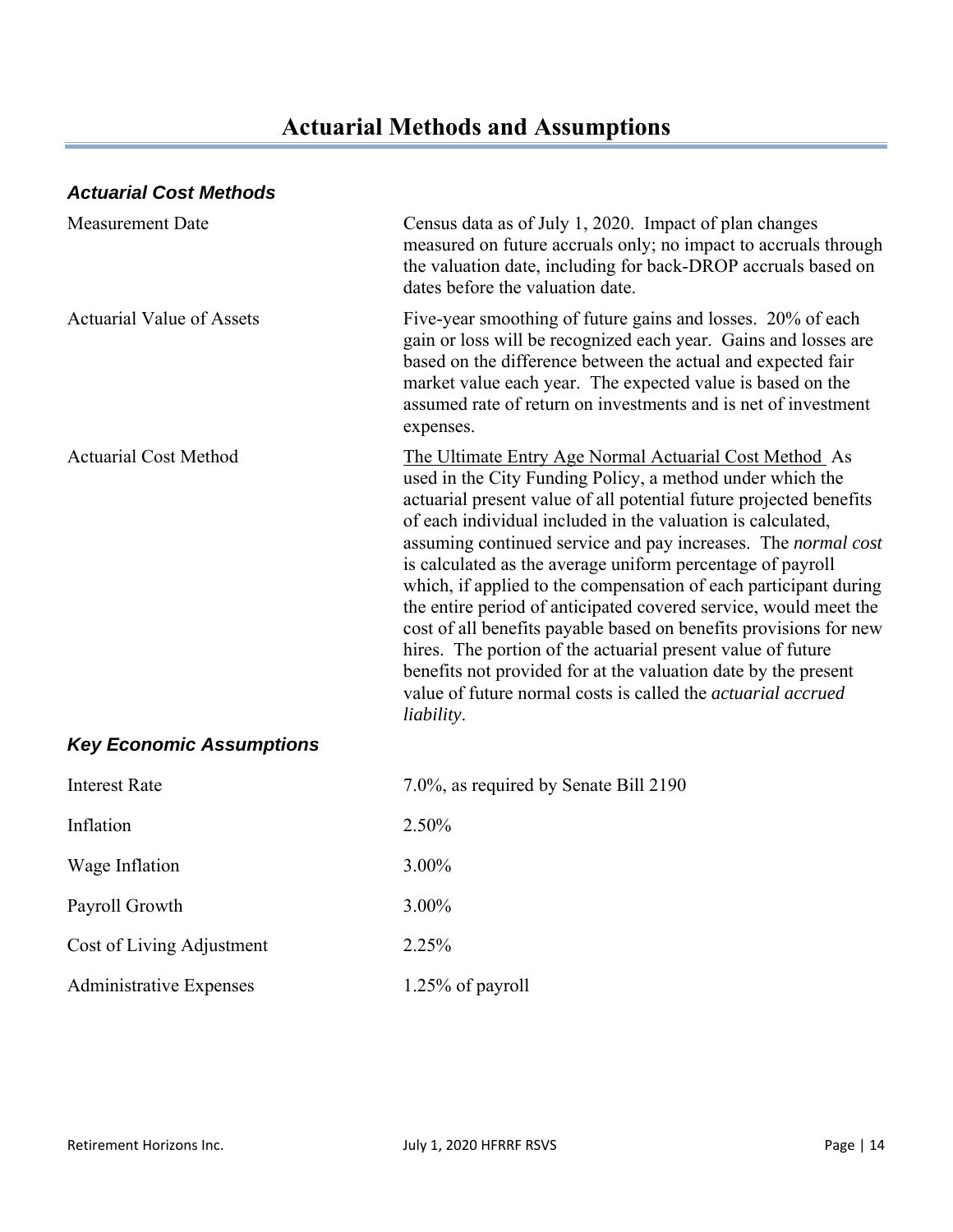### Individual Pay Increase Rate

| Age | Assumed<br><i><b>Increase</b></i> |
|-----|-----------------------------------|
| 20  | $7.00\%$                          |
| 25  | 6.25%                             |
| 30  | 5.50%                             |
| 35  | 5.00%                             |
| 40  | 4.00%                             |
| 45  | 3.70%                             |
| 50  | 3.40%                             |
| 55  | 3.00%                             |

DROP Interest Crediting Rate 4.55%.

### *Demographic Assumptions*

Mortality Rates:

| <b>Active and Vested Terminated Members</b> | SOA Public Safety below-median amount weighted tables<br>with longevity improvement projected using Scale MP-2019.                                                                                          |
|---------------------------------------------|-------------------------------------------------------------------------------------------------------------------------------------------------------------------------------------------------------------|
| <b>Retired Members</b>                      | SOA Public Safety below-median amount weighted tables<br>with longevity improvement projected using Scale MP-2019.<br>The base table for males is adjusted 97.2% to reflect credible<br>plan experience.    |
| <b>Survivor Beneficiaries</b>               | SOA Public Safety below-median amount weighted tables<br>with longevity improvement projected using Scale MP-2019.<br>The base table for females is adjusted 106.0% to reflect<br>credible plan experience. |
| <b>Disabled Pensioners</b>                  | SOA Public Safety Disabled Retiree amount weighted tables<br>with longevity improvement projected using Scale MP-2019.                                                                                      |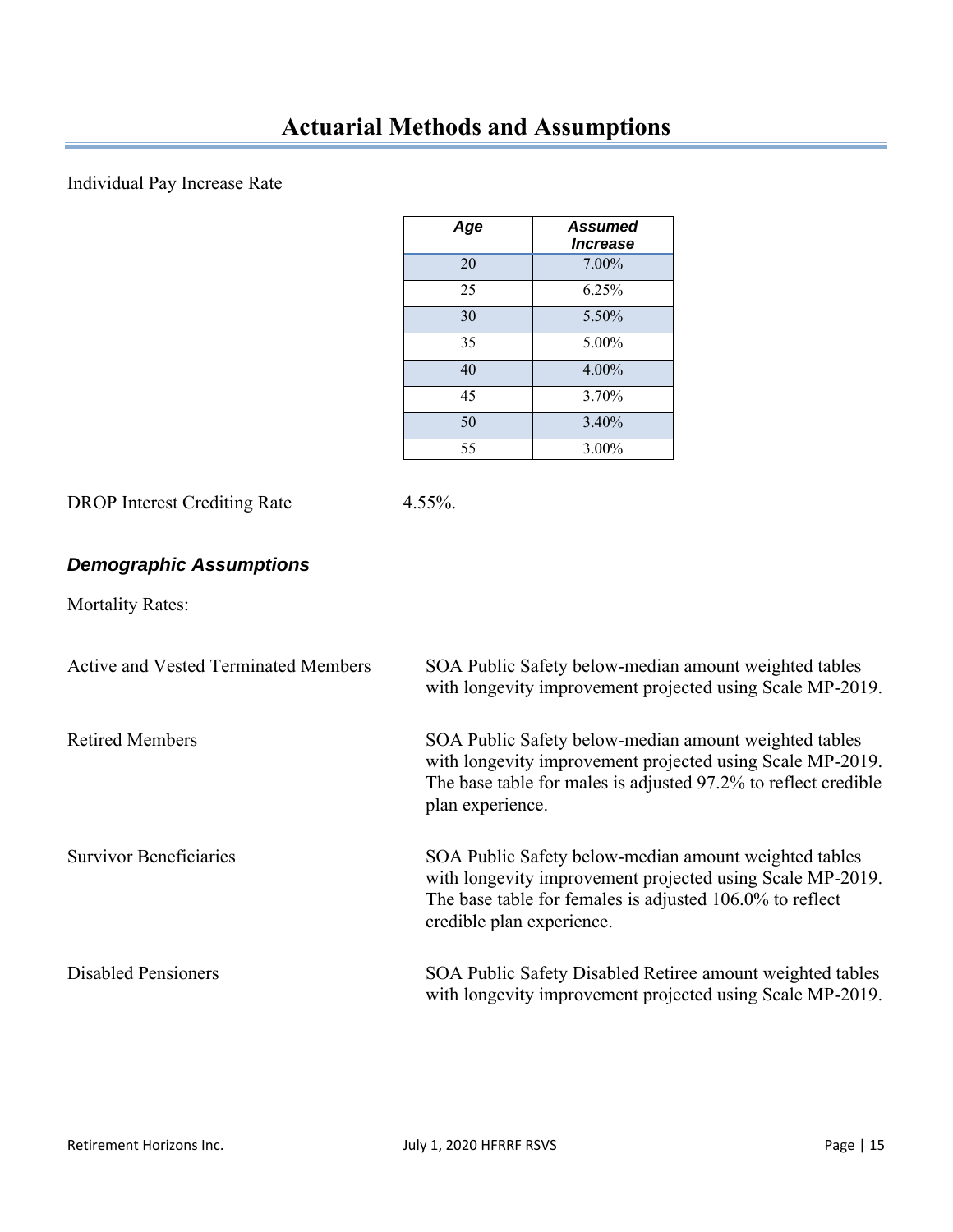### Retirement Rates

| <b>Years of</b><br><b>Service</b> | <b>Probability of Retiring</b><br><b>Within One Year</b> |
|-----------------------------------|----------------------------------------------------------|
| $20 - 25$                         | $2.0\%$                                                  |
| $26 - 29$                         | $5.5\%$                                                  |
| 30                                | 13.0%                                                    |
| 31                                | 15.0%                                                    |
| $32 - 34$                         | $20.0\%$                                                 |
| $35 - 36$                         | 30.0%                                                    |
| $37 - 39$                         | $40.0\%$                                                 |
| $40+$                             | 100.0%                                                   |

DROP eligible members are assumed not to retire with less than 25 years of service.

Members currently in DROP are assumed to retire according to the retirement rates, with 100% retirement assumed after thirteen years in DROP.

 The following table shows, for sample years of service, the assumed probability of the active members not currently in DROP having been in the DROP for a certain number of years at retirement:

|                                                           | <b>Percent Electing Specified DROP Period at</b><br><b>Retirement</b> |             |       |         |         |
|-----------------------------------------------------------|-----------------------------------------------------------------------|-------------|-------|---------|---------|
| <b>Years of</b><br><b>Service at</b><br><b>Retirement</b> | 3<br>Years                                                            | 13<br>Years |       |         |         |
| $20 - 24$                                                 | 0.0%                                                                  | $0.0\%$     | 0.0%  | 0.0%    | 0.0%    |
| $25 - 27$                                                 | $0.0\%$                                                               | 100.0%      | 0.0%  | 0.0%    | 0.0%    |
| $28 - 29$                                                 | $0.0\%$                                                               | 33.3%       | 66.7% | $0.0\%$ | $0.0\%$ |
| $30 - 32$                                                 | $0.0\%$                                                               | 13.3%       | 26.7% | 60.0%   | $0.0\%$ |
| $33 - 40$                                                 | $0.0\%$                                                               | 10.0%       | 20.0% | 45.0%   | 25.0%   |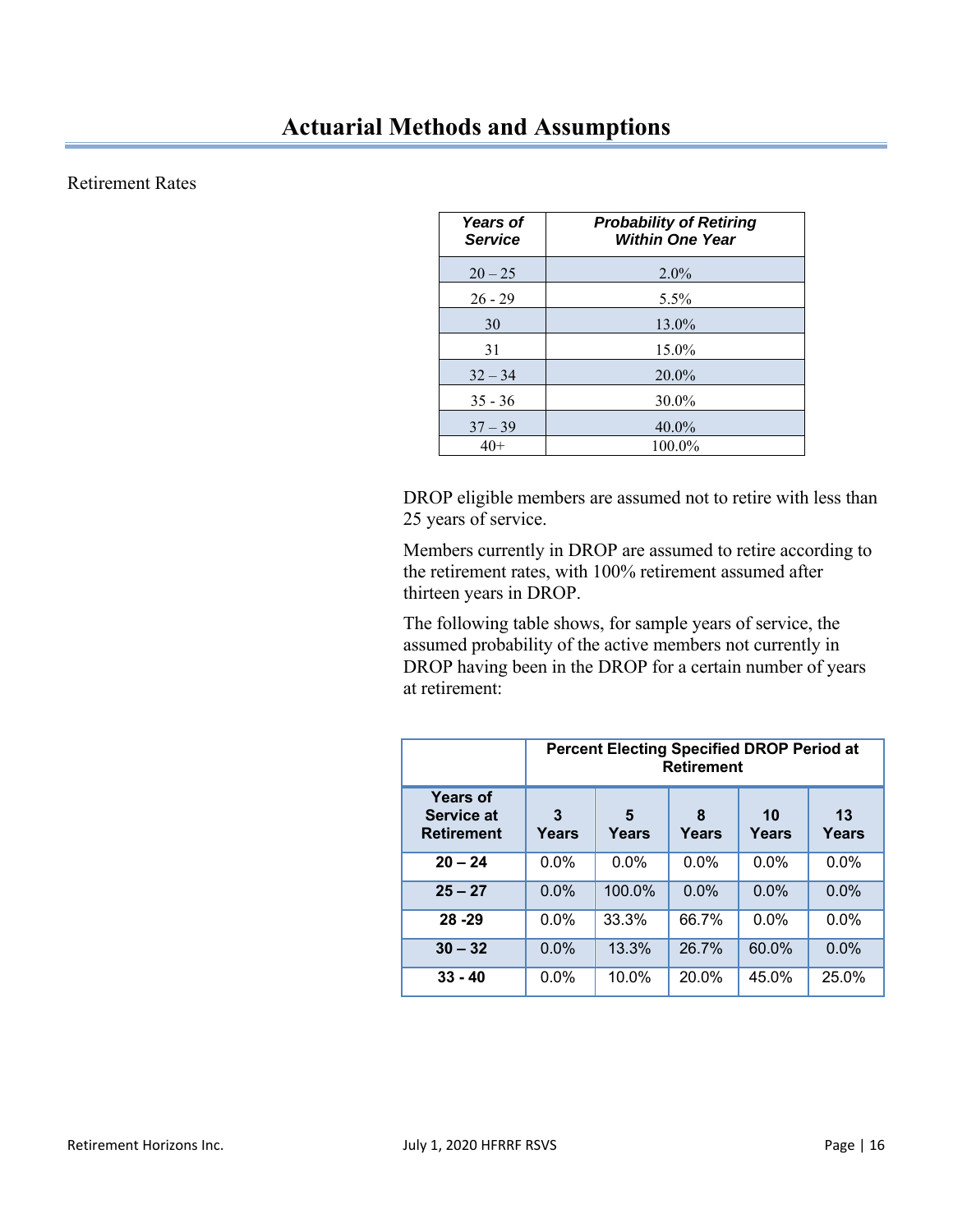### Disability Rates

| Disability per 100 |            |  |  |  |
|--------------------|------------|--|--|--|
| Age                | <b>All</b> |  |  |  |
| 20                 | 0.45       |  |  |  |
| 25                 | 0.45       |  |  |  |
| 30                 | 0.45       |  |  |  |
| 35                 | 1.00       |  |  |  |
| 40                 | 1.00       |  |  |  |
| 45                 | 1.00       |  |  |  |
| 50                 | 1.00       |  |  |  |
| 55                 | 1.00       |  |  |  |
| 60                 | 1.00       |  |  |  |

#### Percentage of Deaths and Disabilities in the Line of Duty

| Age | Death | Disability * |
|-----|-------|--------------|
| 25  | 80%   | 80%          |
| 35  | 80%   | 80%          |
| 45  | 40%   | 80%          |
| 55  | 20%   | 80%          |

\* 50% of Line of Duty Disabilities are assumed to result in members being incapable of performing any substantial gainful activity.

| Age | <b>Termination Rate</b> |
|-----|-------------------------|
| 20  | 2.40%                   |
| 25  | 2.40%                   |
| 30  | 2.40%                   |
| 35  | 1.50%                   |
| 40  | 0.75%                   |
| 45  | 0.75%                   |
| 50  | $0.00\%$                |

 For participants hired prior to July 1, 2017 with at least 10 years of service but not yet eligible to retire, 80% are assumed to elect a contribution refund, and 20% are assumed to elect a deferred monthly benefit payable at age 50.

**Termination Rates Sample Rates**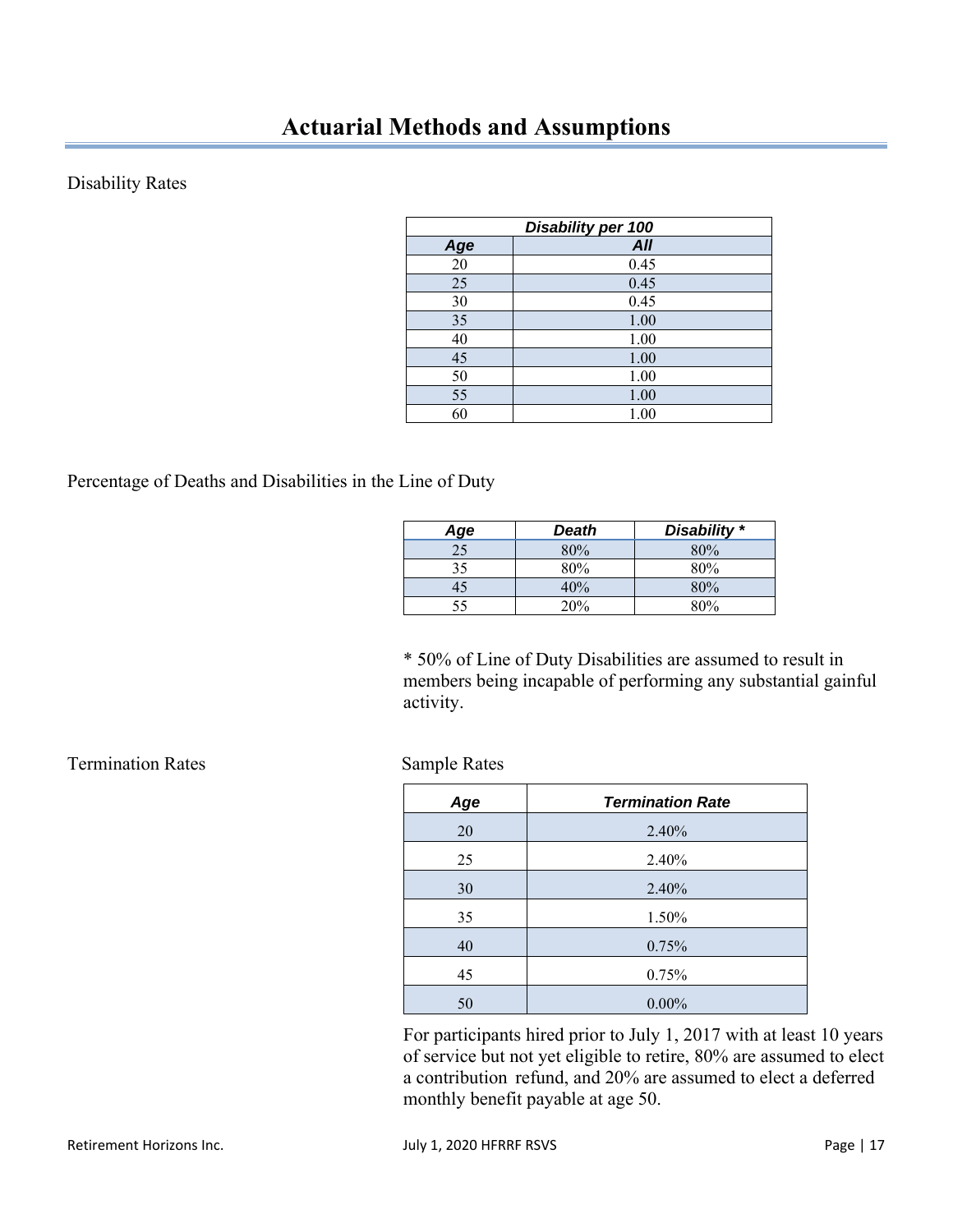## **Actuarial Methods and Assumptions**

| Percentage married           | 82% of male and 85% of female participants are assumed to be<br>married.                                                                                                                                                                                                                                                                                                                                                                                                                                                                                                                                                                                                                                                                                                                                                                                           |  |  |  |  |
|------------------------------|--------------------------------------------------------------------------------------------------------------------------------------------------------------------------------------------------------------------------------------------------------------------------------------------------------------------------------------------------------------------------------------------------------------------------------------------------------------------------------------------------------------------------------------------------------------------------------------------------------------------------------------------------------------------------------------------------------------------------------------------------------------------------------------------------------------------------------------------------------------------|--|--|--|--|
|                              | No beneficiaries other than the spouse assumed.                                                                                                                                                                                                                                                                                                                                                                                                                                                                                                                                                                                                                                                                                                                                                                                                                    |  |  |  |  |
| Age difference               | Female spouses are assumed to be two years younger than the<br>retired male member and male spouses are assumed to be six<br>years older than the retired female member.                                                                                                                                                                                                                                                                                                                                                                                                                                                                                                                                                                                                                                                                                           |  |  |  |  |
| Child Benefits               | For children under the age of 23, the benefit was assumed to<br>cease at age 23. Children over the age of 23 were assumed to<br>be disabled and were measured assuming a lifetime annuity.                                                                                                                                                                                                                                                                                                                                                                                                                                                                                                                                                                                                                                                                         |  |  |  |  |
| Development of Valuation Pay | Valuation pay is projected by increasing the prior year's pay<br>with the individual pay increase rate.                                                                                                                                                                                                                                                                                                                                                                                                                                                                                                                                                                                                                                                                                                                                                            |  |  |  |  |
| Payment of DROP Balances     | Installments over 15 years for active members and 7.5 years for<br>inactive members.                                                                                                                                                                                                                                                                                                                                                                                                                                                                                                                                                                                                                                                                                                                                                                               |  |  |  |  |
| <b>Funding Policy</b>        | The City is assumed to contribute the City Contribution Rate,<br>subject to the Corridor, from the prior year. The actuarially<br>determined City Contribution Rate is measured as the normal<br>cost rate, plus the administrative expenses rate, plus 30-year<br>amortization rate of the Unfunded Actuarial Accrued Liability<br>(UAAL) from the initial RSVS, plus the amortization rates of<br>all subsequently-determined Liability Layers, less the member<br>contribution rate, adjusted with interest to mid-year. The closed<br>amortization rates for the Liability Layers are calculated as a<br>level percent of pay. The initial amortization period for a<br>Liability Loss Layer is 30 years. The initial amortization period<br>for a Liability Gain Layer is equal to the remaining amortization<br>period for the largest Liability Loss Layer. |  |  |  |  |
| <b>Benefits Not Valued</b>   | Due to limitations of the data received, no adjustment has been<br>made for the difference between pay based on the appointed<br>position and pay based on the highest tested rank. Additionally,<br>no marital status was provided for child beneficiaries, so the<br>provision against married children in college receiving a<br>survivor benefit was not valued.                                                                                                                                                                                                                                                                                                                                                                                                                                                                                               |  |  |  |  |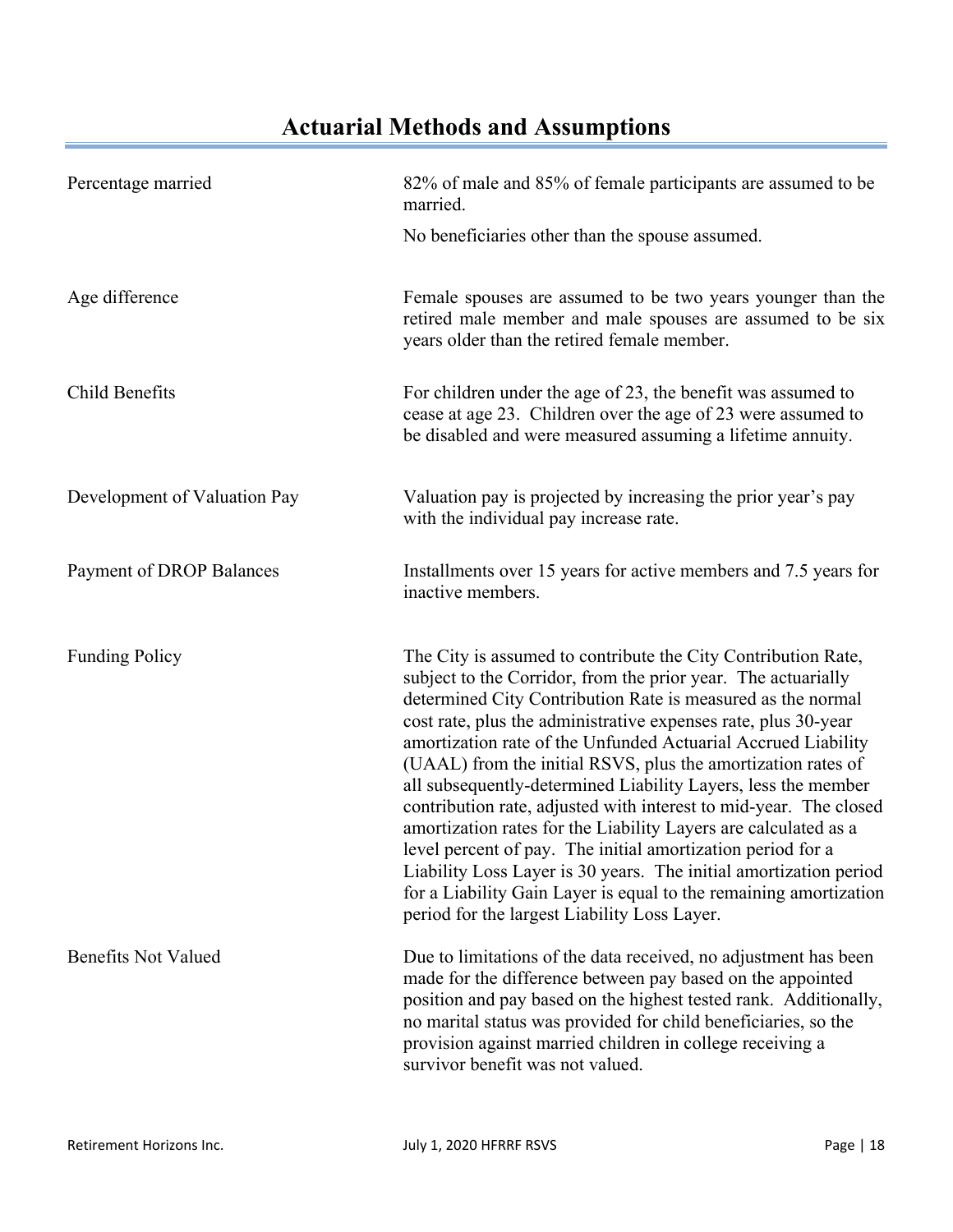Change in Assumptions There were several new assumptions resulting from the experience study published in 2020. These changes include updates to the mortality, percentage of active service-connected deaths, termination rates, commencement age and form of payment for terminated employees hired prior to July 1, 2017, disability rates, percentage of service-connected disability, retirement rates, marriage assumption, spouse age difference, DROP duration, payout timing of DROP balances, price inflation, COLA, and the elimination of the adjustment to the average monthly salary for members hired prior to July 1, 2017.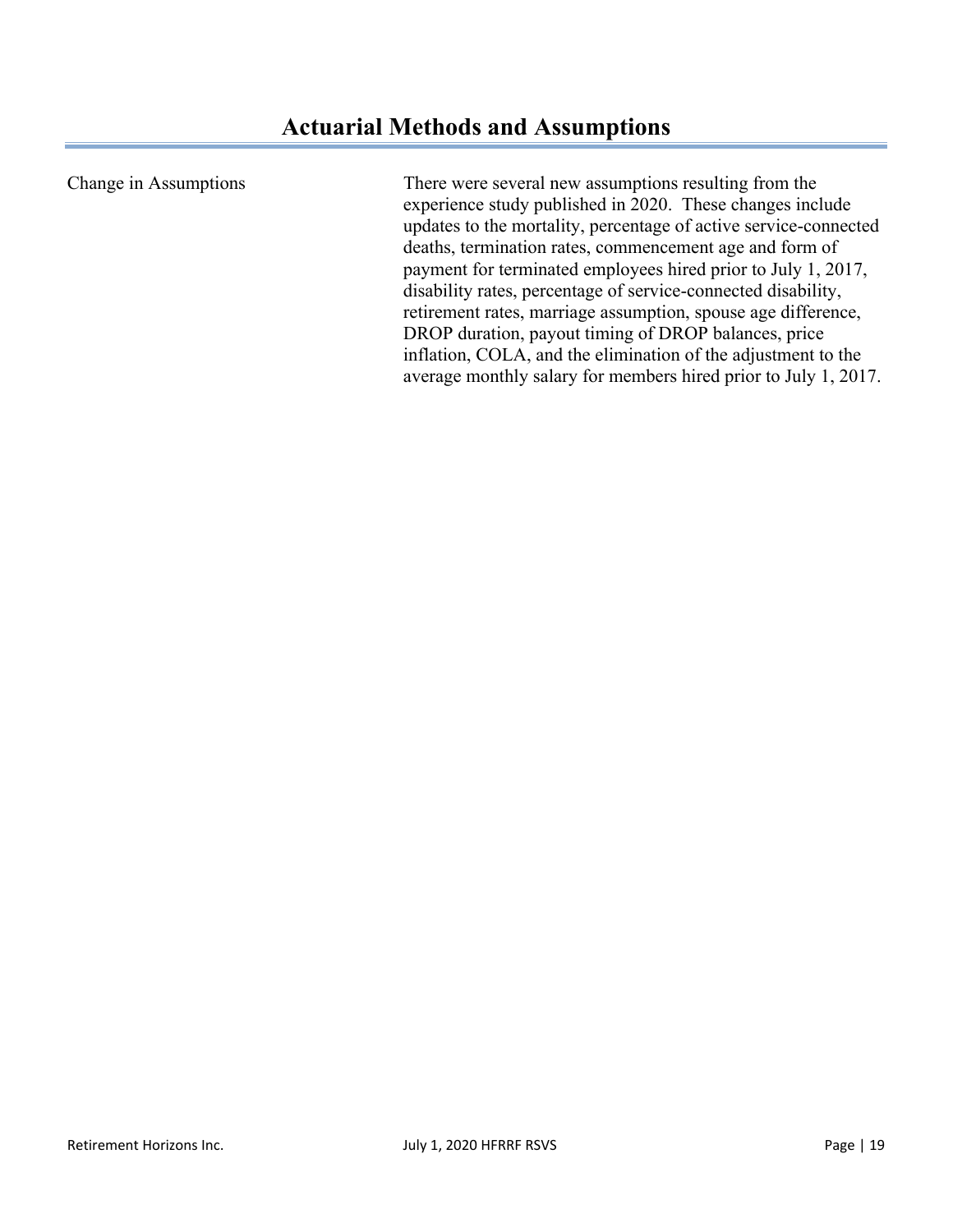|                                         | July 1, 2019  | July 1, 2020  |
|-----------------------------------------|---------------|---------------|
| A. Active Members Not in DROP           |               |               |
| 1. Number                               | 3,185         | 3,038         |
| Valuation payroll<br>2.                 | \$207,078,246 | \$200,476,085 |
| 3. Average pay                          | \$65,017      | \$65,989      |
| Average age<br>4.                       | 38.2          | 39.4          |
| 5. Average service                      | 10.7          | 11.8          |
| B. Active Members in DROP               |               |               |
| 1. Number                               | 748           | 665           |
| Valuation payroll<br>2.                 | \$59,399,225  | \$52,517,176  |
| 3. Average pay                          | \$79,411      | \$78,973      |
| 4. Average age                          | 53.1          | 53.6          |
| Average service<br>5.                   | 26.9          | 27.3          |
| <b>Terminated Vested</b><br>$C_{\cdot}$ |               |               |
| Number<br>1.                            | 21            | 29            |
| Total benefits<br>2.                    | \$226,572     | \$334,572     |
| 3. Average Annual benefits              | \$10,789      | \$11,537      |
| D. Disabled                             |               |               |
| 1. Number                               | 307           | 299           |
| Total benefits<br>2.                    | \$16,152,000  | \$15,816,000  |
| Average Annual benefits<br>3.           | \$52,612      | \$52,896      |
| E. Retired                              |               |               |
| Number<br>1.                            | 2,416         | 2,468         |
| Total benefits<br>2.                    | \$129,276,000 | \$133,752,000 |
| 3. Average Annual benefits              | \$53,508      | \$54,194      |
| Beneficiaries<br>F.                     |               |               |
| Number<br>1.                            | 622           | 643           |
| Total benefits<br>2.                    | \$28,116,000  | \$29,484,000  |
| 3.<br>Average Annual benefits           | \$45,203      | \$45,854      |

### **Summary of Valuation Data**

#### **Notes:**

- 1. DROP Balance values not shown.
- 2. Terminated Vested count does not include 62 members due refunds totaling \$2,364,392 for July 1, 2019 and 112 members due refunds totaling \$3,092,421 for July 1, 2020.
- 3. Payroll and Pay values exclude overtime.
- 4. Date fields provided to RHI by HFRRF only included the year (no month or day).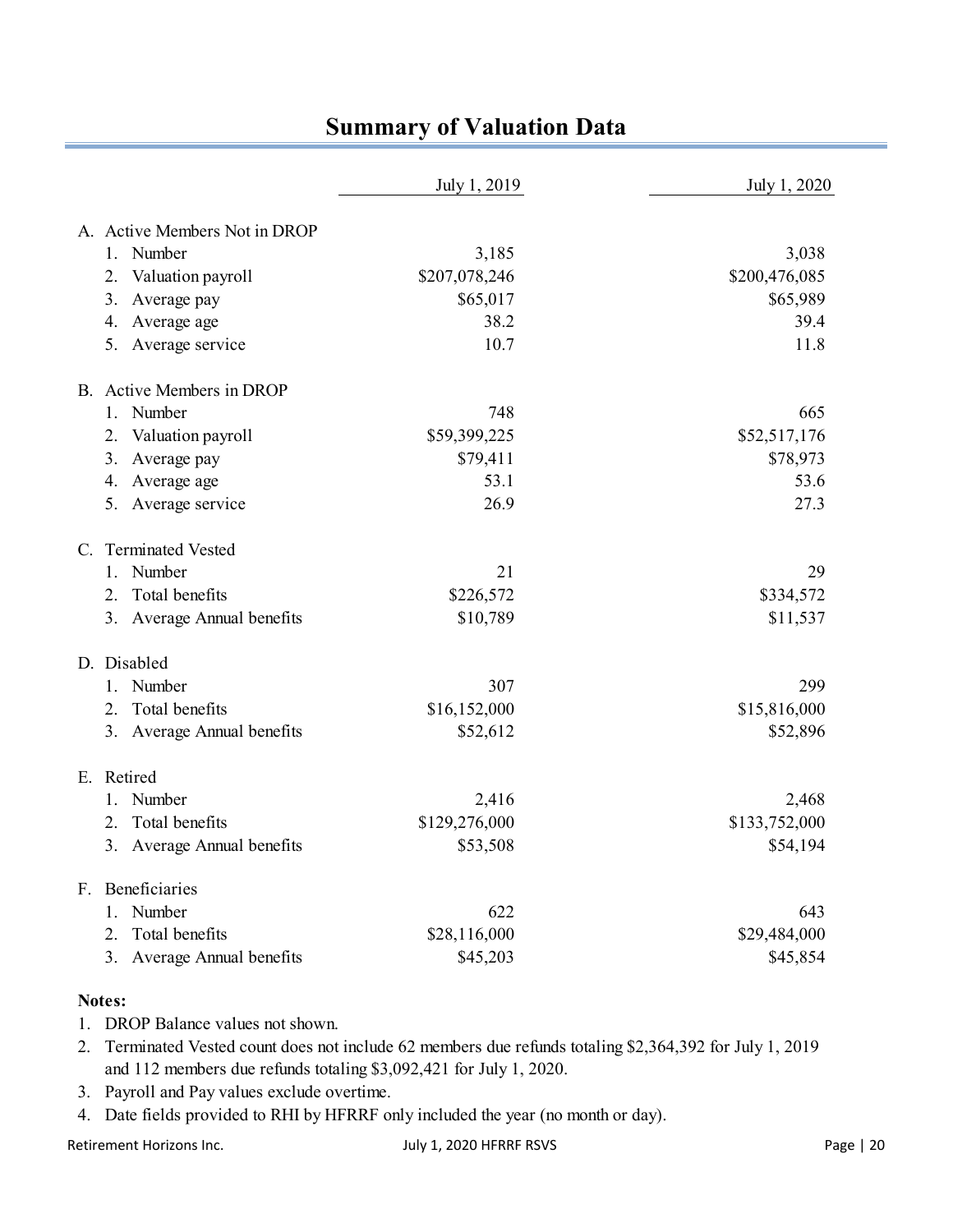Data and inputs used in this report were provided from the following sources:

- Census data for all members was provided on October 1, 2020. We understand this data is substantially the same as that used by the HFRRF actuary for their Risk Sharing Valuation Study. As the data provided to RHI does not contain the month for any dates, we have assumed all dates are July 1st of the respective year. Because the benefit provisions differ by the date of hire, some members will be measured under the wrong provisions. RHI is following the provisions of the Article, but we are unable to determine the magnitude of this difference without more precise data.
- The DROP balances for active members were provided in the Actuarial Data. The aggregate DROP/PROP balance for inactive members was provided by the Municipal Actuary on November 20, 2020. In prior years, the aggregate DROP/PROP balance for inactive members was determined by subtracting the sum of the DROP balances for active members provided in the Actuarial Data from the aggregate total of all DROP/PROP balances disclosed in the financial statements.
- The fair value of assets of \$4,102,931,779 as of June 30, 2020 was provided in the audited HFRRF financials. These were provided to RHI by HFRRF on October 21, 2020.
- The Fiscal Year 2021 payroll used was \$252,993,265, which was based on the census data as of June 30, 2020 increased with one year of salary scale. The Fiscal Year 2022 payroll is equal to the Fiscal Year 2021 payroll increased with one year of payroll growth.
- The provisions of the Article are contained in the enrolled text of Senate Bill 2190, which was signed by the Governor on May 31, 2017.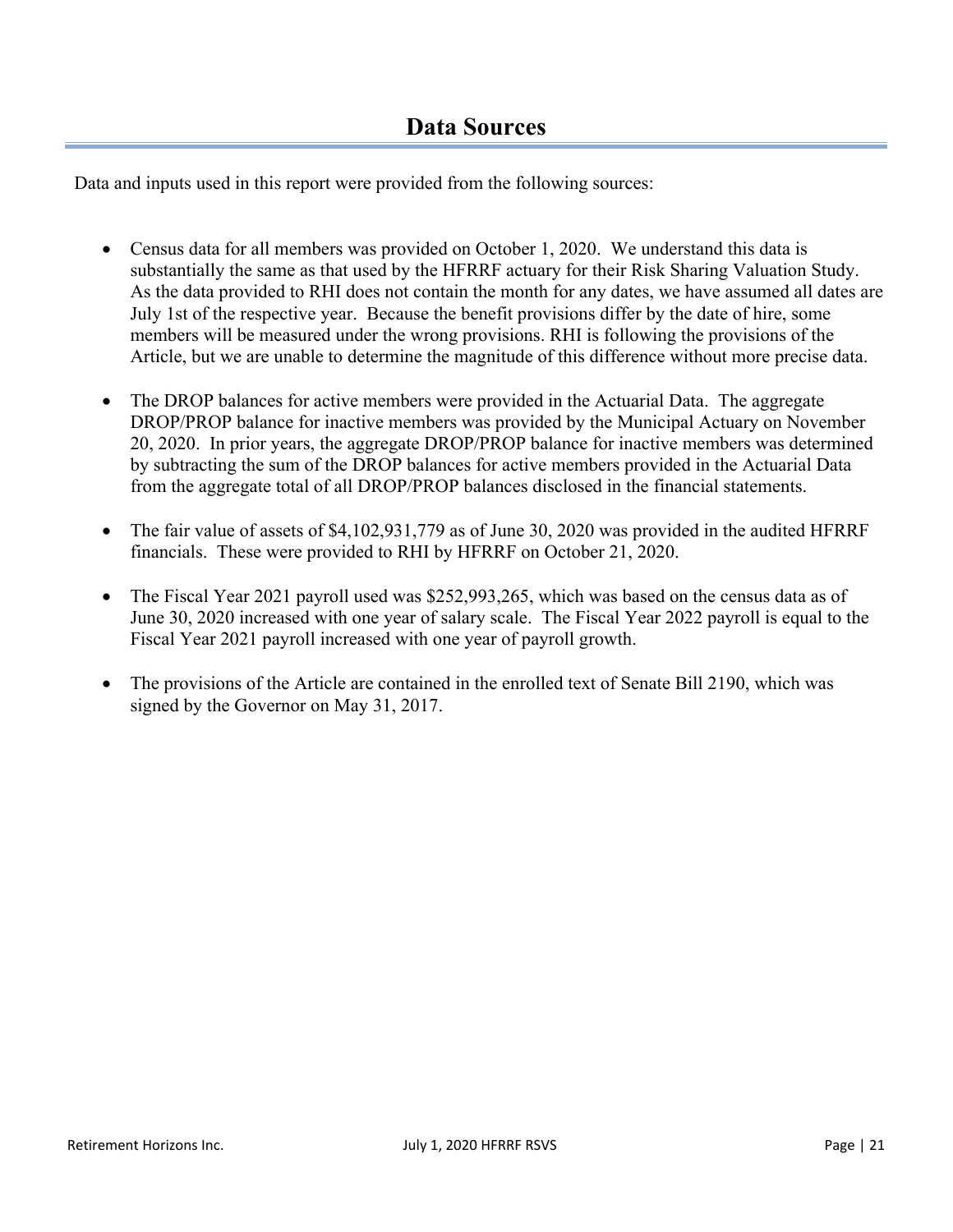The measurement of Pension Obligations and Actuarially Determined Contributions requires assumptions about future economic and demographic variables. The events and outcomes identified below are some of the risks associated with these measurements and how they may impact the pension obligations, funded status, and the adequacy of the funding policy. The assessment and disclosure of these risks and the actual future results may reasonably be expected to differ.

**Investment Risk** - As the return on the plan trust assets is subject to market return, should the actual rate of return be lower than the expected return the cost of the plan will rise and vice versa.

**Asset/Liability Mismatch Risk** - The changes in assets are not directly tied to the changes in the value of liabilities in magnitude or direction.

**Longevity and other Demographic Risks** - Cessation from employment due to termination, disability, death, or retirement may not directly align with the assumptions used to value the Actuarial Accrued Liability (AAL). Actual demographic experience of the plan population may increase or decrease the future measurement of the AAL.

**Payroll Risk –** The funded status and future Actuarially Determined Contributions Rates (ADCR) are subject to payroll risk. Payroll lower than expected can result in future increases in the ADCR required to amortize the Unfunded Actuarial Accrued Liability and vice versa.

**Contribution Risk** - The City and members are assumed to make the statutorily required contributions and this valuation has not considered the possibility of unpaid contributions. If contributions are less than expected, the funded status will likely decrease over time. Due to the all the risks mentioned above, even making the statutorily required contributions does not fully guarantee the benefit security.

Understand that the above risks may not be independent of one another. Thus, it is important to discuss any known upcoming changes in the City's financials and the impact on the Fund to better identify associated risks. Any impending changes should be discussed as soon as possible, so corresponding measures may be taken to align the pension plan liabilities with these variations.

Also understand that this valuation did not assess the likelihood or consequences of potential future changes in applicable law that would impact future benefits or funding of the plan. Should applicable law be changed, these changes will be addressed in separate actuarial communications.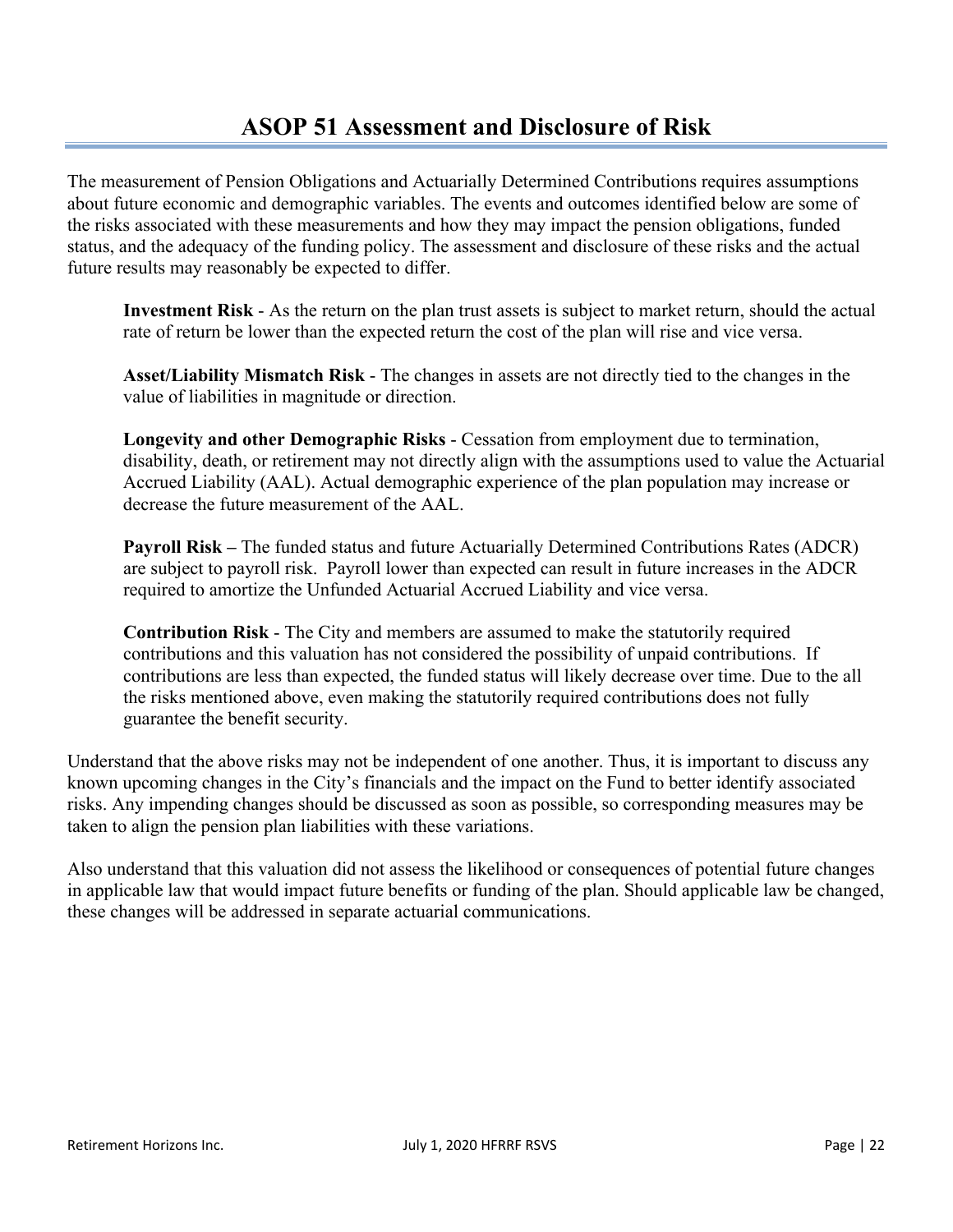### **Historical Results**

The following information summarizes some of the historical RSVS measurements. This information may be helpful in better understanding the risks of sponsoring this defined benefit pension plan.

#### **Actuarial Liabilities and Assets**

The numerical results in this section provides funded status progress since July 1, 2017. Over this period, the favorable investment returns exceeded any unexpected growth in the Actuarial Accrued Liability (AAL) due to experience and assumption changes resulting in a reduction in the Unfunded AAL over this period.

#### **Cash Flows**

Negative cash flows indicate benefit payments and expenses exceed the contributions coming into the trust. Negative cash flows are common for mature plans like HFRRF, but this may require liquidation of higher returning investments at inopportune times impacting the investment return. As noted on the next page, the cash flows have been negative in each of the last four years.

#### **Rates of Return**

The trust assets are invested in a diversified portfolio. The results of the RSVS assume the trust earns 7% per year over the long-term future, but actual annual returns will differ from the 7% assumption. The historical returns provide information on how these returns have differed from the assumption in recent years. As noted above, returns above the 7% assumption reduce the long-term cost and vice versa.

#### **Maturity Measures**

The last section summarizes several maturity measures related to payroll and the inactive members. The ratio of the asset measure to payroll provides information on contribution volatility as it relates to asset returns. The higher the ratio, the larger the increase/decrease in contributions (as a % of payroll) are for unfavorable/favorable investment experience compared to the 7% return assumption.

The ratio of the number of active members to the number of inactive members is an important measure of the plan maturity. This ratio will typically decrease as the plan matures over time. As the ratio of active to inactive members decreases, larger increases in contribution rates (as a % of payroll) are typically required to amortize the same percentage increase in UAAL. The ratio of inactive AAL to total AAL is a similar measure of the plan maturity. As the percentage of the inactive member AAL increases, larger increases in contribution rates are typically required to amortize the same percentage increase in UAAL. As plans mature, the contribution volatility for these mature plans becomes more dependent on the investment returns than contribution amounts.